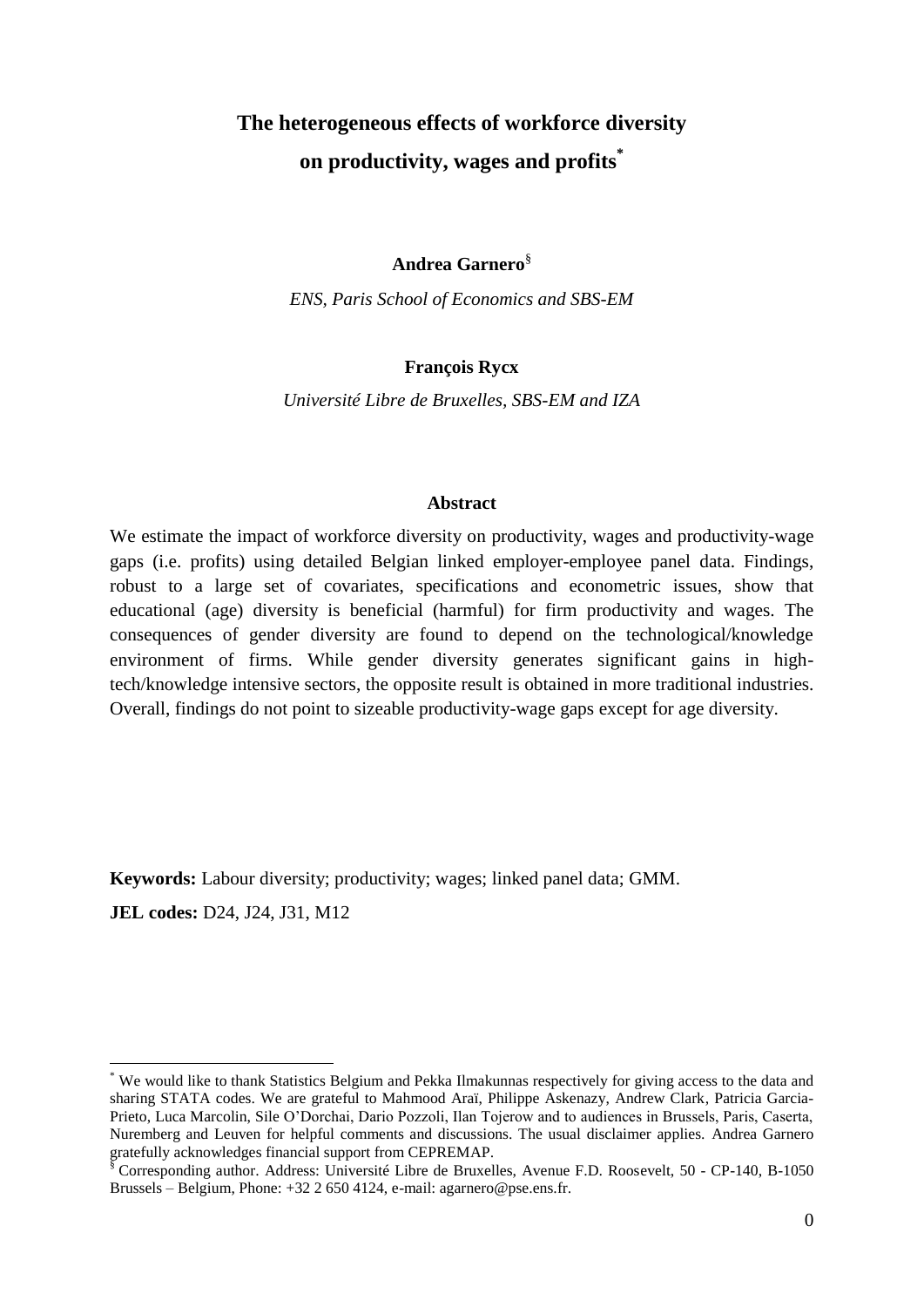## **1. Introduction**

 $\overline{a}$ 

Efficient management of human resources (HR) is a key issue for firms' economic success. It does not only consist in dealing appropriately with single workers' demands, bureaucratic procedures or institutional settings. Properly managing HR also (and perhaps mostly) implies finding the right workforce mix and to make the most of workers' skills. A diverse workforce, with respect to education, experience or physical stamina, is often needed due to the variety of tasks that have to be performed within firms. Labour diversity may also benefit firm productivity if it fosters complementarities (e.g. between high- and low-skilled workers), generates spillovers (e.g. knowledge transfers between more and less experienced workers), makes the workplace more enjoyable (e.g. educational/skills diversity could be appreciated by employees) or stimulates demand (e.g. customers may prefer companies that have a diverse workforce).<sup>1</sup> The downside of diversity, however, is that it may lead to misunderstandings, communication problems, personal conflicts or negative reactions from stakeholders that undermine performance (Akerlof and Kranton, 2000; Becker, 1957; Choi, 2007; Kremer, 1993; Lazear, 1999).

Today's labour force is getting more and more heterogeneous: ageing, migration, women's increased labour participation and technological change are key drivers of this phenomenon (Ilmakunnas and Ilmakunnas, 2011; Kurtulus, 2012; Parrotta et al, 2012a). Moreover, in many countries companies are under legislative pressure to diversify their workforce either through quotas or affirmative action. Workforce diversity has thus become an essential business concern. Firms have to manage diversity both internally (i.e. among management and staff) and externally (i.e. by addressing the needs of diverse customers, suppliers or contractors). As a result, an increasing number of firms employ a 'diversity manager' whose task is to ensure that diversity does not hamper productivity but may contribute to the attainment of the firm's objectives. From the workers' point of view, labour diversity may also generate benefits or losses. The latter may be the result of a more (or less) enjoyable working environment, but they may also derive from a higher (or lower) wage. According to competitive labour market theory, workers are paid at their marginal revenue products. Hence, if labour diversity affects productivity, it may also influence workers' earnings.

The empirical evidence regarding the impact of labour diversity on productivity is very inconclusive. Moreover, findings must often be interpreted with caution because of methodological and/or data limitations. In addition, studies on the wage effects of diversity are almost non-existent

<sup>&</sup>lt;sup>1</sup> In the HR literature, "diversity management" refers to policies and practices that seek to include people within a workforce who are considered to be, in some way, different from those in the prevailing constituency. It usually refers to dimensions such as gender, age, sexual orientation, religion, ethnicity, social origin and physical appearance.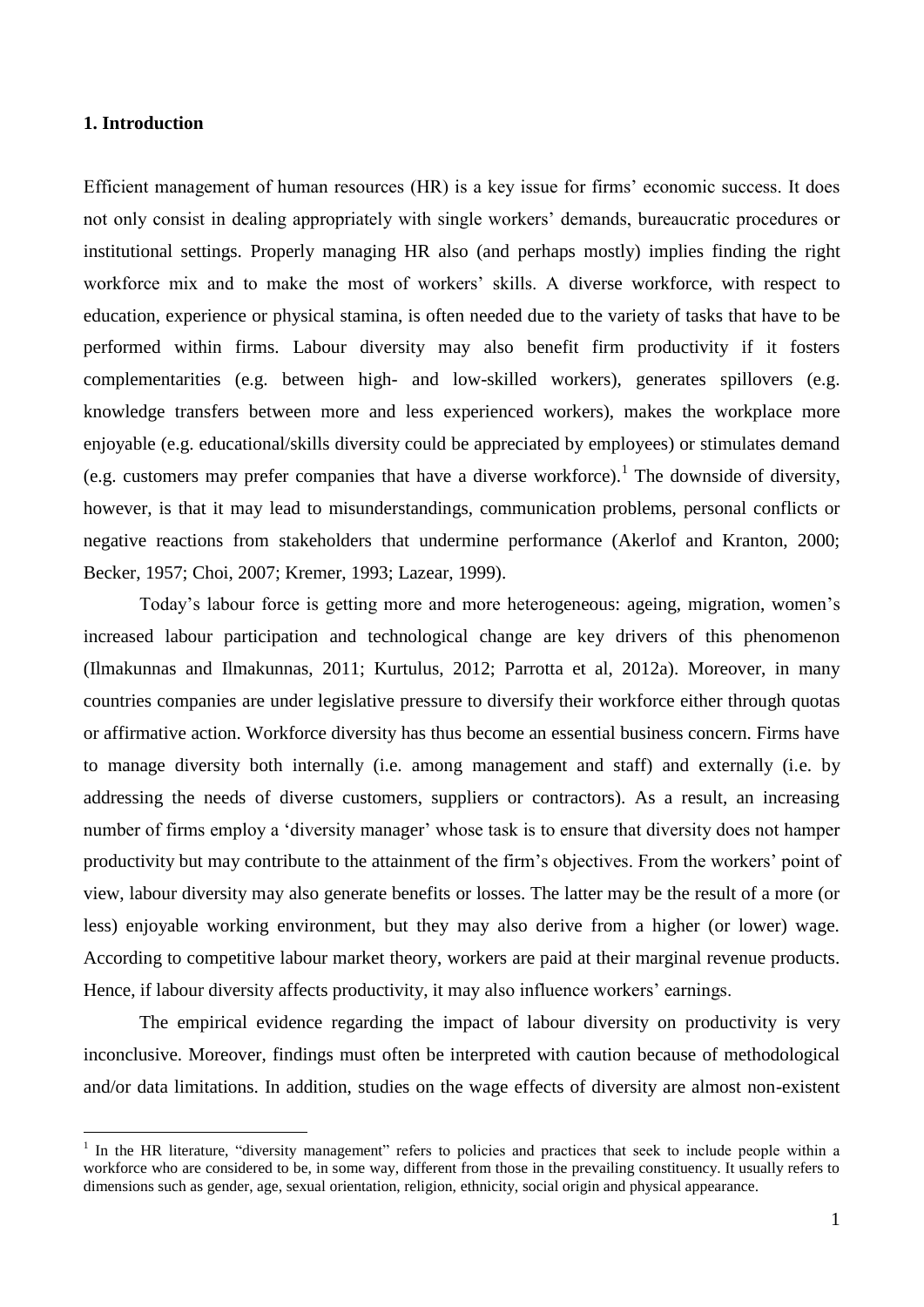(as far as we know, Ilmakunnas and Ilmakunnas (2011) is the only exception). Finally, only few papers examine whether the diversity-productivity nexus is influenced by specific working environments. However, from the point of view of maximizing productivity, the optimal degree of diversity is likely to depend on the nature of the production unit and its technology (Lazear, 1999). For instance, it has been argued that traditional industries, which are essentially characterized by routine tasks, might be better off with a more homogeneous workforce (Pull et al., 2012). In contrast, high-technology/knowledge-intensive sectors may benefit more from diversity as it stimulates creative thinking and innovation (Arun and Arun, 2012; Parrotta et al., 2012b).

The aim of this paper is threefold. First, we put the relationship between labour diversity (measured through education, age and gender) and firm productivity to an updated test, taking advantage of access to detailed Belgian linked employer-employee (hereafter LEE) panel data for the years 1999-2006. These data offer several advantages. On the one hand, the panel covers a large part of the private sector, provides accurate information on average productivity (i.e. on the average value added per hour worked) and allows to control for a wide range of worker and firm characteristics (such as education, age, sex, tenure, occupations, working time, labour contracts, firm size, capital stock and sector of activity). On the other hand, it enables to compute various diversity indicators and to address important methodological issues such as firm-level invariant heterogeneity and endogeneity (using both the generalized method of moments (GMM) and Levinsohn and Petrin (2003) estimators). Secondly, we examine how the benefits or losses of labour diversity are shared between workers and firms. Therefore, we estimate the impact of labour diversity respectively on mean hourly wages and productivity-wage gaps (i.e. profits)<sup>2</sup> at the firm level. Finally, we investigate whether the diversity-productivity-wage nexus varies across working environments. More precisely, we test the interaction with the degree of technological and knowledge intensity of sectors. Therefore, we rely on three complementary taxonomies of industries developed by Eurostat (2012) and by O'Mahony and van Ark (2003).

The remainder of this paper is organized as follows. A review of the literature is presented in the next section. Sections 3 and 4 respectively describe our methodology and data set. The impact of workforce diversity on productivity, wages and productivity-wage gaps across heterogeneous knowledge/technological environments is analysed in Section 5. The last section discusses the results and concludes.

 $2^{2}$  By definition, the gap between productivity and wages corresponds to the gross operation surplus (i.e. profits).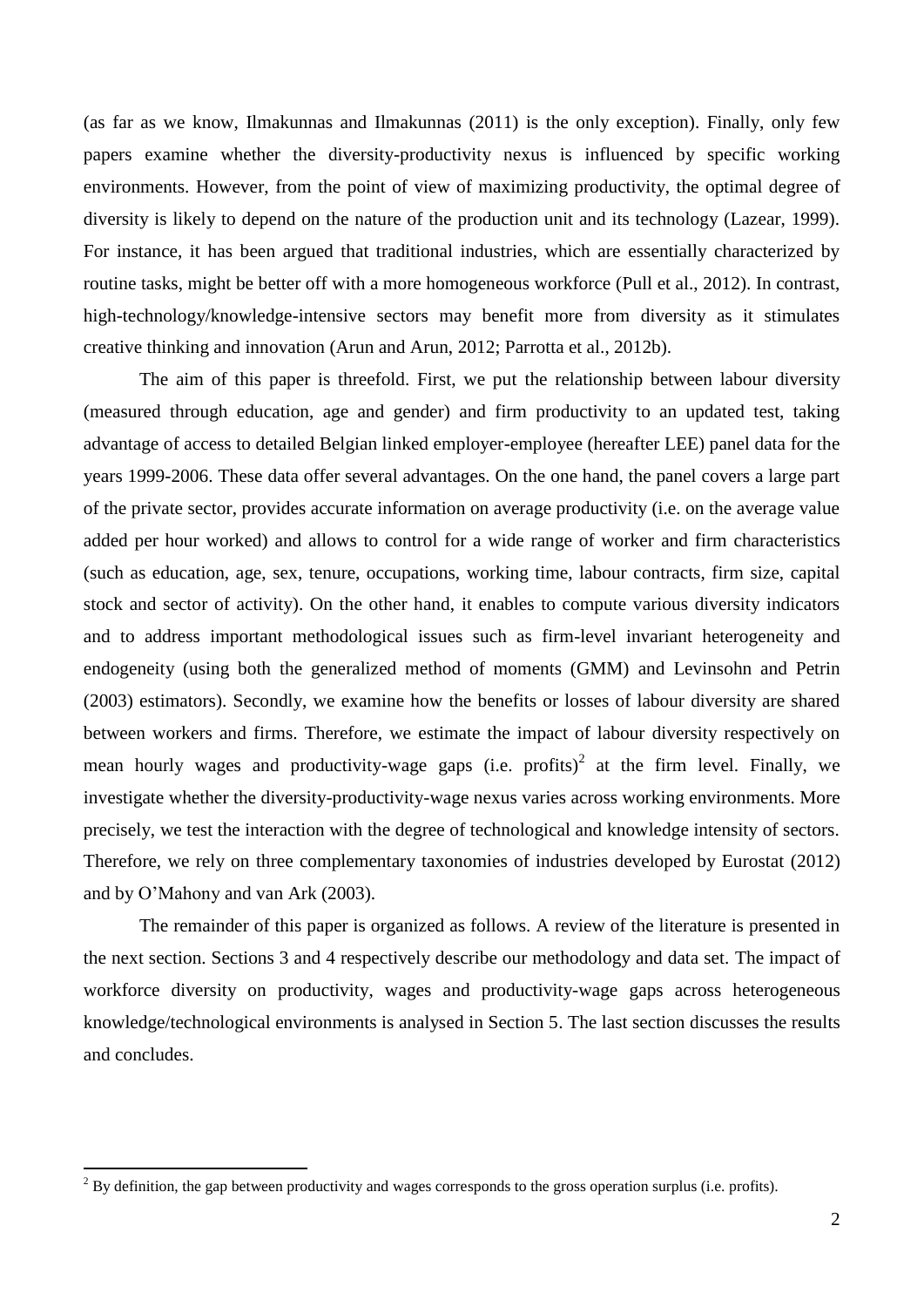## **2. Review of the literature**

 $\overline{a}$ 

#### **2.1. Workforce diversity and firm productivity**

There are different economic forces underlying the relationship between workforce diversity and productivity.<sup>3</sup> As highlighted by Alesina and La Ferrara (2005), these forces may derive from: individual *preferences* (either people may attribute positive (negative) utility to the well-being of members of their own group (of other groups) or they may value diversity as a social good), individual *strategies* (even when people have no taste for or against diversity, it may be more efficient, notably in the presence of market imperfections, to interact preferably with members of one's own group)<sup>4</sup>, or the characteristics of the *production function* (i.e the complementarity in people's skills). 5

Lazear (1999) follows the production function approach and develops a theoretical model in which a global (i.e. multinational) firm is presented as a diverse (i.e. multi-cultural) team. He argues that labour diversity is beneficial for firm performance if skills and information sets are group- (i.e. culture-) specific. More precisely, he demonstrates theoretically that the gains from diversity are greatest when three conditions are fulfilled: a) individuals have completely different (i.e. disjoint) skills and information sets, b) the latter are all relevant for the tasks that have to be performed within the firm, and c) individuals are able to communicate with (i.e. to understand) each other.

Young workers are thought to learn faster (Skirbekk, 2003) and to have better cognitive and physical abilities (Hoyer and Lincourt, 1998), while older workers are typically considered to have more job experience and knowledge about intra-firm structures, relevant markets and networks (Czaja and Sharit, 1998; Grund and Westergaard-Nielsen, 2008). Given that these complementary skills are relevant for most firms, Lazear's (1999) model suggests that age diversity may generate some gains. However, the net effect on productivity will only be positive if these gains outweigh additional communication costs (and difficulties related to emotional conflicts) incurred by a more

 $3$  Given the focus of our paper, this section essentially reviews the literature regarding the productivity effects of age, educational and gender diversity.

<sup>4</sup> Osborne (2000), for instance, builds a model, with full information regarding both the supply and demand-side of the market, to examine workforce-diversity patterns of profit-maximizing firms. His model shows that the optimal degree of labour force mix depends on the diversity in groups' physical productivity but also on demand-side factors, i.e. the characteristics of the product that is sold, the extent to which different markets value them, and the extent to which groups intrinsically vary in their capacity to provide them. To illustrate this conclusion, Osborne provides the example of police officers of specific ethnic groups that may be better suited to patrol neighbourhoods essentially populated by those groups. Conversely, he notes that the ethnicity of an automobile worker who installs the clutch is unlikely, ceteris paribus, to affect his productivity and the consumers' willingness to buy the car.

<sup>5</sup> The variety of ways in which people interpret problems and use their cognitive skills to solve them, may be an important source of innovation and productivity (Parrotta et al., 2012b).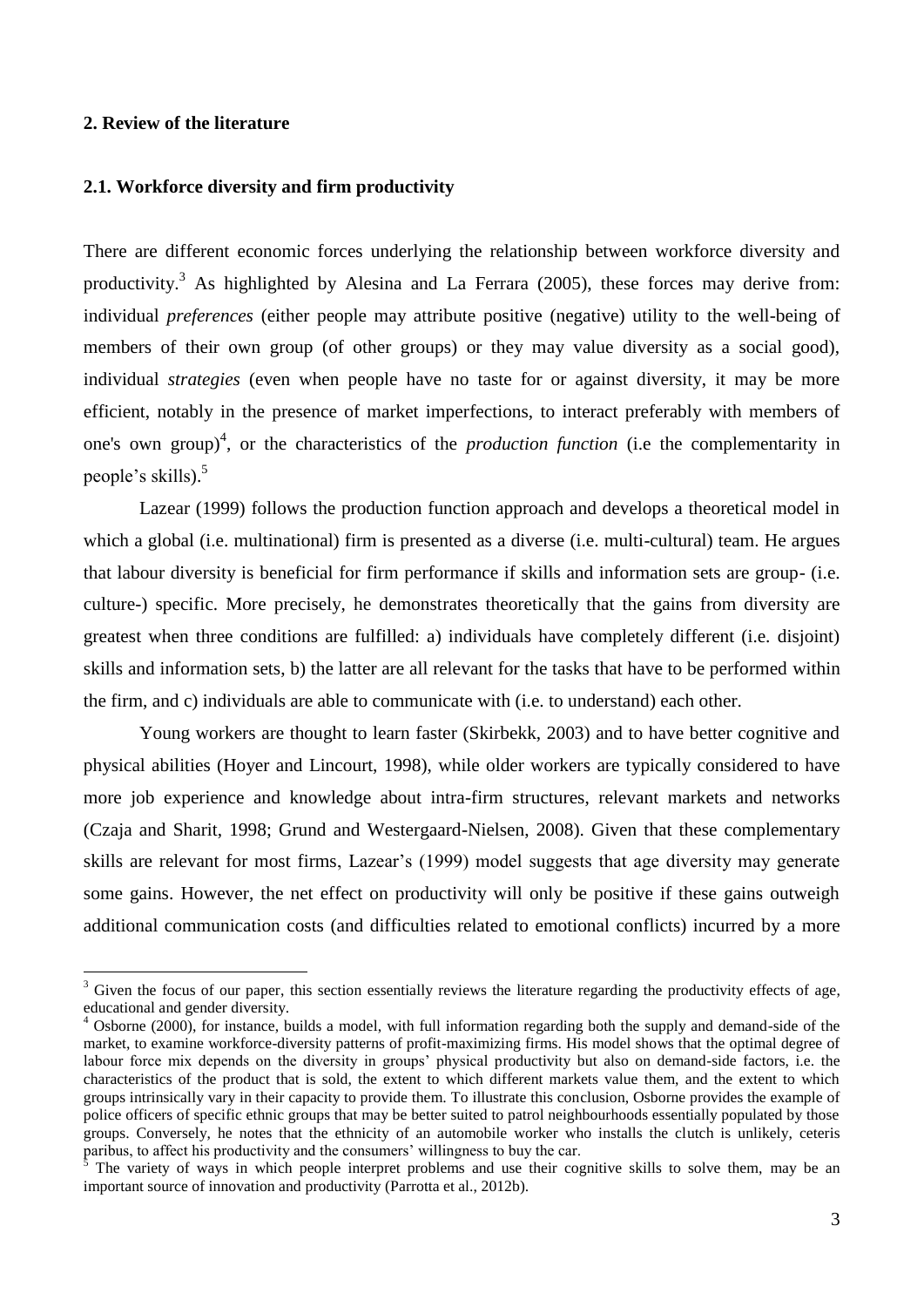diverse workforce. It has repeatedly been argued (see e.g. Lazear, 1999; Jehn et al., 1999) that this condition is unlikely to be satisfied for demographic diversity (heterogeneity in terms of age, gender or ethnicity) but may well be fulfilled for educational (i.e. task-related) heterogeneity. The latter may indeed enhance efficiency if there is sufficient mutual learning and collaboration among workers with different educational backgrounds (Hamilton et al., 2004).

Kremer (1993) develops the O-ring production function based on the assumption that quantity and quality of labour cannot be substituted. The underlying intuition is that many production processes involve a large number of tasks and that a small failure in one of these tasks may lead to a strong decrease in production value. Kremer gives the example of a company that may go bankrupt due to bad marketing, even if product design, manufacturing and accounting are excellent.<sup>6</sup> With this type of production function, it can be shown that profit-maximizing firms should match workers of similar skills/education together. Task-related heterogeneity would thus hamper productivity.

Social cognitive theory examines how the efficacy of a group (i.e. "a group's belief in their conjoint capabilities to organize and execute the courses of action required to produce given levels of attainments" (Bandura, 1997, p. 477)) affects its performance. Results suggest that collective efficacy is not always beneficial for the outcome of a group. Moreover, mixed gender groups are found to foster the impact of group efficacy on performance (Lee and Farh, 2004). The argument is that gender diversity is likely to increase the heterogeneity in the values, beliefs and attitudes of the members of a group, which in turn may stimulate critical thinking and prevent the escalation of commitment (i.e. inflated perception of group efficacy resulting in poor decision making).

Conclusions regarding the optimal workforce mix are somewhat different if one follows the organizational demography or social comparison literature. The former (see e.g. Pfeffer, 1985) stresses the importance of social similarity (and thus of inter-personal attraction) to stimulate interaction, communication and cohesion among the workforce. Given that features such as age, education or gender help to explain similarity, diversity along these dimensions is expected to hamper job satisfaction, communication and firm performance. Social comparison theory (Festinger, 1954) posits that people evaluate and compare their opinions and abilities with those of similar others (e.g. individuals of the same age, education or gender). Moreover, it puts forward that people try to perform better than the members of their comparison group (Pelled et al., 1999), which in turn leads to rivalry and conflicts likely to undermine performance (Choi, 2007). From this perspective, labour diversity may benefit the organisation. However, as highlighted by Grund and Westergaard-Nielsen (2008), a decision might be of better quality when it is the outcome of a confrontation between

 $6$  The title of his paper refers to the space shuttle Challenger that exploded because of a slight imperfection in a single component, called the O-rings.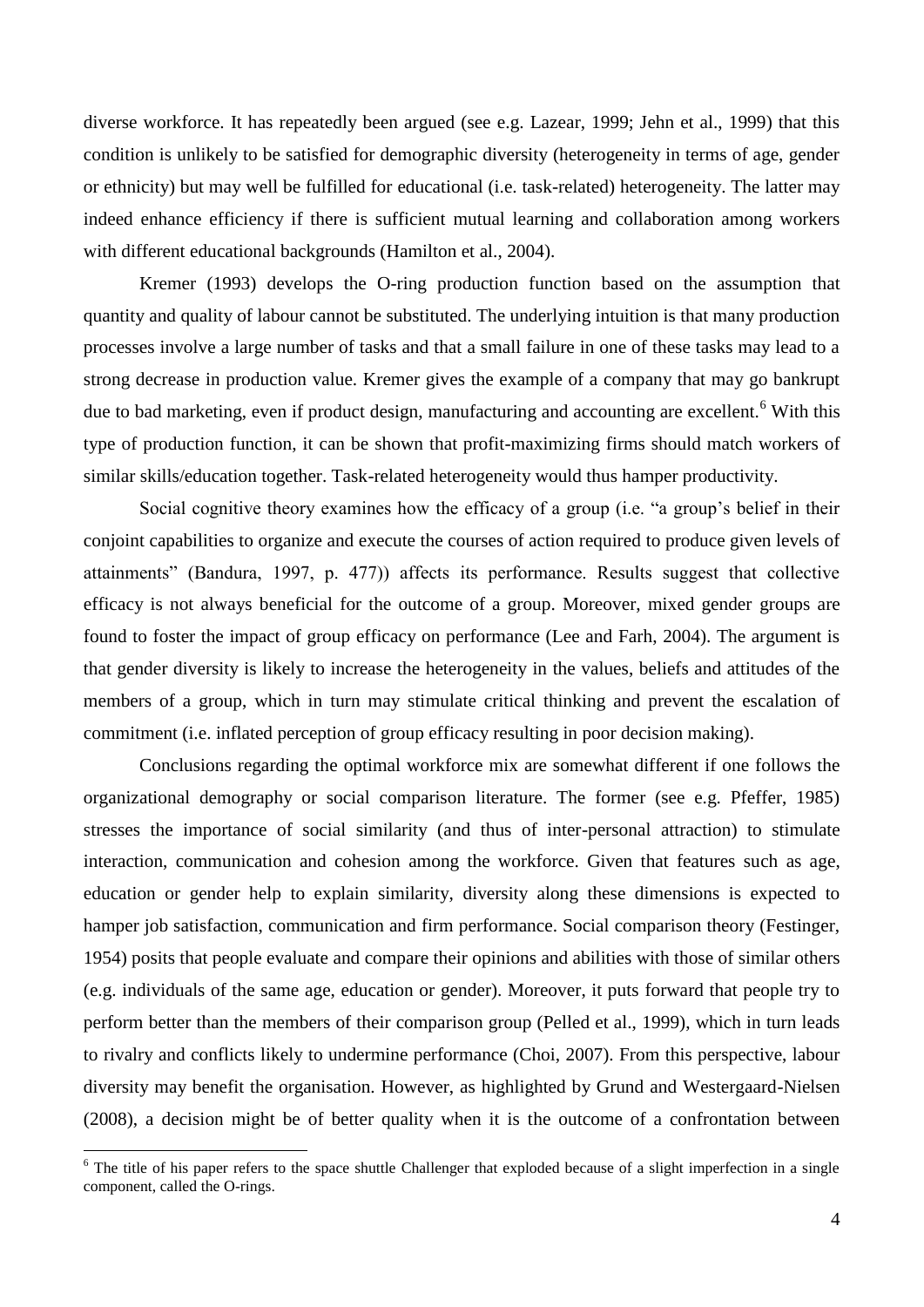rivals' views. Various theories, such as tournaments (Lazear and Rosen, 1981), suggest in addition that rivalry among similar workers may be good for performance as it encourages workers to produce more effort.

# **2.2. Traditional versus high-tech/knowledge intensive sectors**

Productivity effects of workforce diversity are likely to vary across working environments. Several authors suggest in particular that they may differ between high-tech/knowledge intensive sectors and more traditional industries.

Prat (2002), for instance, uses team theory to address the problem of optimal labour diversity. His model predicts that workforce homogeneity should be preferred in the presence of positive complementarities, i.e. when coordination of actions between the various units of a company is of prime importance. In contrast, labour diversity would be beneficial in the case of negative complementarities, i.e. when workers' actions are substitutes in the firm's payoff function. To illustrate this situation, Prat (2002) gives the example of a firm whose activity is based on the exploitation of new opportunities and the development of successful innovations. Given that a firm's likelihood to innovate is expected to be greater if researchers do not all have the same skills and information sets, some degree of dissimilarity should indeed be optimal. To put it differently, provided that workforce diversity increases the set of ideas and potential solutions to a given problem, it may foster the innovative capacity of firms and hence their productivity (Parrotta et al., 2012b).

These predictions are largely in line with those of Jehn et al. (1999). The latter argue that group performance is more likely to benefit from educational (i.e. task-related) diversity if the tasks that have to be accomplished within a group are complex rather than routine. They also show that age and gender diversity are potentially more disruptive when members of a group depend on each other to complete their jobs (i.e. in the presence of positive complementarities). Overall, these results suggest that the benefits of diversity are more likely to outweigh the costs in high-tech/knowledge intensive sectors than in traditional industries, particularly if the former (latter) are characterized by complex (routine) tasks, negative (positive) complementarities and innovative (functional) output.

Akerlof and Kranton (2000) introduce the concept of identity (i.e. a person's sense of self) into an economic model of behaviour to study how identity influences economic outcomes. Taking gender as an illustration of identity, the authors highlight that social categories such as 'men' and 'women' are associated to prescribed behaviours and ideal physical characteristics. More precisely, the identity of one's self would be shaped by the behavioural prescriptions associated to the social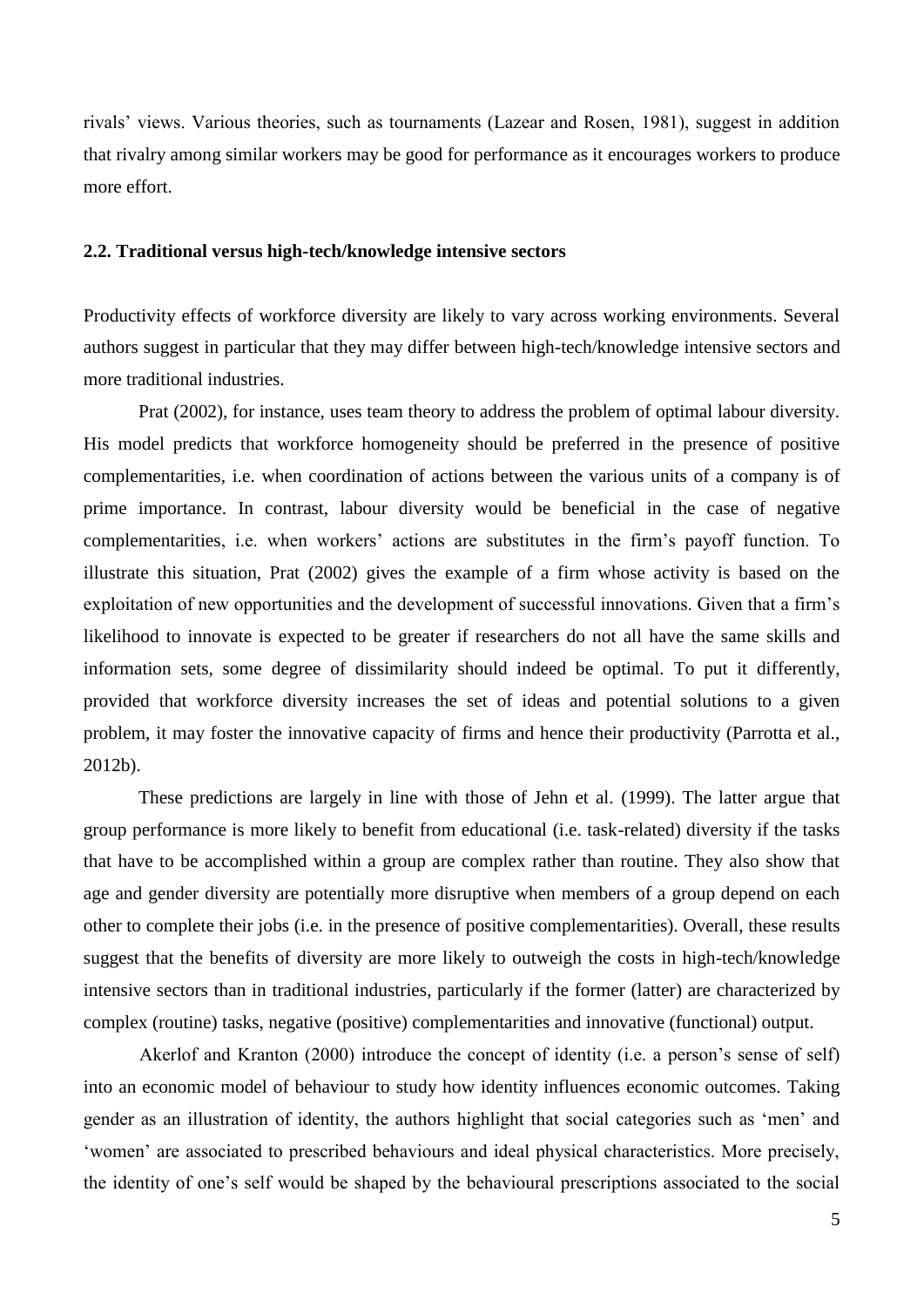category to which a person belongs and the infringement of these prescriptions would generate anxiety in oneself and others. As an example, given that a dress is a typical symbol of femininity, the authors point out that men are generally not willing to wear a dress and that the departure from this behaviour may threaten the identity of other men. In the context of work, they argue that a woman doing a "man's" job (e.g. truck driver or carpenter) may deteriorate the self-image of her male coworkers. Indeed, the latter may feel less masculine, be afraid that other men will make fun of them or fear that people will think that fewer skills are needed for their occupation if a woman is doing the same job. As a result, women in male-dominated occupations might suffer from a strong hostility and be discriminated against by their male counterparts.<sup>7</sup> Put differently, Akerlof and Kranton (2000) suggest that the utility of people joining a group (e.g. an occupation or a firm) depends positively (negatively) on the proportion of group members of the same (of a different) social category. Moreover, they predict that increasing gender diversity may negatively affect firm performance, especially if men constitute a socially 'dominant' group (Haile, 2012). Under the hypothesis that the workforce is less gender-balanced and the environment more 'macho' in traditional companies than in high-tech/knowledge intensive firms, the above arguments suggest that gender diversity will have a less favorable impact on performance in the former group of companies. This prediction could also be supported by the fact that high-tech/knowledge intensive sectors rely increasingly on interpersonal or 'soft' skills (that might be more effectively provided by women) and require generally less physical stamina than traditional (private sector) firms, e.g. construction companies (Arun and Arun, 2002; Webster, 2007).

## **2.3. Previous empirical studies**

 $\overline{a}$ 

Harrison and Klein (2007: 1199) emphasized some years ago that empirical evidence regarding the performance effects of workforce diversity is "weak, inconsistent or both". This statement remains to a large extent valid. Indeed, findings are still quite inconclusive and often difficult to interpret due to methodological and/or data limitations.

A number of papers in the HRM, sociology and psychology literatures investigate the impact of labour diversity (with respect to e.g. education, age, gender, race, sexual orientation, disability) on various outcomes at the worker (e.g. organizational commitment, turnover, creativity, frequency of

 $<sup>7</sup>$  The same reasoning could be applied to men employed in female-dominated occupations (e.g. nursing, primary school</sup> teaching). However, given that our empirical analysis relies on data from the private sector and that female-dominated occupations are more frequent in the public sector, we essentially focus on why gender diversity might have a different influence on organizational performance when men constitute a socially 'dominant' group.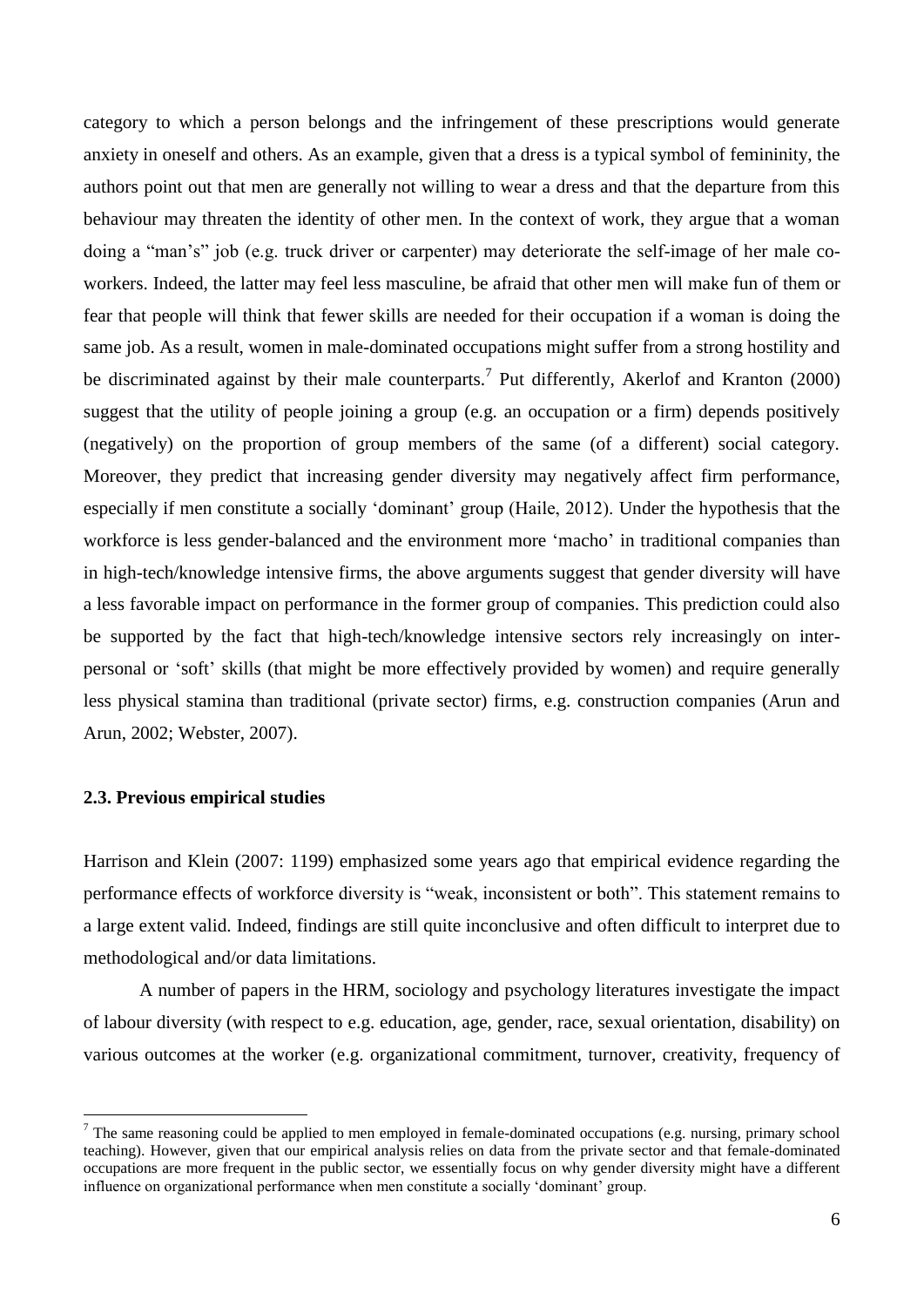communication) and company (e.g. financial indicators, ratings of group effectiveness) level.<sup>8</sup> Many of these field and experimental studies, however, rely on "small samples of workers in narrow occupational fields that often lack a longitudinal component" (Kurtulus, 2011: 685). Moreover, almost none of these analyses control for reverse causality. In this section, for the sake of brevity and methodological comparability, we focus on the relatively few studies that have been undertaken by economists and that address the productivity effects of (at least one of) the diversity dimensions (i.e. education, age and gender) investigated in this paper.<sup>9</sup>

#### *Results based on personal records from single companies*

 $\overline{a}$ 

A first strand of the economic literature analyzes the diversity-performance nexus using case studies, i.e. personal records from single companies. The advantage of this approach is that it enables to control for very detailed worker characteristics and *de facto* for firm time-invariant unobserved heterogeneity. However, focusing on data from a single company is likely to reduce the external validity of the results.

Hamilton et al. (2004) use weekly data from a Californian garment manufacturing plant for the years 1995-1997. Their results indicate that teams with greater diversity in workers' abilities and composed of only one ethnicity (namely Hispanics) are more productive (i.e. sew more garments per day). In contrast, team heterogeneity in workers' age is found to decrease productivity. Yet, results for team demographics (age and ethnicity) should be taken with care as they become insignificant when applying fixed effects (FE). Leonard and Levine (2006) rely on longitudinal data (collected in 1996-1998) from a low-wage service-sector employer with establishments (retail stores or restaurants) throughout the U.S. They study the influence of demographic (race, gender and age) diversity between a workgroup and its customers and within a workgroup on an indirect measure of productivity, namely individual turnover within workgroups. Results (controlling for individual FE) show that diversity does not consistently predict turnover. In contrast, isolation (i.e. being in a numerical minority) from co-workers and customers, especially with respect to race, often leads to higher turnover. Mas and Moretti (2009) investigate how the productivity of cashiers in a large supermarket chain in the U.S. is affected by their peers. Using high-frequency data between 2003 and 2006, they find evidence of positive spillovers from the introduction of highly productive workers (i.e. workers scanning a large number of items per second) in a shift. More precisely, first-

<sup>&</sup>lt;sup>8</sup> For a review see e.g. Horwitz and Horwitz (2007), Ilmakunnas and Ilmakunnas (2011) and Roberge and van Dick (2010).

Results from field experiments conducted by economists (see e.g. Hoogendoorn et al., 2011) are not surveyed as they are less directly comparable to our findings and because of the space constraint.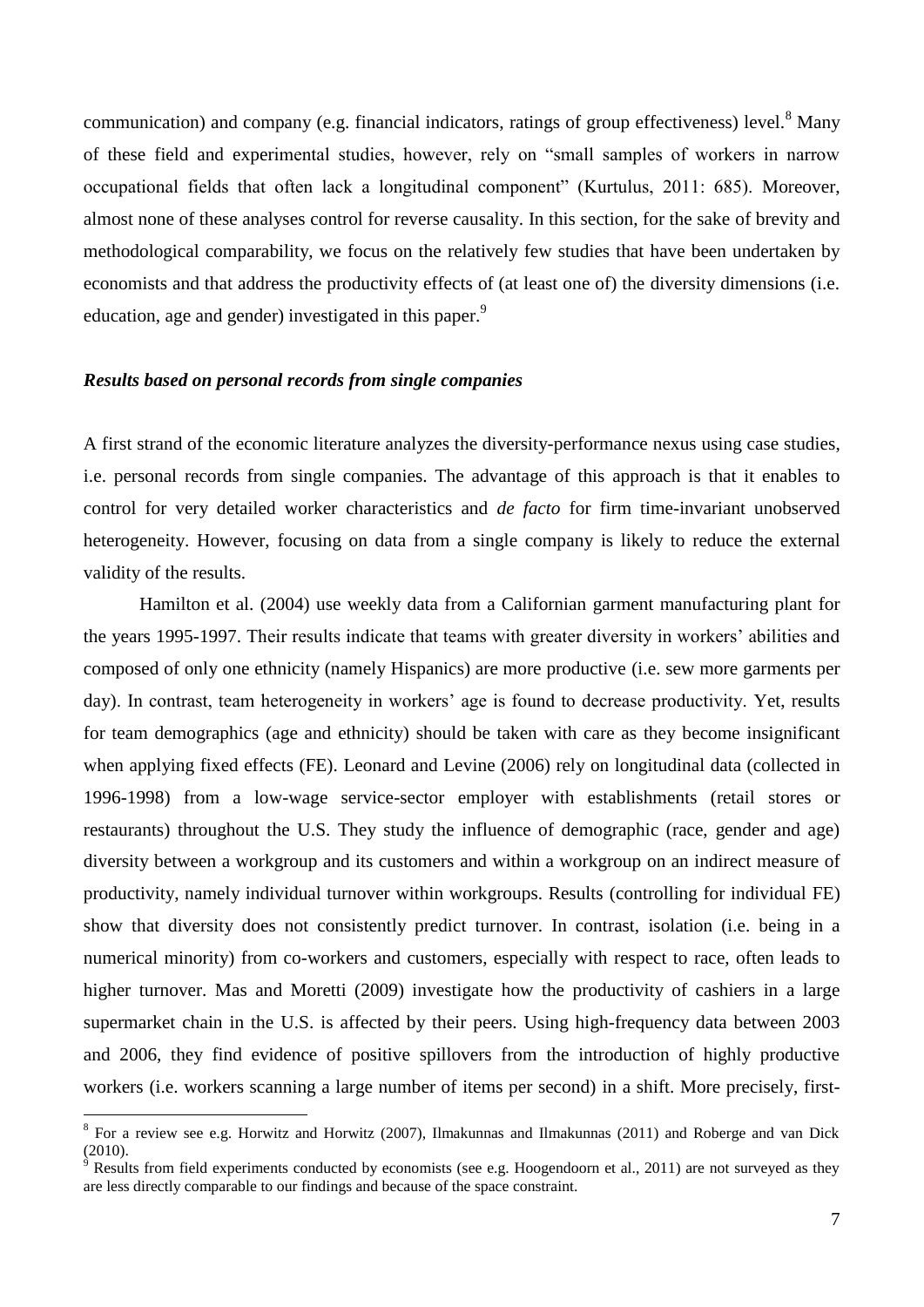difference estimates show that less (more) capable workers become significantly more productive in the presence (are not affected by the presence) of highly (less) productive co-workers. Skill diversity within shifts is thus found to increase productivity. Kurtulus (2011) uses detailed personal records of a large U.S. firm in the health service industry for the years 1989-1994. Her FE estimates highlight that diversity within organisational divisions with respect to age, firm tenure, and performance is associated with lower worker's productivity (i.e. subjective performance evaluated by managers). In contrast, worker's performance would be boosted by intra-division differences in wages.

#### *Results based on linked employer-employee data*

Another strand of the literature relies on linked employer-employee data (LEED). These data have the advantage of being representative of a large part of the economy. Moreover, merged to firm-level accounting data, they allow to estimate the impact of labour diversity on quite precise measures of plant- or firm-level productivity (e.g. total factor productivity (TFP) or value-added) while controlling for a large set of worker and employer characteristics.

Barrington and Troske (2001) examine the impact of plant-level diversity (with respect to age and gender) on plant-level productivity (i.e. value-added and sales per worker and TFP) respectively in the manufacturing, retail trade and services industry. Based on cross-sectional LEED for 1999, their OLS estimates reject the hypothesis that workforce diversity would be detrimental for the productivity of U.S. plants. Grund and Westergaard-Nielsen (2008) use LEED for the Danish private sector over the period 1992-1997. They find (with a FE estimator) that firms with a medium age dispersion perform best (i.e. obtain the highest value-added and profits per employee).

The studies of Iranzo et al. (2008), Navon (2009), Ilmakunnas and Ilmakunnas (2011) and Parrotta et al. (2012a) are more directly comparable to our investigation as they do not only control for firm time-invariant unobserved heterogeneity but also for endogeneity. Iranzo et al. (2008) examine how productivity (measured by firm-level value-added) is influenced by the intra-firm dispersion in workers' skills (proxied by workers' FE estimated from an individual wage regression). Using LEED from the Italian manufacturing industry over the period 1981-1997, their results (based respectively on the estimation methods developped by Olley and Pakes (1996, hereafter OP) and Ackerberg et al. (2006, hereafter ACF)) show that intra-firm skill dispersion within (between) occupational groups – production and non production workers – is beneficial (detrimental) for firm productivity. Moreover, they find no differences in estimation results when splitting firms according to whether they belong to an ICT or non-ICT industry (following the taxonomy proposed by O'Mahony and van Ark (2003)). Navon (2009) relies on LEED for the Israeli manufacturing industry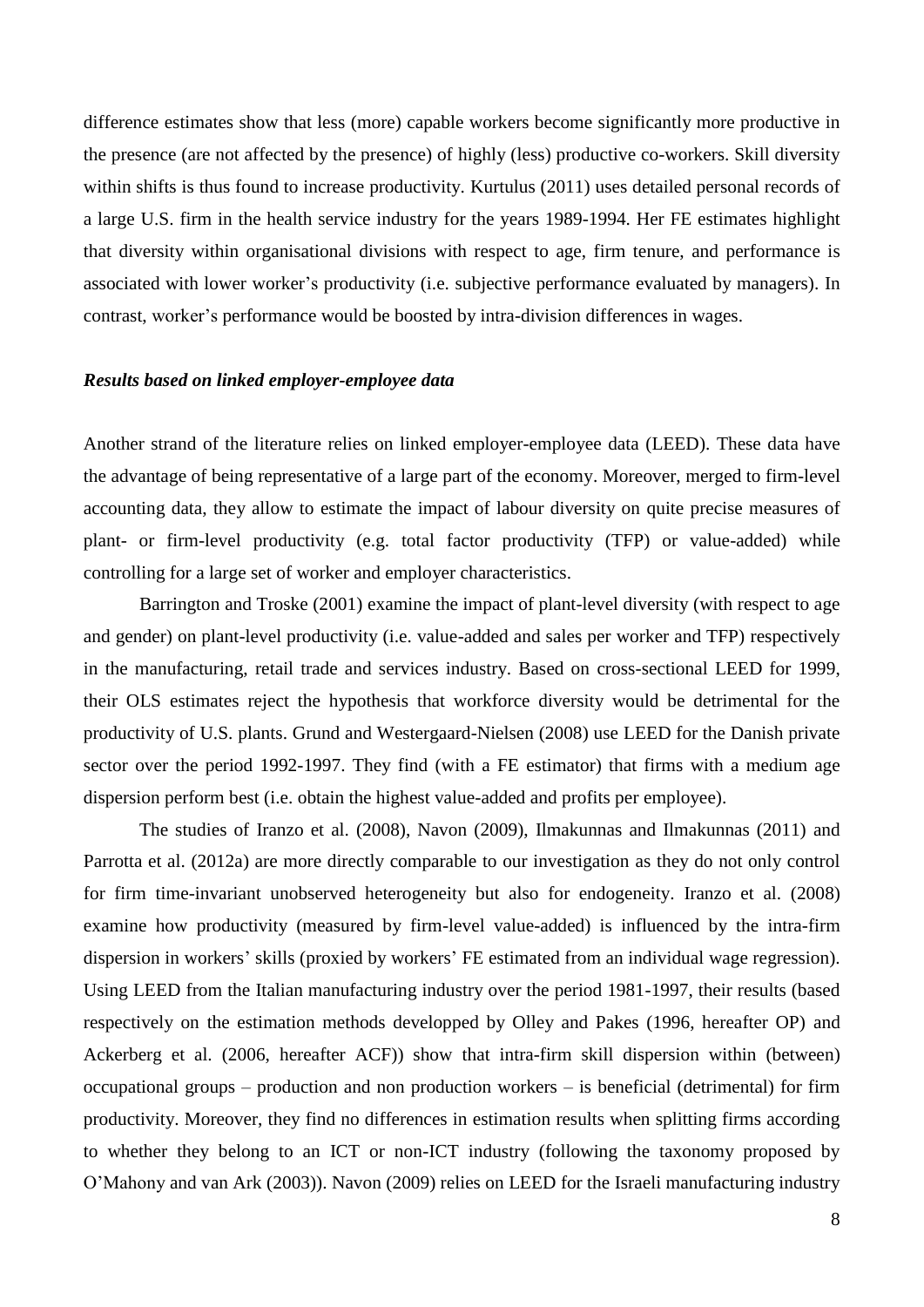over the period 2000-2003. Controlling for plant FE and endogeneity (using the OP and Levinsohn and Petrin (2003, hereafter LP) semi-parametric estimation techniques), he finds that within-plant educational diversity among higher educated workers (i.e. the variability in academic disciplines in which the latter obtained their university degrees) is beneficial for plant-level value-added. Ilmakunnas and Ilmakunnas (2011) investigate whether firms and employees benefit from diversity using Finnish LEED covering the industrial sector (i.e. mining, manufacturing, energy and construction) for the years 1990-2004. Plant-level regressions (estimated with FE, generalized methods of moments (GMM) and OP estimators) show that TFP depends positively (negatively) on age (educational) diversity. In contrast, the latter variables turn out to be statistically insignificant when the authors estimate individual wage regressions. Parotta et al. (2012a) use register-based LEED covering most of the Danish private sector between 1995 and 2005. Their results, based on the ACF approach, show that diversity in education (ethnicity, age and gender) enhances (deteriorates) firm's value added. Moreover, dividing industries into two groups according to their aggregate level of R&D expenditures, they find no evidence that the impact of diversity would be different for firms in high-tech industries (i.e. in industries with above-average R&D expenditures), although the latter are typically thought to require more creative thinking and problem-solving skills.<sup>10</sup>

In sum, to our knowledge, only four papers investigate the impact of educational, age and/or gender diversity on firm productivity using large representative data and controlling for timeinvariant firm unobserved heterogeneity and endogeneity. These studies disagree on whether age and educational diversity are beneficial or harmful for firm productivity. Moreover, estimates concerning the influence of gender diversity are only provided by Parrotta et al.  $(2012a)$ .<sup>11</sup> As regards the study of Ilmakunnas and Ilmakkunas (2011), it is the only one that extends the analysis to workers' wages, i.e. that analyses how the benefits or losses of labour diversity are shared between workers and firms. Last but not least, there is surprisingly little evidence on whether the diversity-productivity relationship varies across working environments. Our paper contributes to this literature by investigating how diversity (with respect to education, age and gender) affects productivity, wages and productivity-wage gaps at the firm level. We also examine how the diversity-productivity-wage

 $10$  In a companion paper, Parrotta et al. (2012b) merge the Danish LEED set with information on firms' innovation ability for the years 1995-2003. Using an instrumental variable approach, they find that ethnic diversity within firms is valuable for the latter's innovative outcomes. In contrast, educational, age and gender diversity turn out to be statistically insignificant. Based on similar data for the period 1980-2002 and controlling for endogeneity, Marino et al. (2012) show in addition that intra-firm diversity in terms of education and ethnicity (age and gender) increases (decreases) workers' transition probability from employment to self-employment, i.e. their propensity to become entrepreneurs.

 $11$  A few recent papers (e.g. Vandenberghe, 2011), testing for gender wage discrimination, investigate with LEED how the share of women within firms influences the latter's productivity and labour costs. Yet, results from these studies are not straightforward to interpret from a diversity perspective. Indeed, whether a growing share of women corresponds to more or less gender diversity depends on the initial intra-firm proportion of women.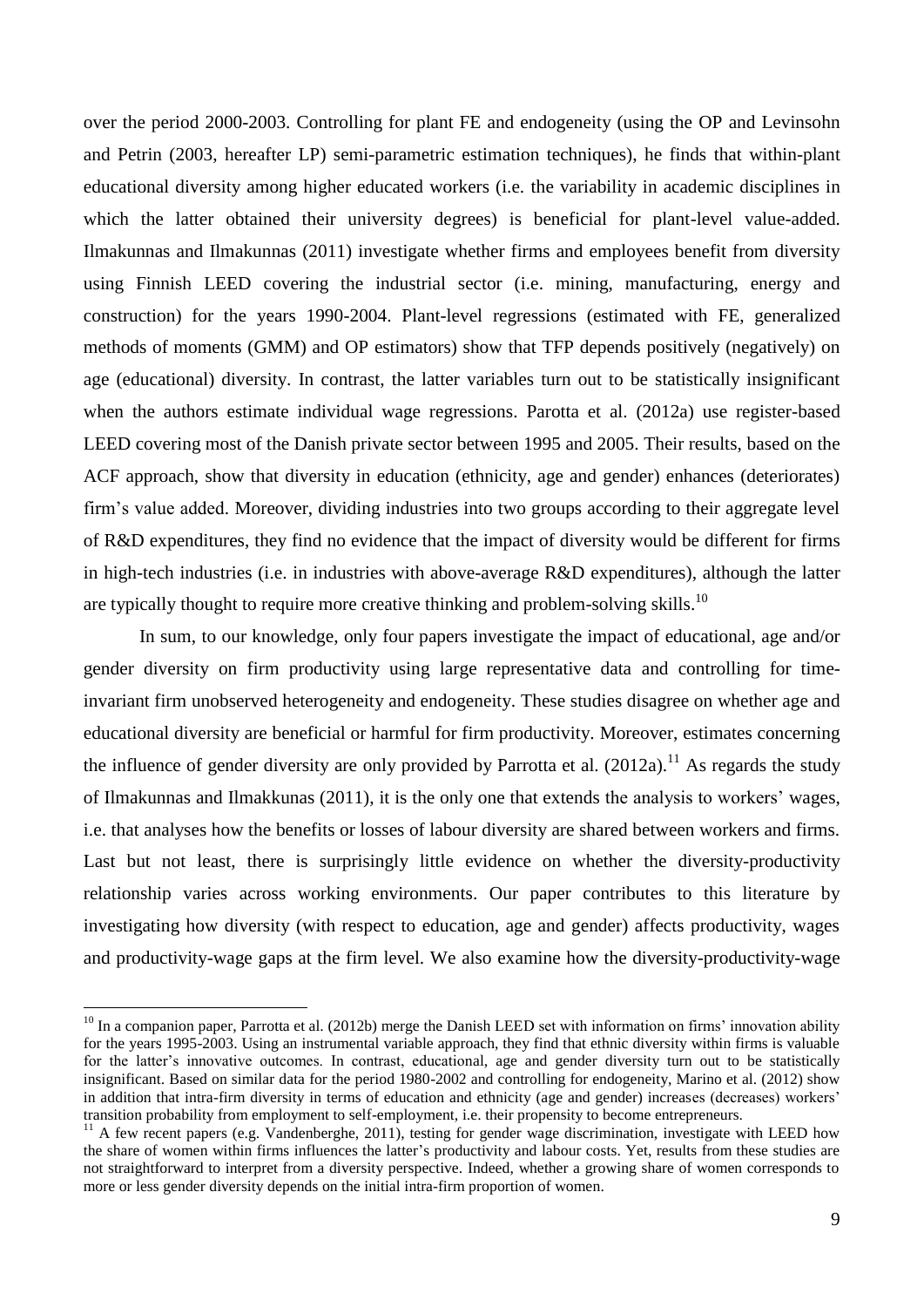nexus varies according to the technological/knowledge environment of firms. To do so, we rely on longitudinal LEED from the Belgian private sector, use various diversity indicators, control for a large set of covariates, implement both GMM and LP estimation techniques, and assess the technological/knowledge intensity of firms through various complementary taxonomies.

## **3. Methodology**

The empirical results presented in this paper are based on the separate estimation of a value added function and a wage equation at the firm level. The latter provide parameter estimates for the impact of labour diversity (with respect to education, age and gender) on average productivity and wages, respectively. Given that both equations are estimated on the same samples with identical control variables, the parameters for marginal products and wages can be compared and conclusions can be drawn on how the benefits or losses of diversity are shared between workers and firms. This technique was pioneered by Hellerstein and Neumark (1995) and refined by Hellerstein et al. (1999), Hellerstein and Neumark (2004), Aubert and Crépon (2009) and van Ours and Stoeldraijer (2011). It is now standard in the literature on the productivity and wage effects of labour heterogeneity (see e.g. Cataldi et al. 2012; Göbel and Zwick 2012; Vandenberghe 2012).

The estimated firm-level productivity and wage equations are the following:

$$
\log \left( \frac{\text{Value Added}}{\text{hours}} \right)_{i,t} = \alpha + \beta_1 A_{i,t}^{\sigma} + \beta_2 E_{i,t}^{\sigma} + \beta_3 G_{i,t}^{\sigma} + \beta_4 \overline{A}_{i,t} + \beta_5 \overline{E}_{i,t} + \lambda X_{i,t} + \varepsilon_{i,t} \tag{1}
$$

$$
\log \left( \frac{\text{Total Wages}}{\text{Hours}} \right)_{i,t} = \alpha^* + \beta_1^* A_{i,t}^{\sigma} + \beta_2^* E_{i,t}^{\sigma} + \beta_3^* G_{i,t}^{\sigma} + \beta_4^* \overline{A}_{i,t} + \beta_5^* \overline{E}_{i,t} + \lambda^* X_{i,t} + \varepsilon_{i,t}^* \tag{2}
$$

The dependent variable in equation (1) is firm *i*'s hourly added value, obtained by dividing the total added value (at factor costs) of the firm *i* in period *t* by the total number of work hours (taking into account paid overtime hours) that have been declared for the same period. The dependent variable in equation (2) is firm *i*'s average hourly gross wage (including premia for overtime, weekend or night work, performance bonuses, commissions, and other premia). It is obtained by dividing the firm's total wage bill by the total number of work hours. Hence, the dependent variables in the estimated equations are firm averages of added value and wage on an hourly basis.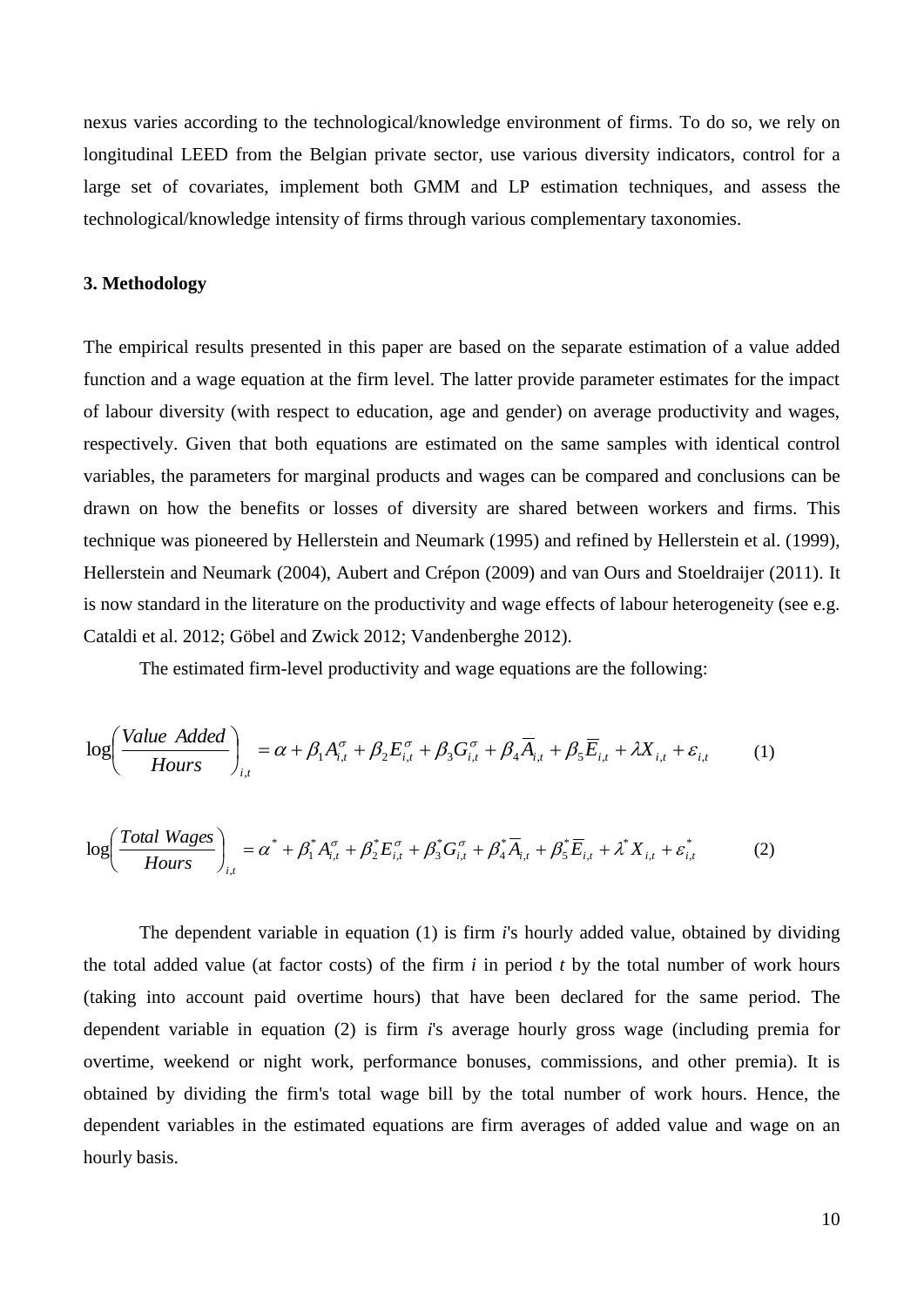Labour diversity indicators with respect to education, age and gender  $(E^{\sigma}, A^{\sigma}$  and  $G^{\sigma}$ ) are the main variables of interest. A theoretical model justifying the inclusion of diversity indicators, on top of mean values, in a firm-level productivity equation is provided by Iranzo et al. (2008). The firmlevel standard deviation and *average* dissimilarity index are respectively used to measure diversity.<sup>12</sup> The standard deviation of workforce characteristics (education, age and gender) reflects group diversity (as it takes the same value for all workers within a firm), while the dissimilarity index (also called Euclidean distance) refers to relational demography (Ilmakunnas and Ilmakunnas, 2011). It measures the degree to which a worker differs from his peers within a firm. Its value thus depends on the distance between a worker's characteristic and the mean value of the latter within a firm. The *average* dissimilarity index corresponds to the firm-level average over all workers of the individuallevel dissimilarity index. More precisely, if *Ei,j* corresponds the number of years of education of worker *i* in firm *j* and the total employment in firm *j* is equal to  $N_j$ , than the dissimilarity index for worker *i* in firm *j* is computed as follows:

Dissimilarity (Education)<sub>i,j</sub> = 
$$
\sqrt{N_j^{-1} \sum_{k=1}^{N_j} (E_{i,j} - E_{k,j})^2} = \sqrt{(E_{i,j} - \overline{E}_j)^2 + Var(E_j)}
$$
 (3)

and the *average* dissimilarity index at firm *j* is given by:

*Dissimilarity* (*Education*)<sub>j</sub> = 
$$
N_j^{-1} \sum_{i=1}^{N_j} \sqrt{N_j^{-1} \sum_{k=1}^{N_j} (E_{i,j} - E_{k,j})^2}
$$
 (4)

In addition to the firm-level standard deviation and average dissimilarity index of workers' education, age and gender, we also compute an alternative gender diversity index, i.e. the share of women times the share of men within firms (Hoogendoorn et al., 2011). This indicator, as well as the others, has the property that diversity is maximal when workers are equally distributed across groups (e.g. when proportions of men and women are equal) and minimal when all workers belong to the same group (e.g. when the workforce is only composed of women or men).

In line with earlier empirical work, we also add workers' average age and education at the firm-level ( $\overline{E}$  and  $\overline{A}$ ) among regressors in equations (1) and (2).<sup>13</sup> Other control variables are included in the vector *X*. The latter contains the share of part-time workers, the fraction of workers with a fixed-term employment contract, the proportion of employees with at least 10 years of tenure,

 $12$  To avoid multicolinearity problems, these variables are included separately in the regressions.

<sup>&</sup>lt;sup>13</sup> We do not include the share of women as it creates multicolinearity with gender diversity indices.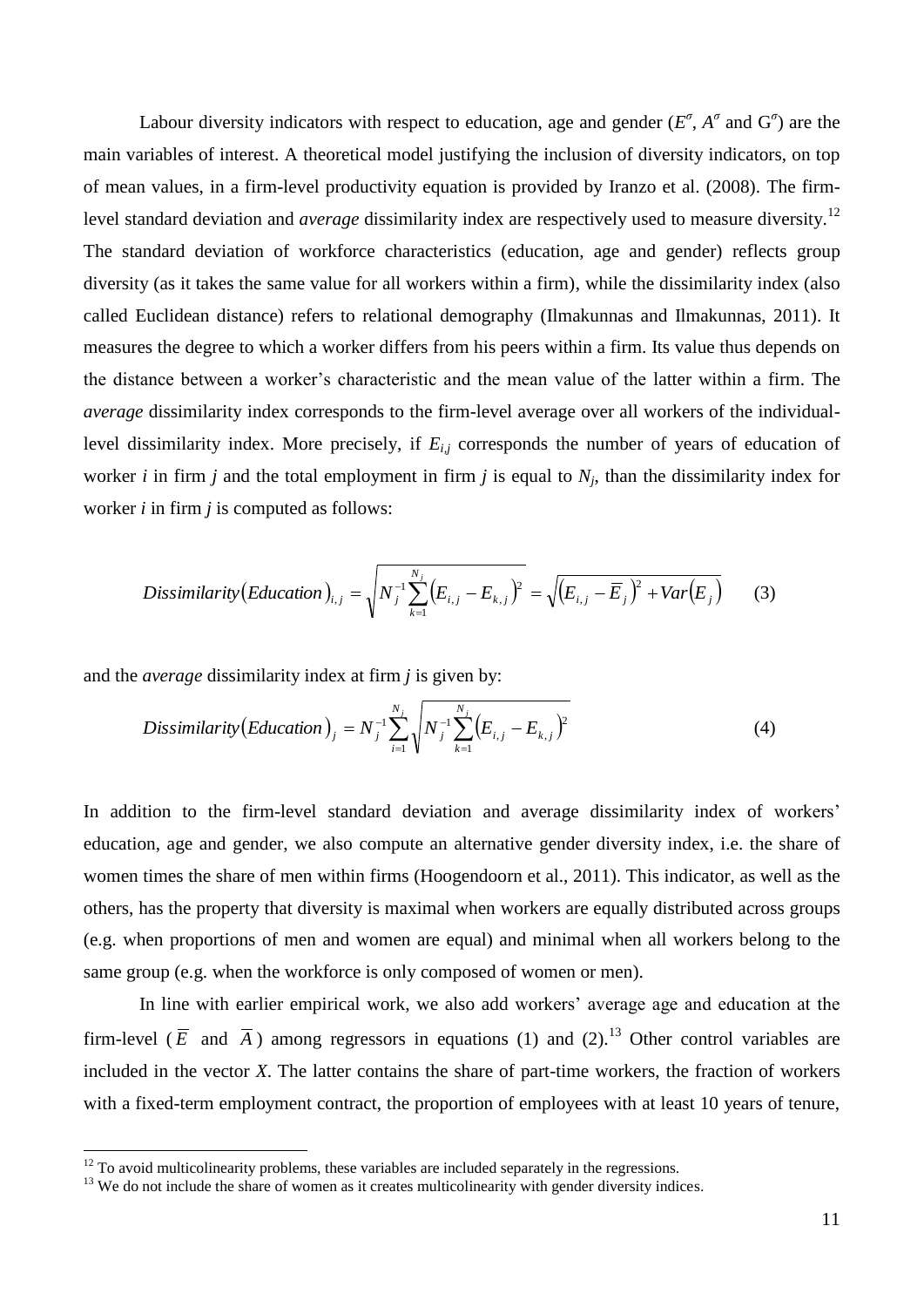the percentage of white-collar workers, firm size (i.e. the number of employees) and capital stock<sup>14</sup>, 8 industry dummies, and 7 year dummies.<sup>15</sup>

Estimating equations (1) and (2) allows gauging the effect of labour diversity on firm productivity and wages, but it does not allow testing directly whether the difference between the value added and the wage coefficients for a given diversity indicator is statistically significant. A simple method to obtain a test for the significance of productivity-wage gaps has been proposed by van Ours and Stoeldraijer (2011). We apply a similar approach and estimate a model in which the *difference* between firm *i*'s hourly value added and hourly wage (i.e. the hourly gross operating surplus) is regressed on the same set of explanatory variables as in equations (1) and (2). This produces coefficients for the diversity indicators and directly measures the size and significance of their respective productivity-wage gaps.

Equations (1) and (2), as well as the productivity-wage gap, can be estimated with different methods: pooled ordinary least squares (OLS), a fixed-effect (FE) model, the generalized method of moments (GMM) estimator proposed by Arellano and Bover (1995) and Blundell and Bond (1998), or a more structural approach suggested by Levinsohn and Petrin (2003, hereafter LP). This being said, pooled OLS estimators of productivity models have been criticized for their potential "heterogeneity bias" (Aubert and Crépon 2003: 116). This bias is due to the fact that firm productivity depends to a large extent on firm-specific, time-invariant characteristics that are not measured in micro-level surveys. As a consequence, OLS regression coefficients associated to diversity variables will be biased since unobserved firm characteristics may affect simultaneously the firm's added value (or wage) and the composition of its workforce. This is referred to as a problem of spurious correlation and could be caused by factors such as an advantageous location, firm-specific assets like the ownership of a patent, or other firm idiosyncrasies.

One way to remove unobserved firm characteristics that remain unchanged during the observation period is by estimating a FE model. However, neither pooled OLS nor the FE estimator address the potential endogeneity of our explanatory variables. Yet, labour diversity is likely to be endogenous. Indeed, any shock in wages or in productivity levels might generate correlated changes in the firm's workforce and in labour productivity that are not due to changes in the firm's workforce composition *per se*. For instance, one might expect that a firm undergoing a negative productivity shock would prefer not to hire new individuals, which would increase the age of the workforce and

 $14$  It is estimated through the "perpetual inventory method" (or PIM, see OECD (2009) for more details). The PIM rests on the simple idea that the capital stock results from investment flows (available in our data) after correction for retirement and efficiency loss. Following standard practice, we assume a 5 percent annual rate of depreciation of capital.

<sup>&</sup>lt;sup>15</sup> All independent variables are measured in terms of shares in total work hours. For instance, the fraction of part-time workers is computed on the basis of the proportion of hours worked by employees working less than 30 hours per week over the total amount of hours worked with the firm.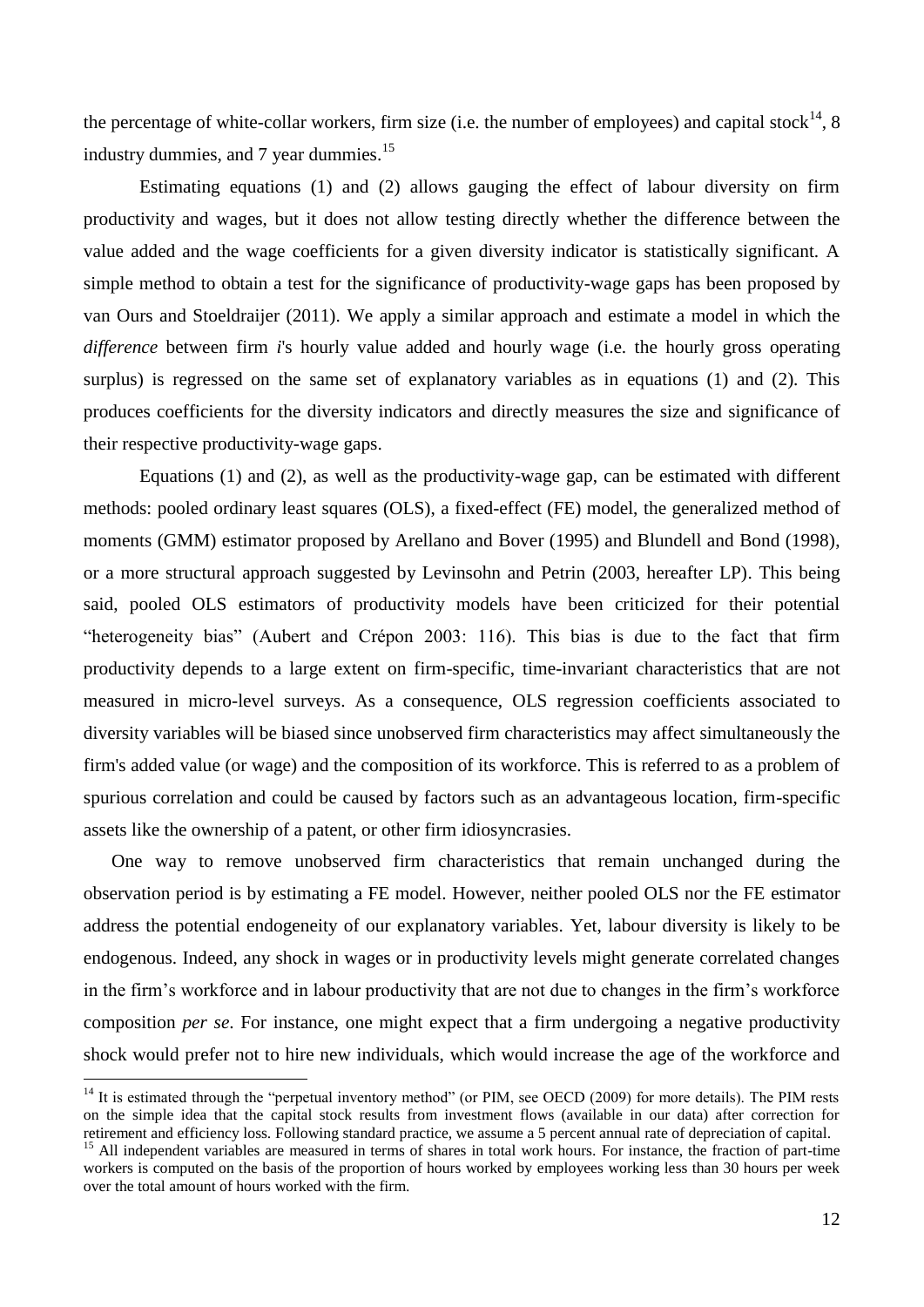affect the age diversity index. Similarly, during economic downturns, firms may be more likely to reduce personnel among women and less educated workers as adjustments costs are often lower for these categories of workers (due to e.g. their lower wages and/or tenure). In order to control for this endogeneity issue and for the presence of firm fixed effects, we estimated our model using the system GMM (GMM-SYS) and LP estimators, respectively.

The GMM-SYS approach boils down to simultaneously estimating a system of two equations (one in level and one in first differences) and to relying on 'internal instruments' to control for endogeneity. More precisely, diversity variables<sup>16</sup> in the differenced equation are instrumented by their lagged levels and diversity variables in the level equation are instrumented by their lagged differences. The implicit assumption is that changes (the level) in (of) the dependent variable – productivity or wages – in one period, although possibly correlated with contemporaneous variations (levels) in (of) diversity variables, are uncorrelated with lagged levels (differences) of the latter. Moreover, changes (levels) in (of) diversity variables are assumed to be reasonably correlated to their past levels (changes). One advantage of GMM-SYS is that time-invariant explanatory variables can be included among the regressors, while the latter typically disappear in difference GMM. Asymptotically, the inclusion of these variables does not affect the estimates of the other regressors because instruments in the level equation (i.e. lagged differences of diversity variables) are expected to be orthogonal to all time-invariant variables (Roodman, 2009). In order to find the correctly specified model, we start with the moment conditions that require less assumptions and increase the number of instruments progressively (Göbel and Zwick, 2012). To examine the validity of additional instruments, we apply the Hansen (1982) test of over-identifying restrictions. In addition, Arellano-Bond (1991) test for serial correlation (i.e. for second-order autocorrelation in the first differenced errors) is used to assess whether estimates are reliable. Practically, we choose the model with the lowest number of lags that passes the Hansen and Arellano-Bond tests.

Our second approach to tackle endogeneity and firm fixed effects in the productivity equation is the semi-parametric estimation method proposed by LP. This broadly used method, particularly well suited for panels with small *t* and big *N*, boils down to estimating a value added function with material inputs (i.e. inputs – such as energy, raw materials, semi-finished goods, and services – that are typically subtracted from gross output to obtain value added) as instruments.<sup>17</sup> The underlying

<sup>16</sup> By 'diversity variables', we mean diversity variables *stricto sensu* and other endogenous input factors.

<sup>&</sup>lt;sup>17</sup> The LP estimation procedure, when using diversity indicators as main explanatory variables, differs somewhat from the standard setup. More details can be found in Ilmakunnas and Ilmakunnas (2011: 252-253).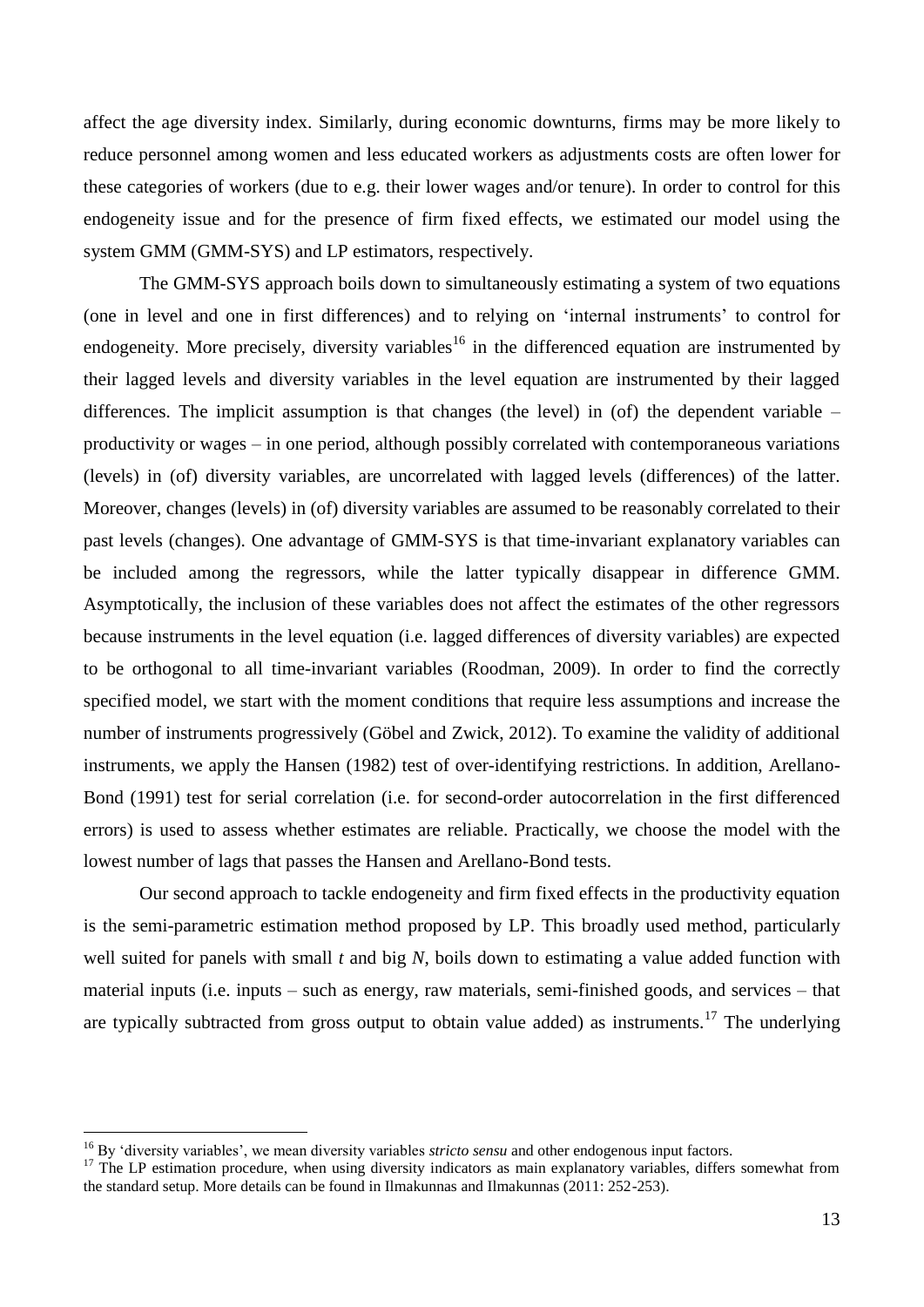assumption is that firms respond to time-varying productivity shocks observed by managers (and not by econometricians) through the adjustment of their intermediate inputs.<sup>18</sup>

#### **4. Data and descriptive statistics**

 $\overline{a}$ 

Our empirical analysis is based on a combination of two large data sets covering the years 1999- 2006. The first, carried out by Statistics Belgium, is the 'Structure of Earnings Survey' (SES). It covers all firms operating in Belgium which employ at least 10 workers and with economic activities within sections C to K of the NACE Rev.1 nomenclature.<sup>19</sup> The survey contains a wealth of information, provided by the management of firms, both on the characteristics of the latter (e.g. sector of activity, number of workers) and on the individuals working there (e.g. age, education, sex, tenure, gross earnings, paid hours, occupation).<sup>20</sup> The SES provides no financial information. Therefore, it has been merged with a firm-level survey, the 'Structure of Business Survey' (SBS). The SBS, also conducted by Statistics Belgium, provides information on financial variables such as firm-level material inputs, investments, value added and gross operating surplus. The coverage of the SBS differs from that of the SES in that it does not cover the whole financial sector (NACE J) but only Other Financial Intermediation (NACE 652) and Activities Auxiliary to Financial

 $18$  The LP approach is and extension of the Olley and Pakes (1996) estimation strategy. The latter uses investments (rather than intermediate inputs) as instruments which presents some drawbacks. In particular, LP have argued that investments respond less smoothly to productivity shocks (than intermediate inputs) due to considerable adjustments costs. Moreover, the OP approach implies that any observation with zero investment has to be dropped from the data. This typically leads to a large drop in sample size (that is not encountered with LP).

 $19$  It thus covers the following sectors: (i) mining and quarrying (C), (ii) manufacturing (D), (iii) electricity, gas and water supply (E), (iv) construction (F), v) wholesale and retail trade, repair of motor vehicles, motorcycles and personal and household goods (G), (vi) hotels and restaurants (H), (vii) transport, storage and communication (I), (viii) financial intermediation (J), and ix) real estate, renting and business activities (K).

 $20$  The SES is a stratified sample. The stratification criteria refer respectively to the region (NUTS-groups), the principal economic activity (NACE-groups) and the size of the firm. The sample size in each stratum depends on the size of the firm. Sampling percentages of firms are respectively equal to 10, 50 and 100 percent when the number of workers is lower than 50, between 50 and 99, and above 100. Within a firm, sampling percentages of employees also depend on size. Sampling percentages of employees reach respectively 100, 50, 25, 14.3 and 10 percent when the number of workers is lower than 20, between 20 and 50, between 50 and 99, between 100 and 199, and between 200 and 299. Firms employing 300 workers or more have to report information for an absolute number of employees. This number ranges between 30 (for firms with between 300 and 349 workers) and 200 (for firms with 12,000 workers or more). To guarantee that firms report information on a representative sample of their workers, they are asked to follow a specific procedure. First, they have to rank their employees in alphabetical order. Next, Statistics Belgium gives them a random letter (e.g. the letter O) from which they have to start when reporting information on their employees (following the alphabetical order of workers' names in their list). If they reach the letter Z and still have to provide information on some of their employees, they have to continue from the letter A in their list. Moreover, firms that employ different categories of workers, namely managers, blue- and/or white-collar workers, have to set up a separate alphabetical list for each of these categories and to report information on a number of workers in these different groups that is proportional to their share in the firm's total employment. For example, a firm with 300 employees (namely, 60 managers, 180 white-collar workers and 60 blue-collar workers) will have to report information on 30 workers (namely, 6 managers, 18 white-collar workers and 6 blue-collar workers). For more details see Demunter (2000).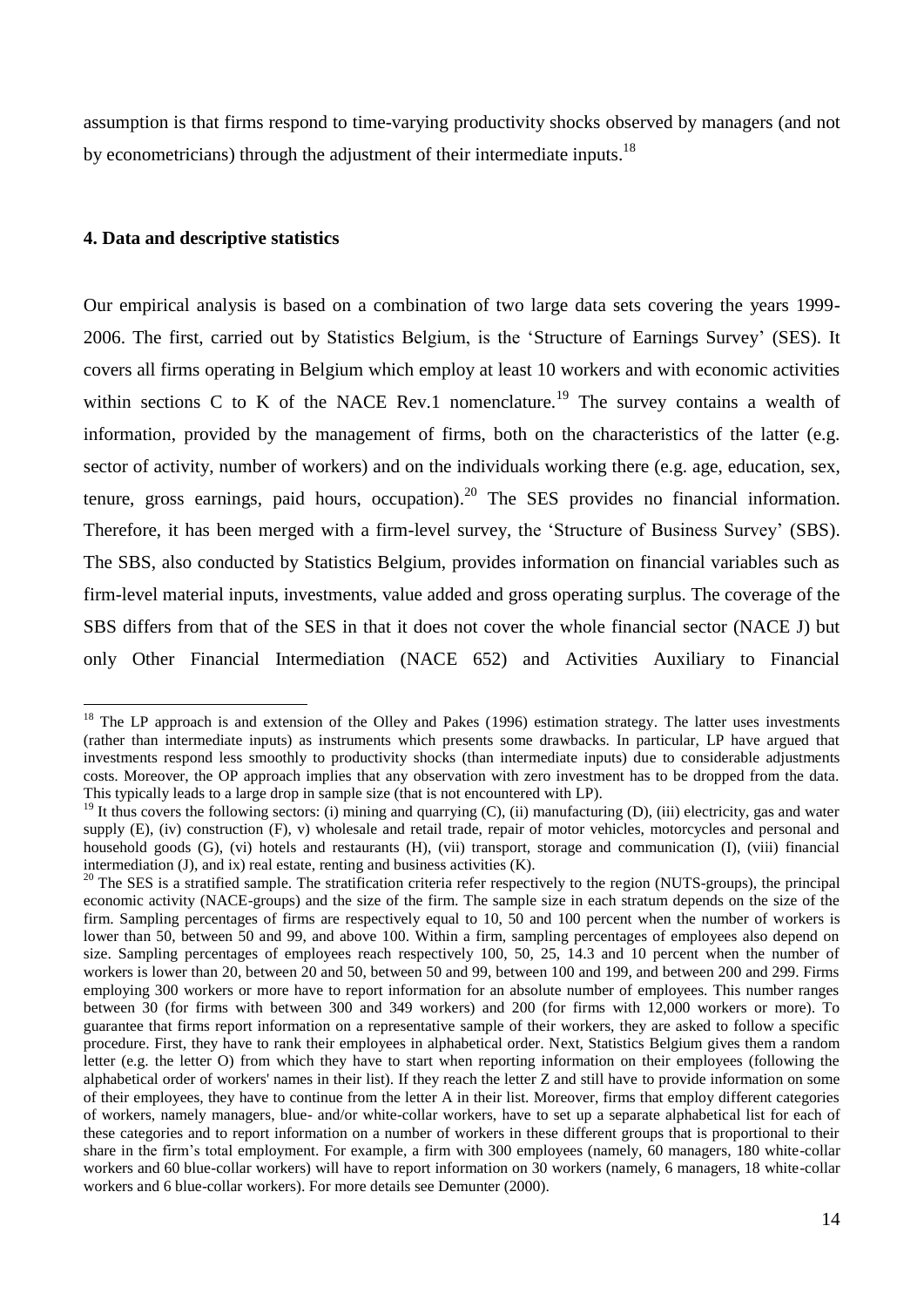Intermediation (NACE 67). The merger of the SES and SBS datasets has been carried out by Statistics Belgium using firms' social security numbers.

A first point to consider for the econometric specification is that information in the SES refers to the month of October in each year, while data in the SBS are measured over entire calendar years, that is, over all months from January to December of each year. Hence, to avoid running a regression where information on the dependent variable precedes (to a large extent) the date on which the explanatory variables have been recorded, all explanatory variables in Equations (1) and (2) have been lagged by one year. In this way, information on diversity indices relative to the month of October in year *t* is used to explain firm-level productivity and wages in year *t*+1. This methodological choice restricts our sample to firms that are observed in at least two consecutive years. It thus leads to the over-representation of medium-sized and large firms given that sampling percentages of firms in our data set increase with the size of the latter.<sup>21</sup> Next, we exclude workers and firms for which data are missing or inaccurate.<sup>22</sup> Finally, we drop firms with less than 10 observations, the reason for this being our use of the first and second moments of workers' characteristics at the firm level. $^{23}$ 

Our final sample consists of an unbalanced panel of 7,463 firm-year-observations from 2,431 firms. It is representative of all medium-sized and large firms in the Belgian private sector, with the exception of large parts of the financial sector (NACE J) and the electricity, gas and water supply industry (NACE E).

## [INSERT TABLE 1]

Table 1 sets out the means and standard deviations of selected variables. We observe that firms have a mean value added per hour worked of 61.06 EUR and that workers' mean gross hourly wage stands at 17.14 EUR. As regards diversity indicators, we find that the intra-firm standard deviation (the dissimilarity index) reaches respectively 9.33 (12.61) for age, 1.90 (2.54) for education, and 0.35 (0.46) for gender. Employees in our sample have on average 11.44 years of education, are 38.42 years old, and are essentially concentrated in the manufacturing industry (57%), wholesale and retail trade, repair of motor vehicles, motorcycles and personal and household goods (12%), construction (10%) and real estate, renting and business activities (11%). Moreover, firms

 $21$  See footnote 19.

<sup>&</sup>lt;sup>22</sup> For instance, we eliminate a (very small) number of firms for which the recorded value added was negative.

<sup>&</sup>lt;sup>23</sup> This restriction is unlikely to affect our results as it leads to a very small drop in sample size. The average number of observations per firm in each year is equal to 35 in our final sample.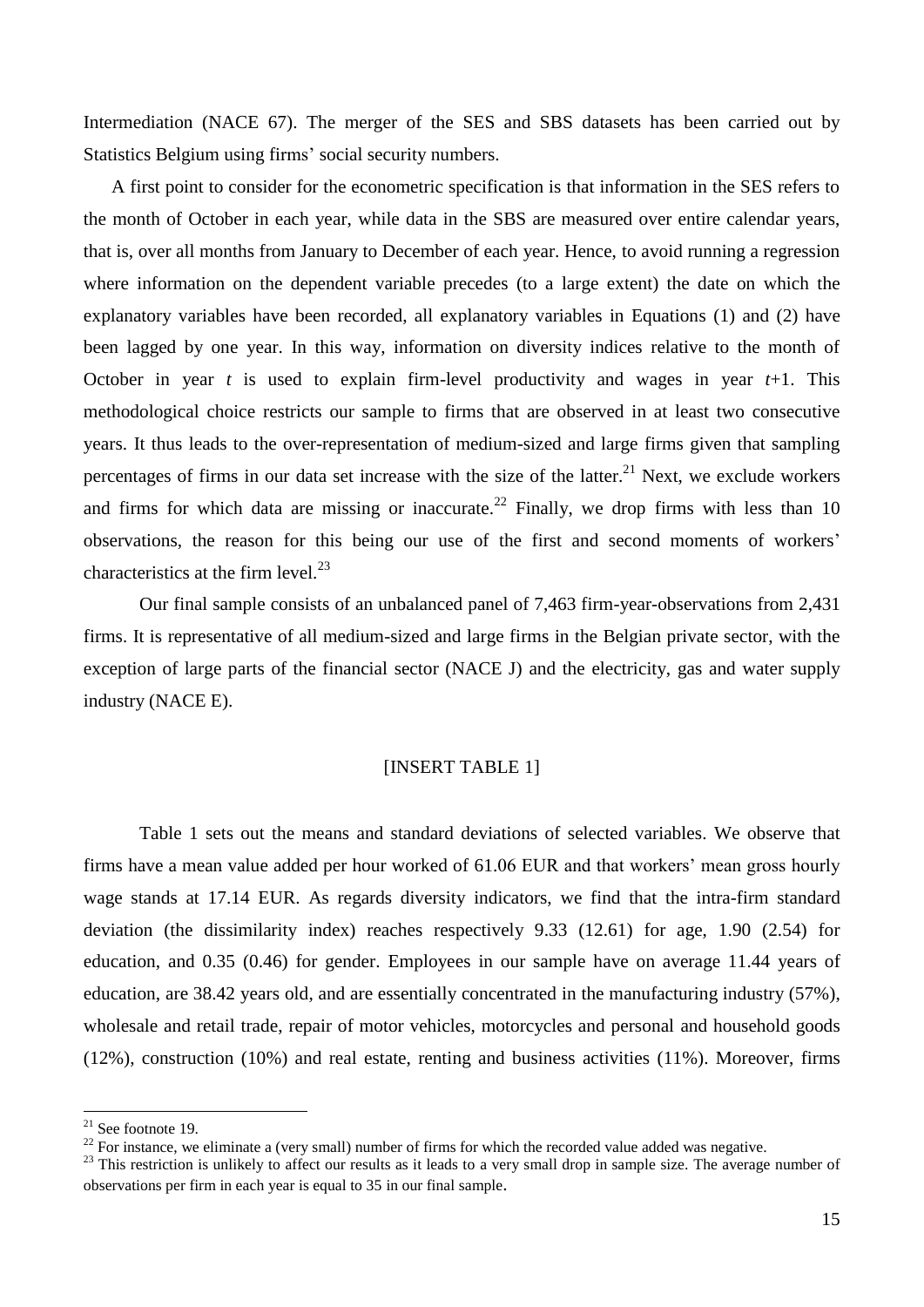employ on average 268 workers, 27 per cent of women, 45% of white-collar workers, 61% of workers with less than ten years of tenure, 4 per cent of workers with a fixed-term employment contract, and 2 per cent of part-time workers.

#### **5. Empirical results**

#### **5.1. Benchmark specification**

Given the above mentioned econometric issues associated with pooled OLS and FE estimations, we focus in this section on findings based on the GMM-SYS and LP estimators. Table 2 shows the impact of diversity indicators (the standard deviation and dissimilarity index, respectively) on productivity, mean wages and productivity-wage gaps at the firm-level.

## [INSERT TABLE 2]

GMM-SYS estimates are reported in columns (1) to (6). To examine their reliability, we first apply the Hansen and Arellano-Bond tests. For all specifications, they respectively do not reject the null hypothesis of valid instruments<sup>24</sup> and of no second-order autocorrelation in the first differenced errors. Results in columns (1) and (2) show that age and gender diversity have a significant negative influence on productivity. More precisely, they suggest that if age diversity increases by one standard deviation (that is by respectively 1.82 and 2.52 years for the standard deviation and dissimilarity index), productivity on average decreases by 4 per cent.<sup>25</sup> The mean impact on productivity of a standard deviation increase in gender diversity (measured through the standard deviation or dissimilarity index) is also estimated at about -4%.<sup>26</sup> Concerning education diversity, we find that the regression coefficient is positive but statistically insignificant in both specifications.

LP estimates, reported in columns (7) and (8), confirm that age and gender diversity are harmful for productivity. Point estimates indeed suggest that an increase in these variables of one standard deviation hampers productivity on average by 1.3 and 1.7%, respectively. As regards the coefficient on educational diversity, it is still positive but it is now also significantly different from zero. More precisely, results suggest that when educational diversity increases by one standard deviation, productivity on average rises by approximately 2.7%.

 $^{24}$  First and second lags of explanatory variables (except time dummies) are used as instruments.

<sup>&</sup>lt;sup>25</sup> -0.022\*1.82 = -0.04 = -4% and -0.016\*2.52 = -0.04 = -4%.

<sup>&</sup>lt;sup>26</sup> -0.260\*0.15 = -0.039 = -3.9% and -0.176\*0.22 = -0.039 = -3.9%.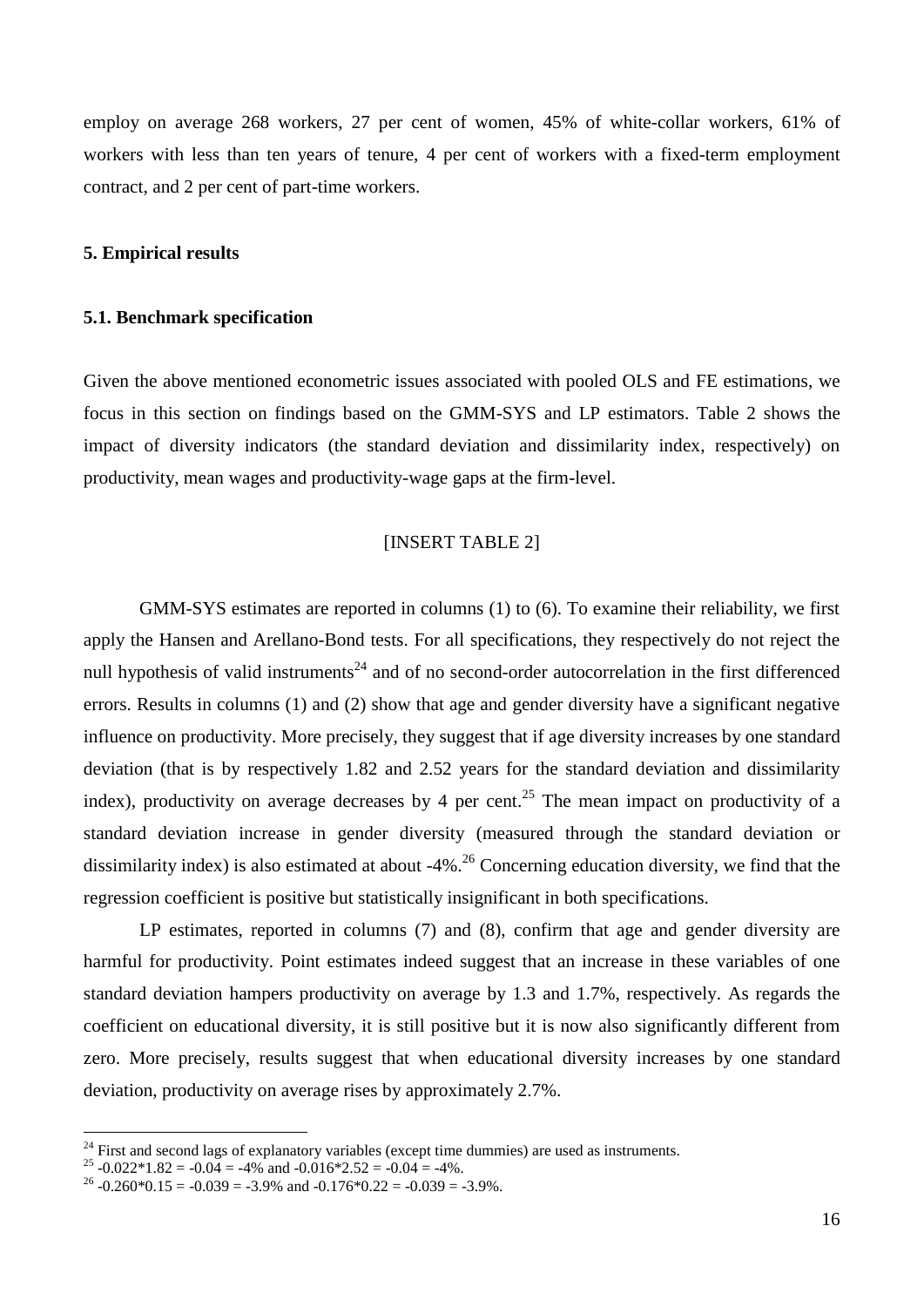Findings in columns (3) and (4) show that GMM-SYS regression coefficients associated to diversity indices are of the same sign and order of magnitude in the wage and productivity equations. While age and gender diversity are found to depress mean workers' wages, the reverse finding is found for educational diversity. Results in columns (5) and (6) further indicate that educational and gender diversity have a non-significant impact on the productivity-wage gap. Gains (losses) due to educational (gender) diversity thus appear to be shared 'competitively' between workers and firms so that profits remain unaffected. In contrast, age diversity is found to have a stronger negative impact on productivity than on wages. More precisely, results show that an increase of one standard deviation in the age diversity index decreases the productivity-wage gap (i.e. profits) by about 2,3% on average.<sup>27</sup>

#### **5.2 Does the technological/knowledge environment matter?**

The diversity-productivity-wage nexus is likely to vary across working environments. Various theoretical arguments (reviewed in section 2.2) suggest in particular that the former may differ between high-tech/knowledge intensive sectors and more traditional industries. Given the scarcity of empirical evidence on this issue, in this section we present estimates of our model for two distinct types of firms: those belonging to high-medium tech/knowledge intensive sectors (HT/KIS) and those that do not. The subdivision of firms is based on a taxonomy developed by Eurostat (2012) that classifies manufacturing industries (at [NACE](http://epp.eurostat.ec.europa.eu/statistics_explained/index.php/Glossary:NACE) 2- and/or 3-digit level) according to their degree of technological intensity (primarily assessed though the ratio of [R&D](http://epp.eurostat.ec.europa.eu/statistics_explained/index.php/Glossary:R_%26_D) expenditures to value added) and services (at [NACE](http://epp.eurostat.ec.europa.eu/statistics_explained/index.php/Glossary:NACE) 2- digit level) according to their degree of knowledge intensity (i.e. the share of tertiary educated people in the activity).  $28$ 

Applied to our sample, this Eurostat (2012) taxonomy classifies 679 firms as HT/KIS and 1,778 as non-HT/KIS firms.<sup>29</sup> As shown in Table 1, these two types of firms differ along several dimensions. Both the average hourly value added and wage are higher in HT/KIS compared to non-HT/KIS firms, confirming the intuition that HT/KIS firms are in general more productive. Moreover,

 $27$  Results presented in Table 3 remain quite stable when replacing the gender standard deviation/dissimilarity index by an alternative indicator, namely the share of women times the share of men within firms (see Appendix 1). We also tested for a non linear relationship between the dependent variables (productivity, wages and productivity-wage gaps) and diversity indices. Therefore, we respectively include diversity indices in level, squared (and cubed) and used dummy variables to test for structural breaks notably at the  $33<sup>rd</sup>$  and  $66<sup>th</sup>$  percentiles of the distribution of the diversity indices. Results, reported in Appendix 2, show no evidence of nonlinearities.

 $28$  For more details see Appendix 3.

<sup>&</sup>lt;sup>29</sup> The sum of HT/KIS and non-HT/KIS firms  $(2,457)$  is greater than the total number of firms in the baseline model (2,431). This is due to a small number of firms that changed NACE codes during the period 1999-2006. Suppression of these firms does not affect our conclusions.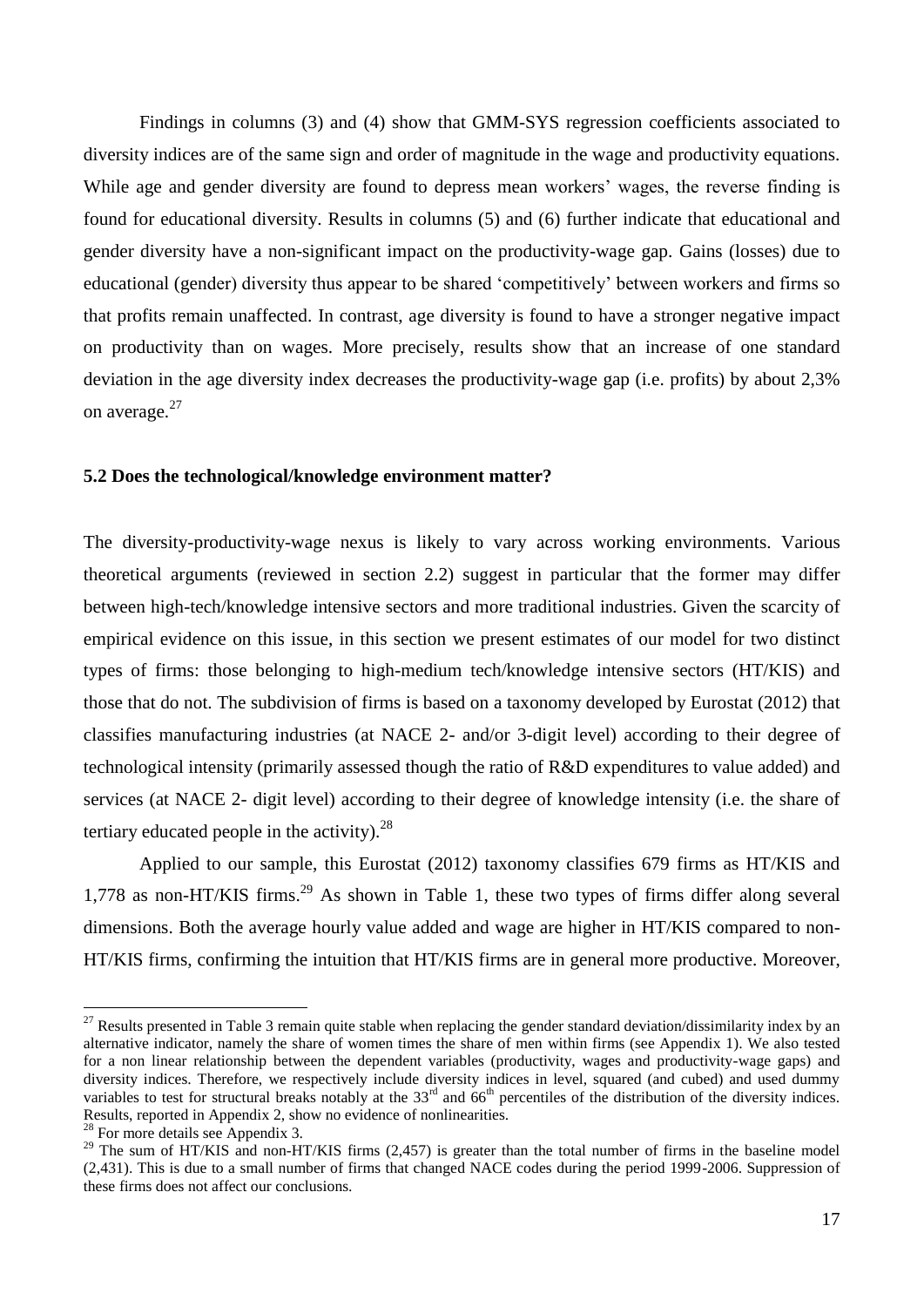HT/KIS firms are found to have a significantly larger capital stock and to invest more. Differences in age, educational and occupational composition also exist: the workforce of HT/KIS firms is on average much more concentrated in white collar occupations (62 vs. 39%), somewhat more educated and slightly younger compared to non-HT/KIS firms. Interestingly, HT/KIS firms are also characterised by a more feminine labour force (33 vs. 27%). Both HT/KIS and non-HT/KIS employment is predominantly concentrated in the manufacturing sector (respectively around 53 and 58%). Yet, while almost 45% of HT/KIS employment is found in real estate, renting and business activities and financial intermediation, about a third of non-HT/KIS workers is employed in the construction and wholesale and retail trade industry (including repair of motor vehicles, motorcycles and personal and household goods).

To formally test for differences between HT/KIS and non-HT/KIS firms, we add to our benchmark specification: i) a dummy variable that equals 1 if the firm is classified as being HT/KIS, and ii) interactions between this HT/KIS dummy and first and second moments of age, education and gender variables.

## [INSERT TABLE 3]

Results based on GMM-SYS and LP estimators are reported in Table 3. The reliability of GMM-SYS estimates is supported by the outcomes of the Hansen and Arellano-Bond tests. For all specifications, they respectively do not reject the null hypothesis of valid instruments<sup>30</sup> and of no second-order autocorrelation in first differenced errors.

Overall, GMM-SYS and LP estimates again show that age (educational) diversity is detrimental (beneficial) for firm productivity. Moreover, given that interaction effects with the HT/KIS dummy variable are systematically insignificant, it appears that the size of the elasticity between productivity and age/educational diversity does not depend on firms' technological/knowledge environment. Furthermore, results indicate that age and educational diversity have a similar impact on wages and productivity. On the whole, they thus suggest that profitability (i.e. the productivity-wage gap) does not depend on the diversity of the workforce in terms of education or age.

Results regarding the consequences of gender diversity on productivity are quite remarkable. Indeed, while gender diversity is still found to hamper firms' productivity in more traditional sectors,

 $30$  Yet, it should be acknowledged that Hansen over-identification tests for the firm-level wage regressions are only significant at the 5% level (p-values are respectively equal to 0.055 and 0.065). Therefore, results for wages should be interpreted with caution.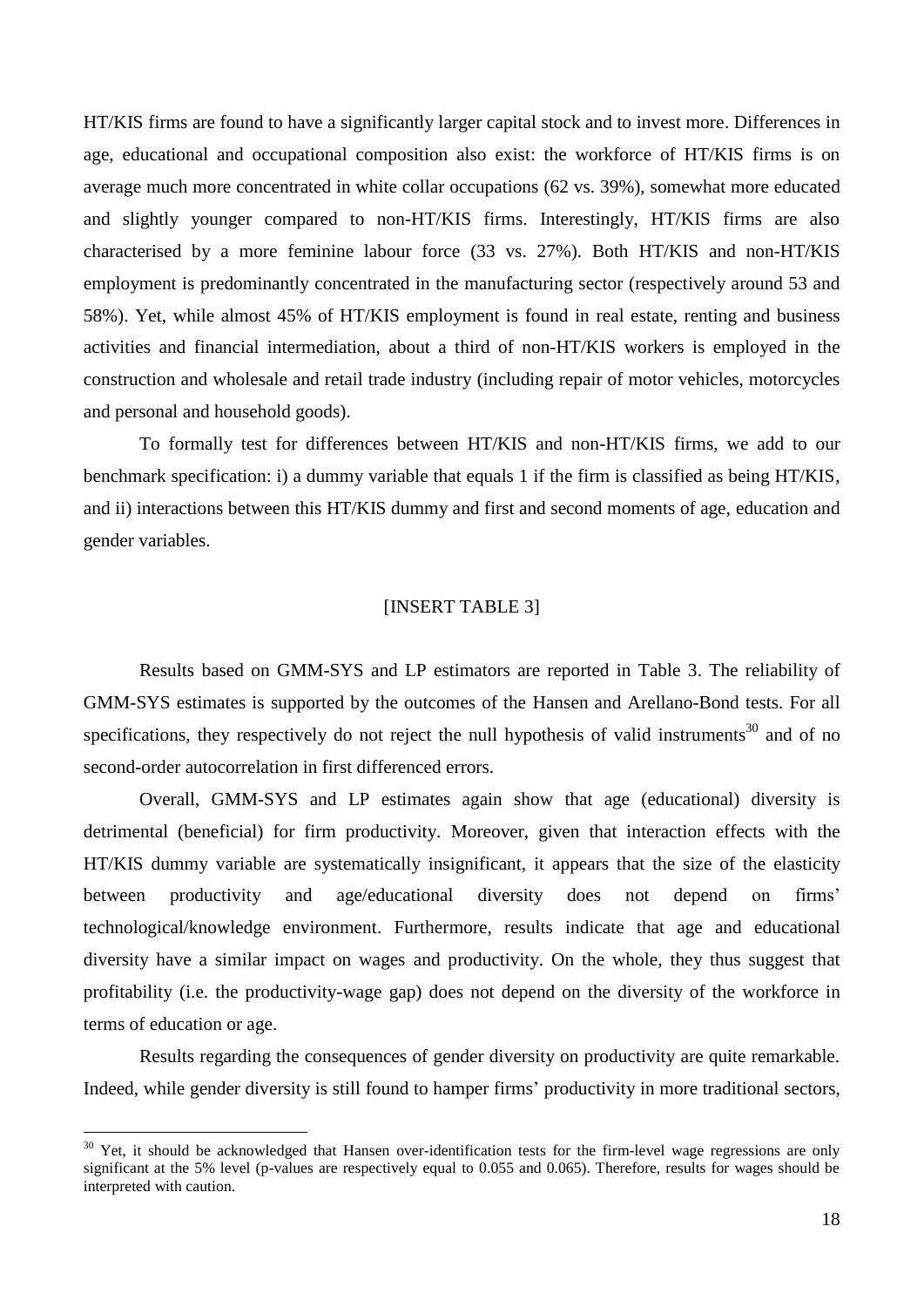firms belonging to high-medium tech/knowledge intensive sectors appear to be significantly more productive when employing a more gender-balanced workforce. More precisely, estimates suggest that if gender diversity – measured respectively through the standard deviation and dissimilarity index – increases by one standard deviation, productivity increases (decreases) on average by between 2.5 and 6% (3 and 5%) in HT/KIS firms (non-HT-KIS firms). Besides, results show that gender diversity has no significant influence on the productivity-wage gap in both types of environments.

## *Robustness tests*

To examine the robustness of these results, we used two alternative taxonomies enabling to distinguish between technological/knowledge intensive industries and more traditional sectors. These are respectively the KIA and ICT nomenclatures developed by Eurostat (2012) and O'Mahony and van Ark (2003). The former differs from the HT/KIS classification in that it applies the same methodology to all sectors of industries and services. Moreover, it focuses solely on the level of education of the labour force. More precisely, it classifies an industry as knowledge intensive if the share of tertiary educated workers represents more than one third of total employment in that industry. The ICT nomenclature classifies industries according to their ICT capital intensity at the NACE 3-digit level. It groups industries based on whether they produce ICT goods and services and whether they intensively use ICT or not.<sup>31</sup>

Results based on these alternative nomenclatures are shown in Appendices 5 and  $6^{32}$  They are very similar to those obtained on the basis of the HT/KIS classification. This is quite remarkable, particularly given that correlation coefficients between HT/KIS, KIA and ICT taxonomies are not very high (see Appendix 4). Overall, results again highlight that productivity depends positively (negatively) on educational (age) diversity. Moreover, they show that gender diversity is detrimental (beneficial) for firm added value in traditional (knowledge/ICT intensive) industries. In line with our benchmark specification (see Table 3), results also indicate that age (educational) diversity has a negative (no significant) impact on firm profits. As regards the influence of gender diversity on the productivity-wage gap, results depend on whether we rely on the ICT or KIA nomenclatures. In the former case, profits do not depend on whether the labour force is gender balanced or not. In the

 $31$  For more details see Appendix 3.

<sup>&</sup>lt;sup>32</sup> For the sake of brevity, we only report results based on the standard deviation of age, education and gender. Estimates using the dissimilarity index (available on request) lead to similar conclusions.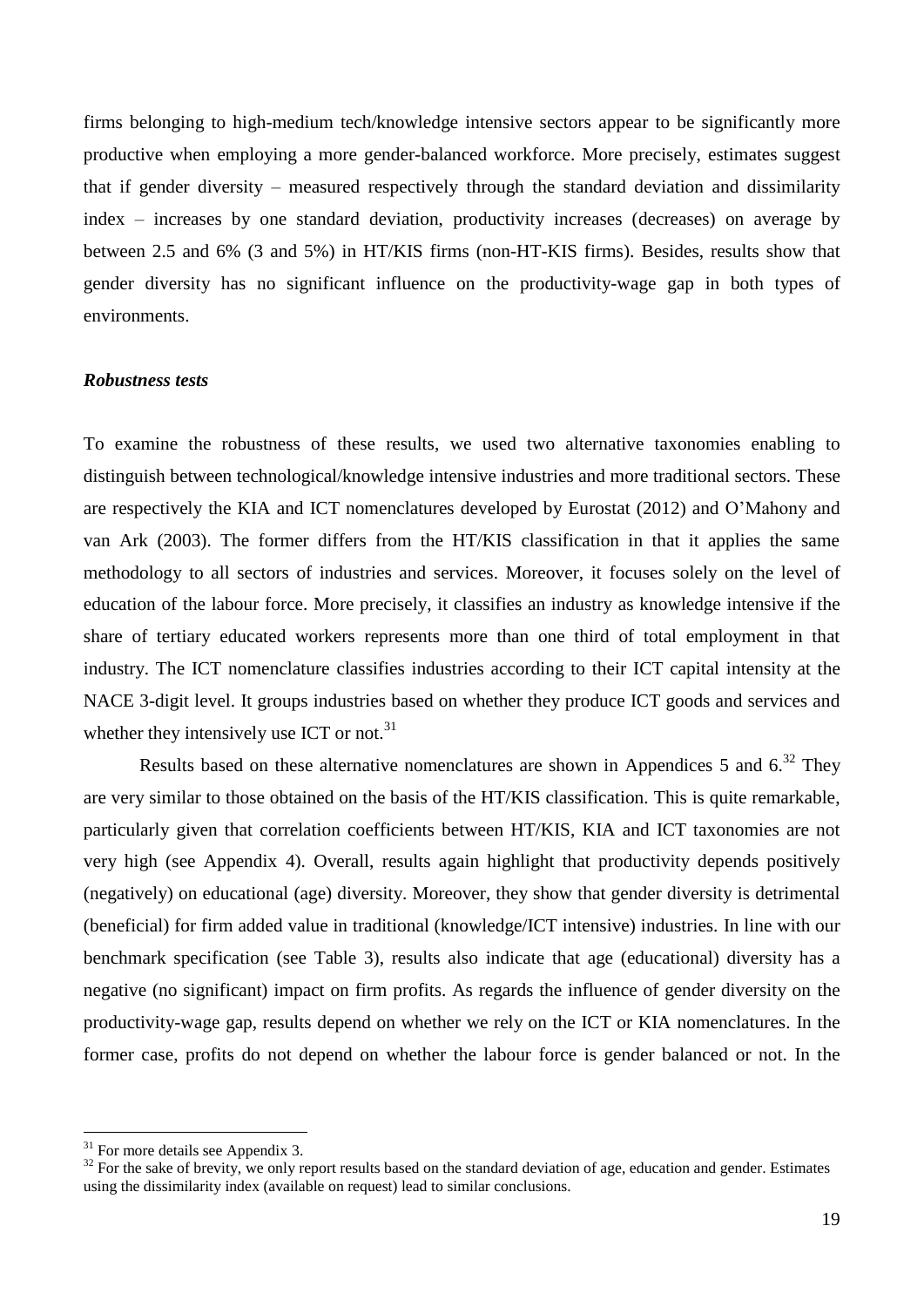latter, gender diversity is found to increase (decrease) profits in firms belonging to knowledge intensive (traditional) sectors.  $33$ 

## **6. Conclusion and discussion**

 $\overline{a}$ 

This paper estimates the impact of workforce diversity (in terms of education, age and gender) on productivity, wages and productivity-wage gaps (i.e. profits). It contributes significantly to the existing literature as it is one of the first: i) to rely on large representative data (i.e. Belgian linked employer-employee panel data covering most private sector firms over the period 1999-2006), ii) to address important methodological issues such as firm-level invariant heterogeneity and endogeneity, iii) to examine how the benefits or losses of labour diversity are shared between workers and firms (i.e. to extend the analysis to wages and productivity-wage gaps), and iv) to investigate whether the diversity-productivity-wage nexus depends on the degree of technological/knowledge intensity of firms.

Findings, based on the generalized method of moments (GMM) and Levinsohn and Petrin (2003) estimators, show that educational diversity is beneficial for firm productivity and wages. In contrast, age and gender diversity are found to hamper firm-level added value and average earnings. Yet, the consequences of gender diversity are found to depend on the technological/knowledge intensity of firms. While gender diversity generates significant gains in high-tech/knowledge intensive sectors, the reverse result is obtained in more traditional industries. Overall, findings do not point to sizeable productivity-wage gaps associated with educational and gender diversity. Age diversity, on the opposite, is generally found to decrease firm's profitability.

How can these findings be interpreted ? Results from our benchmark specification showing that educational (age and gender) diversity improves (hamper) firm productivity are consistent with the theoretical predictions of Lazear (1999) and Jehn et al. (1999). The latter posit that diversity will only benefit productivity if the gains incurred by a more diverse workforce (due to complementary skills and information sets) outweigh additional communication costs and difficulties related to emotional conflicts. Moreover, they argue that this condition is unlikely to be satisfied for demographic diversity (heterogeneity in terms of e.g. age and gender) but may well be fulfilled for educational (i.e. task related) heterogeneity. In line with our results, they indeed suggest that mutual learning and collaboration among workers with different educational backgrounds may be sufficient to enhance efficiency.

 $33$  We also tested whether results vary according to firm size. Results, reported in Appendix 7, suggest that diversity variables have a similar impact on the productivity of smaller and bigger firms.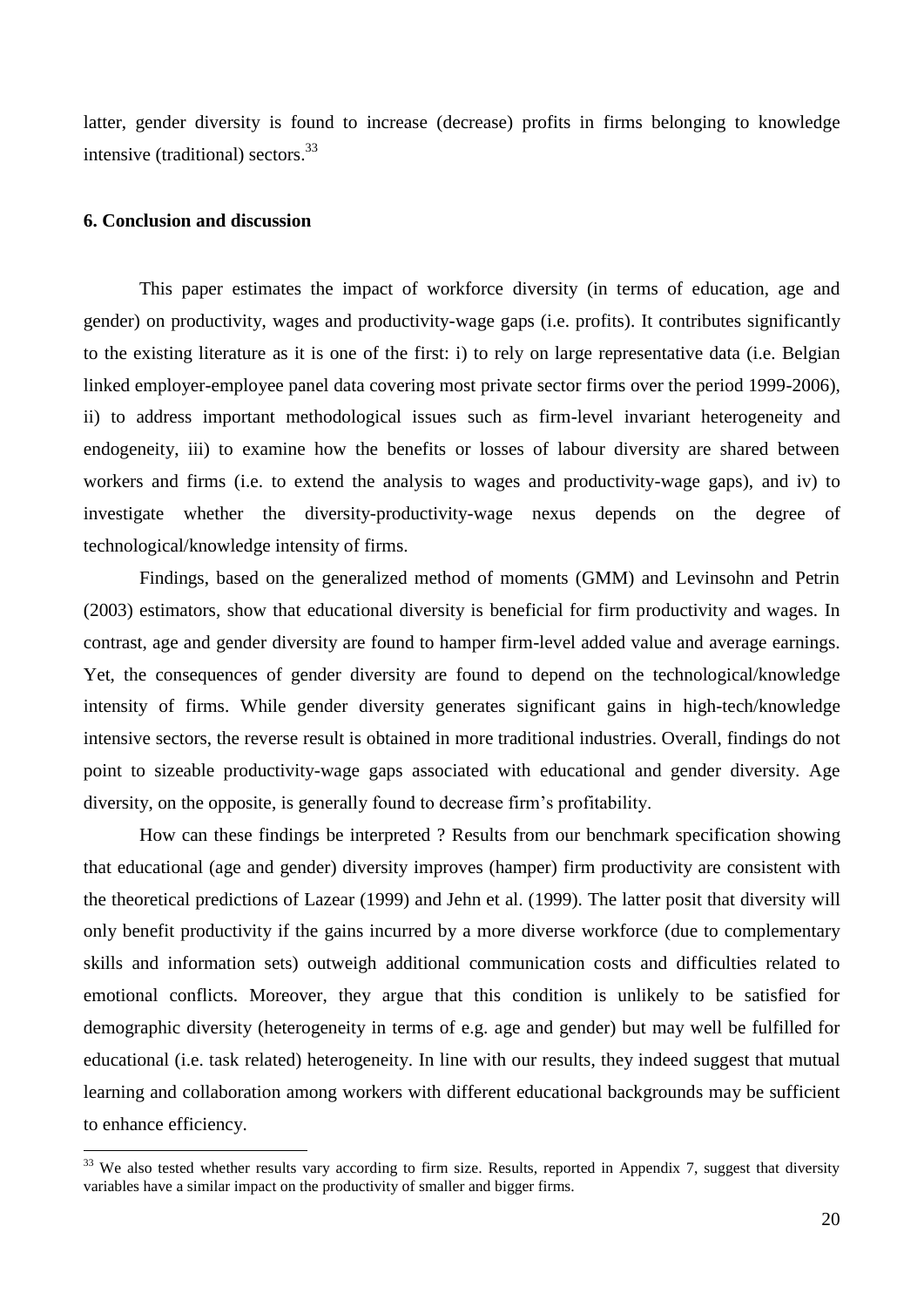In contrast, our findings do not support Kremer's (1993) O-ring theory according to which profit-maximizing firms should match workers of similar skills/education together. They neither support social cognitive theory (Bandura, 1997) which suggests that gender diversity may be good for performance as it increases the heterogeneity of values, beliefs and attitudes of the members of a group, which in turn may stimulate critical thinking and prevent the escalation of commitment (i.e. inflated perception of group efficacy resulting in poor decision making). Results for gender and age diversity are more in line with the conclusions of the organizational literature (see e.g. Pfeffer, 1985), which emphasize the importance of social similarity (notably in terms of gender and age) to stimulate interaction, communication and cohesion among the workforce. On the opposite, findings relative to educational diversity are compatible with social comparison theory (Festinger, 1954). This theory highlights that workforce diversity may benefit the organization as it reduces rivalry and labour conflicts.

Interaction effects between gender diversity and the technological/knowledge environment of firms can be reconciled with the predictions of Prat (2002) and Jehn et al. (1999). The latter argue that the benefits of diversity are more likely to exceed the costs when the work environment is predominantly characterized by complex (rather than routine) tasks, negative complementarities (i.e. workers' actions are substitutes in the firm's payoff function) and innovative (rather than functional) output. Given that these features are more likely to be encountered in high-tech/knowledge intensive sectors than in more traditional industries, they may contribute to the explanation of our results.

Akerlof and Kranton (2000)'s model, introducing the concept of identity into an economic model of behavior, may also explain why productivity effects of gender diversity differ across environments with varying technological/knowledge intensity. The authors argue that gender diversity may negatively affect firm performance, especially if men constitute a socially 'dominant' group (Haile, 2012). Given that the workforce is less gender-balanced (see Table 1) and the environment potentially more 'macho' in traditional companies (e.g. construction) than in hightech/knowledge intensive firms, their arguments appear to be in line with our results. Empirical findings are also consistent with the observation that high-tech/knowledge intensive sectors increasingly rely on inter-personal or 'soft' skills (that may be more effectively provided by women) and generally require less physical stamina than traditional firms, e.g. construction companies (Arun and Arun, 2002; Webster, 2007).

Overall, results regarding the impact of gender and educational diversity on the productivitywage gap suggest that gains and losses associated with diversity are shared 'competitively' between workers and firms so that profits remain unaffected. In contrast, firm profitability is found to depend negatively on age diversity. According to Cataldi et al. (2012), older (younger) workers tend to be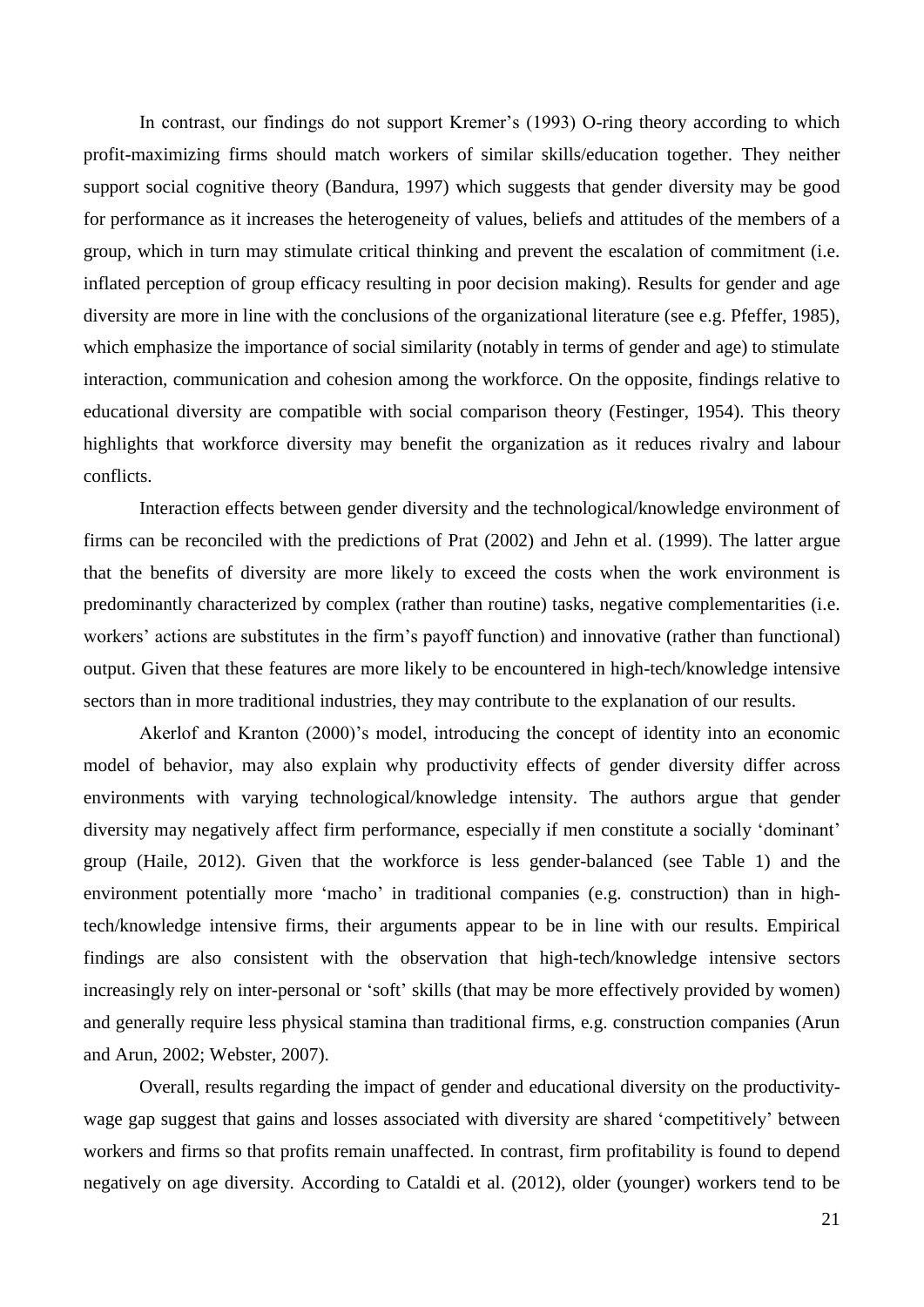'over-paid' ('under-paid') in Belgian private sector firms. Hence, the negative effect of age diversity on profitability is likely to derive from the fact that: i) increases in age diversity are essentially the consequence of an aging workforce, and ii) the 'over-payment' of older workers may outweigh the 'underpayment' of younger workers (as suggested by Cataldi et al., 2011).

Our results may have important implications for HRM. Diversity, in contrast to a widespread belief, may not always be beneficial for companies and workers. Moreover, consequences of diversity are found to substantially depend on the firm's economic environment: firms in hightech/knowledge intensive sectors are more likely to benefit from gender diversity than those in more traditional industries. Accordingly, the latter could learn from best practices implemented in the former to make gender diversity work. More generally, personnel measures aimed at improving the impact of age diversity on economic outcomes deserve special attention. Our estimates indeed highlight that the size of the effects associated with diversity (in terms of age, but also gender and education) is not negligible. Effective diversity management thus appears crucial for a firm's success.

## **References**

- Ackerberg, Daniel, Kevin Caves and Garth Frazer. 2006. "Structural Identification of Production Functions." *MPRA Paper* No. 38349. Munich: University Library of Munich.
- Akerlof, George A., and Rachel E. Kranton. 2000. "Economics and Identity." *Quarterly Journal of Economics* 115(3): 715-53.
- Alesina, Alberto, and Eliana La Ferrara. 2005. "Ethnic Diversity and Economic Performance." *Journal of Economic Literature* 43(3): 762-800.
- Arellano, Manuel, and Stephen Bond. 1991. "Some Tests of Specification for Panel Data: Monte Carlo Evidence and an Application to Employment Equations." *Review of Economic Studies* 58(2): 277-97.
- Arellano, Manuel, and Olympia Bover. 1995. "Another Look at the Instrumental Variable Estimation of Error-components Models." *Journal of Econometrics* 68(1): 29-51.
- Arun, Shoba, and Thankom Arun. 2002. "ICTs, Gender and Development: Women in Software Production in Kerala." *Journal of International Development* 14(1) : 39-50.
- Aubert, Patrick, and Bruno Crépon. 2003. "Age, salaire et productivité: La productivité des salariés décline-t-elle en fin de carrière? " *Economie et statistique* 368: 95-119.
- Bandura, Albert. 1997. *Self-efficacy: The Exercise of Control*. New York: Freeman.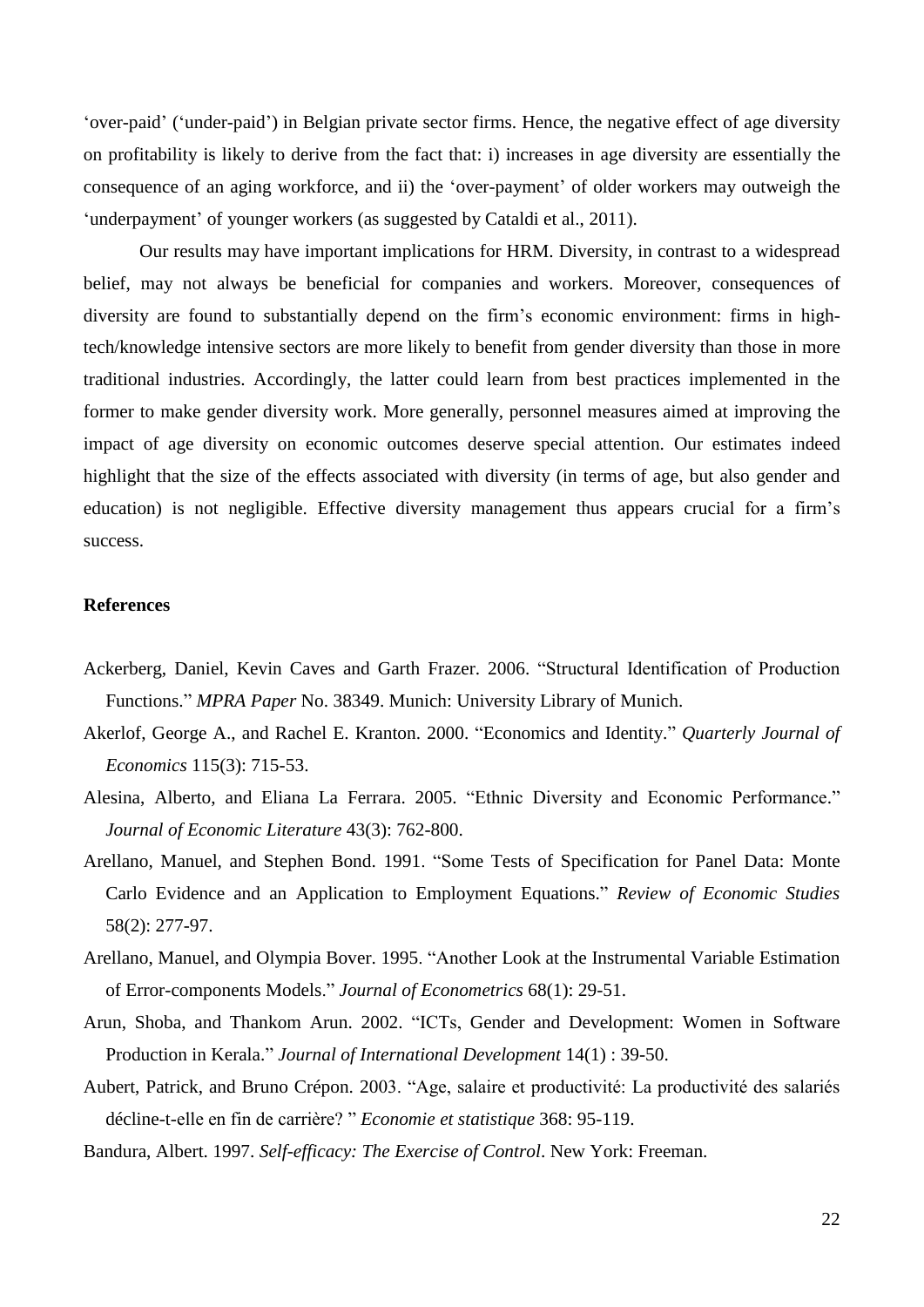- Barrington, Linda, and Kenneth R. Troske. 2001. "Workforce Diversity and Productivity: An Analysis of Employer-Employee Match Data." Economics Program Working Paper No. 01-02. Ottawa: The Conference Board of Canada (Economics Program).
- Becker, Gary S. 1957. *The Economics of Discrimination*. Chicago: University of Chicago Press.
- Blundell, Richard, and Stephan Bond. 1998. "Initial Conditions and Moment Restrictions in Dynamic Panel Data Models." *Journal of Econometrics* 87(1): 115-43.
- Cataldi, Alessandra, Stephan Kampelmann, and François Rycx. 2011. "Productivity-Wage Gaps Among Age Groups: Does the ICT Environment Matter?" *De Economist* 159(2): 193-221.
- Cataldi, Alessandra, Stephan Kampelmann, and François. Rycx. 2012. "Part-time Work, Wages, and Productivity: Evidence from Matched Panel Data." Brussels: unpublished manuscript.
- Choi, Jin N. 2007. "Group Composition and Employee Creative Behaviour in a Korean Electronics Company: Distinct Effects of Relational Demography and Group Diversity." *Journal of Occupational and Organizational Psychology* 80(2): 213-234.
- Czaja, Sara J., and Joseph. Sharit. 1998. "Age Differences in Attitudes Toward Computers." *The Journals of Gerontology: Series B* 53B(5): 329-340.
- Demunter, Christophe. (2000), "Structure and Distribution of Earnings Survey: Analysis 1995." Working Paper. Brussels: Statistics Belgium.
- Eurostat. 2012. *High-tech statistics – Statistics explained*. Luxembourg: Eurostat.
- Festinger, Leon. 1954. "A Theory of Social Comparison Processes." *Human Relations* 7(2): 117-140.
- Göbel, Christian, and Thomas Zwick. 2012. "Age and Productivity: Sector Differences." *De Economist* 160 (1): 35-57.
- Grund, Christian, and Niels Westergaard-Nielsen. 2008. "Age Structure of the Workforce and Firm Performance." *International Journal of Manpower* 29(5): 410-22.
- Haile, Getinet A. 2012. "Unhappy Working with Men? Workplace Gender Diversity and Employee Job-related Well-being in Britain: A WERS2004 Based Analysis." *Labour Economics* 19(3): 329- 50.
- Hamilton, Barton H., Jack A. Nickerson, and Hideo Owan. 2004. "Diversity and Productivity in Production Teams." Working Paper. St. Louis: Olin Business School
- Hansen, Lars P. 1982. "Large Sample Properties of Generalized Method of Moments Estimators." *Econometrica* 50(4): 1029-54.
- Harrison, David A., and Katherine J. Klein. 2007. "What's the Difference? Diversity, Constructs as Separation, Variety or Disparity in Organizations." *Academy of Management Review* 32(4): 1199- 228.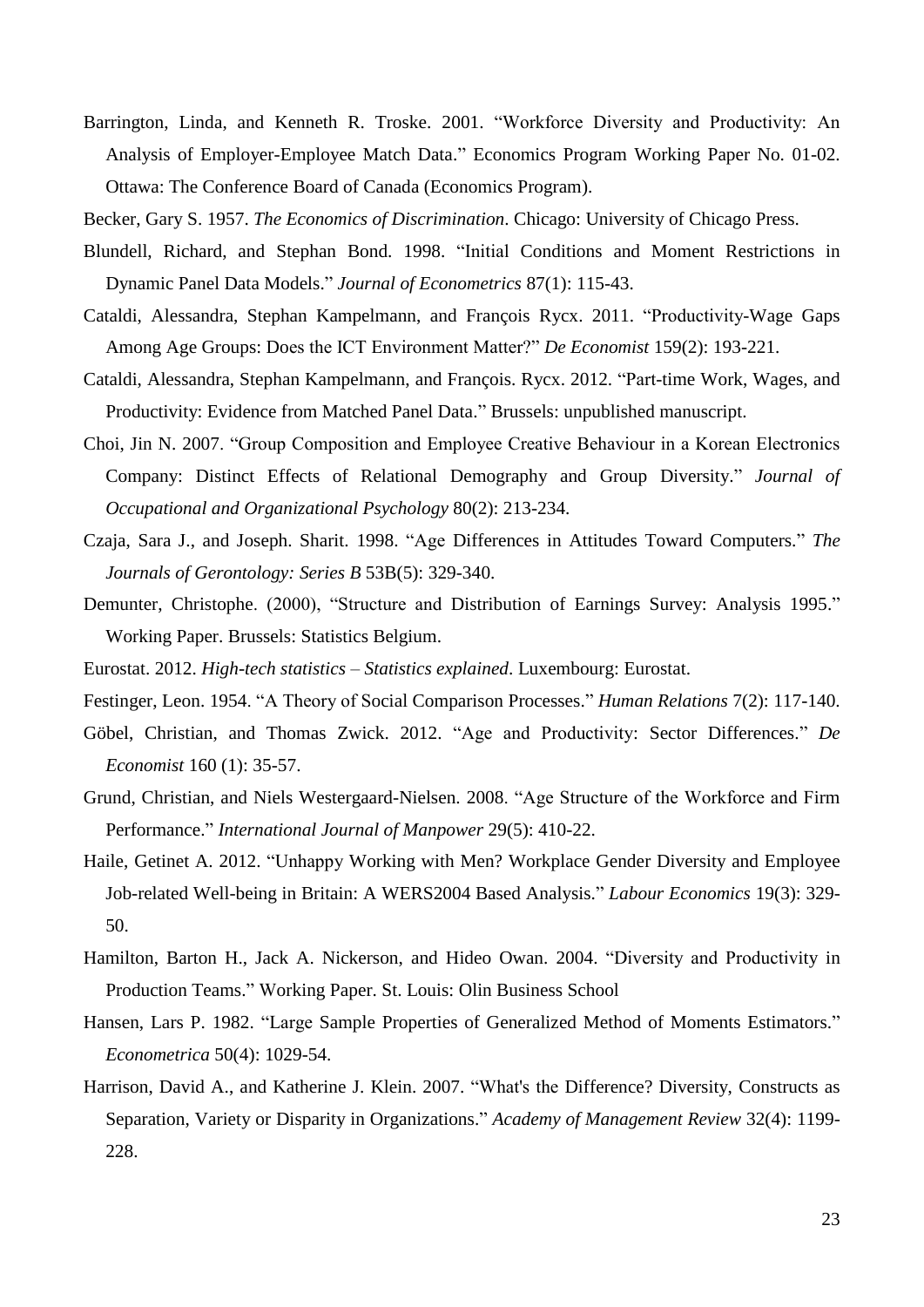- Hellerstein, Judith K., and David Neumark. 1995. "Are Earnings Profiles Steeper than Productivity Profiles? Evidence from Israeli Firm Data." *Journal of Human Resources* 30(1): 89-112.
- Hellerstein, Judith K., and David Neumark. 2004. "Production Function and Wage Equation Estimation with Heterogeneous Labor: Evidence from a New Matched Employer-employee Data Set." Working Paper No. 10365. Cambridge, MA: National Bureau of Economic Research.
- Hellerstein, Judith K., David Neumark, and Kenneth R. Troske. 1999. "Wages, Productivity, and Worker Characteristics: Evidence from Plant-level Production Functions and Wage Equations." *Journal of Labor Economics* 17(3): 409-46.
- Hoogendoorn, Sander, Hessel Oosterbeek, and Mirjam Van Praag. 2011. "The Impact of Gender Diversity on the Performance of Business Teams: Evidence from a Field Experiment." Discussion Paper No. 11-074/3. Tinbergen: Tinbergen Institute.
- Horwitz, Sujin K. and Irwin B. Horwitz. 2007. "The Effects of Team Diversity on Team Outcomes: A Meta-analytic Review of Team Demography." *Journal of Management* 33(6): 987-1015.
- Hoyer, William J., and Amy E. Lincourt. 1998. "Ageing and the Development of Learning." In *Hanbook of Implicit Learning*, edited by Michael A. Stadler and Peter A. Frensch, pp. 445-70. California: Sage Publications.
- Ilmakunnas, Pekka, and Seija Ilmakunnas. 2011. "Diversity at the Workplace: Whom Does it Benefit?" *De Economist* 159(2): 223-55.
- Iranzo, Susana, Fabiano Schivardi, and Elisa Tosetti. 2008. "Skill Dispersion and Firm Productivity: An Analysis with Employer-employee Matched Data." *Journal of Labor Economics* 26(2): 247- 85.
- Jehn, Karen A., Gregory B. Northcraft and Margaret A. Neale. 1999. "Why Differences Make a Difference: A Field Study of Diversity, Conflict and Performance in Workgroups." *Administrative Science Quarterly* 44(4): 741-63.
- Kremer, Michael. 1994. "The O-Ring Theory of Economic Development." *Quarterly Journal of Economics* 108(3): 551-75.
- Kurtulus, Fidan A. 2011. "What Types of Diversity Benefit Workers? Empirical Evidence on the Effects of Co-Worker Dissimilarity on the Performance of Employees." *Industrial Relations* 50(4): 678-712.
- Kurtulus, Fidan A. 2012. "Affirmative Action and the Occupational Advancement of Minorities and Women During 1973-2003." *Industrial Relations* 51(2): 213-46.
- Lazear, Edward P. 1999. "Globalisation and the Market for Team-Mates." *Economic Journal* 109(454): C15-40.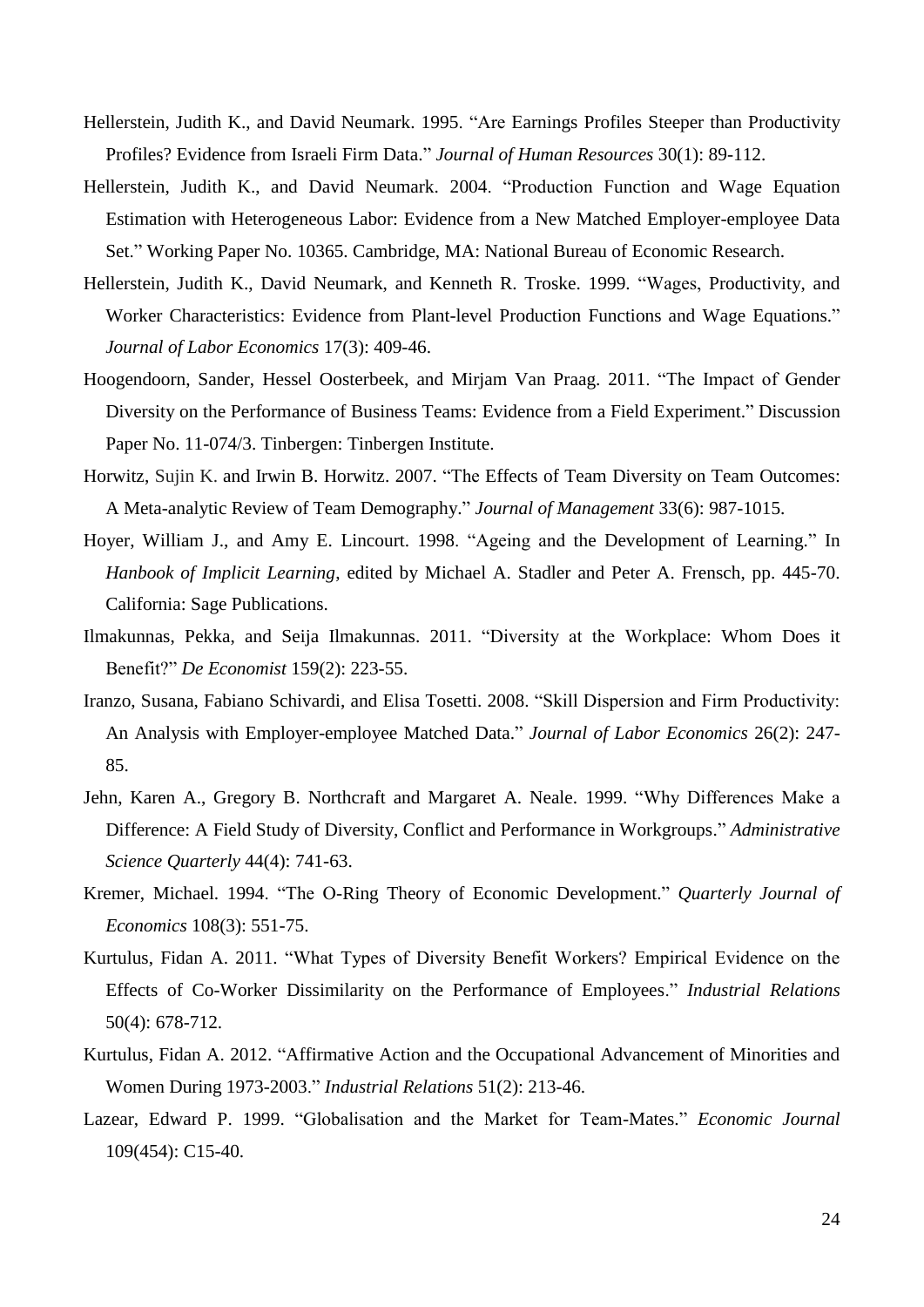- Lazear, Edward P., and Sherwin Rosen. 1981. "Rank-order Tournaments as Optimum Labor Contracts." *Journal of Political Economy* 89(5): 841-64.
- Lee, Cynthia L., and Jiing-Lih Farh. 2004. "Joint Effects of Group Efficacy and Gender Diversity on Group Cohesion and Performance." *Applied Psychology* 53(1): 136-54.
- Leonard, Jonathan S., and David Levine. 2006. "Diversity, Discrimination, and Performance." Working Paper No. 304497. California: Institute for Research on Labor and Employment (UC Berkeley).
- Levinsohn, James, and Amil Petrin. 2003. "Estimating Production Functions Using Inputs to Control for Unobservables." *Review of Economic Studies* 70(2): 317-41.
- Marino, Marianna, Pierpaolo Parrotta, and Dario Pozzoli. 2012. "Does Labor Diversity Promote Entrepreneurship?" *Economics Letters* 116(1): 15-9.
- Mas, Alexandre, and Enrico Moretti. 2009. "Peers at Work." *American Economic Review* 99(1): 112- 45.
- Navon, Guy. 2009. "Human Capital Spillovers in the Workplace: Labor Diversity and Productivity." MPRA Paper No. 7741. Munich: University Library of Munich.

OECD. 2009. *Measuring Capital*. Paris: OECD Publishing.

- Olley, Steven G., and Ariel Pakes. 1996. "The Dynamics of Productivity in the Telecommunications Equipment Industry." *Econometrica* 64(6): 1263-97.
- O'Mahony, Mary, and Bart van Ark. 2003. EU Productivity and Competitiveness: An industry Perspective. Can Europe resume the catching-up process?" Luxembourg: European Commission.
- Parrotta, Pierpaolo, Dario Pozzoli, and Mariola Pytlikova. 2012a. "Does Labor Diversity Affect Firm Productivity?" Discussion Paper No. 6973. Bonn: Institute for the Study of Labor (IZA).
- Parrotta, Pierpaolo, Dario Pozzoli, and Mariola Pytlikova. 2012b. "The Nexus between Labor Diversity and Firm´s Innovation." Discussion Paper No. 6972. Bonn: Institute for the Study of Labor (IZA).
- Pfeffer, Jeffrey. 1985. "Organizational Demography: Implications for Management." *California Management Review* 28(1): 67-81.
- Prat, Andrea. 2002. "Should a Team Be Homogeneous?" *European Economic Review* 46(7): 1187- 1207.
- Pull, Kerstin, Birgit Pferdmenges and Uschi Backes-Gellner. 2012. "Knowledge Production Process, Diversity Type and Group Interaction as Moderators of the Diversity-Performance-Link: An Analysis of University Research Groups." Working Papers No. 158. Zurich: Institute for Strategy and Business Economics (University of Zurich).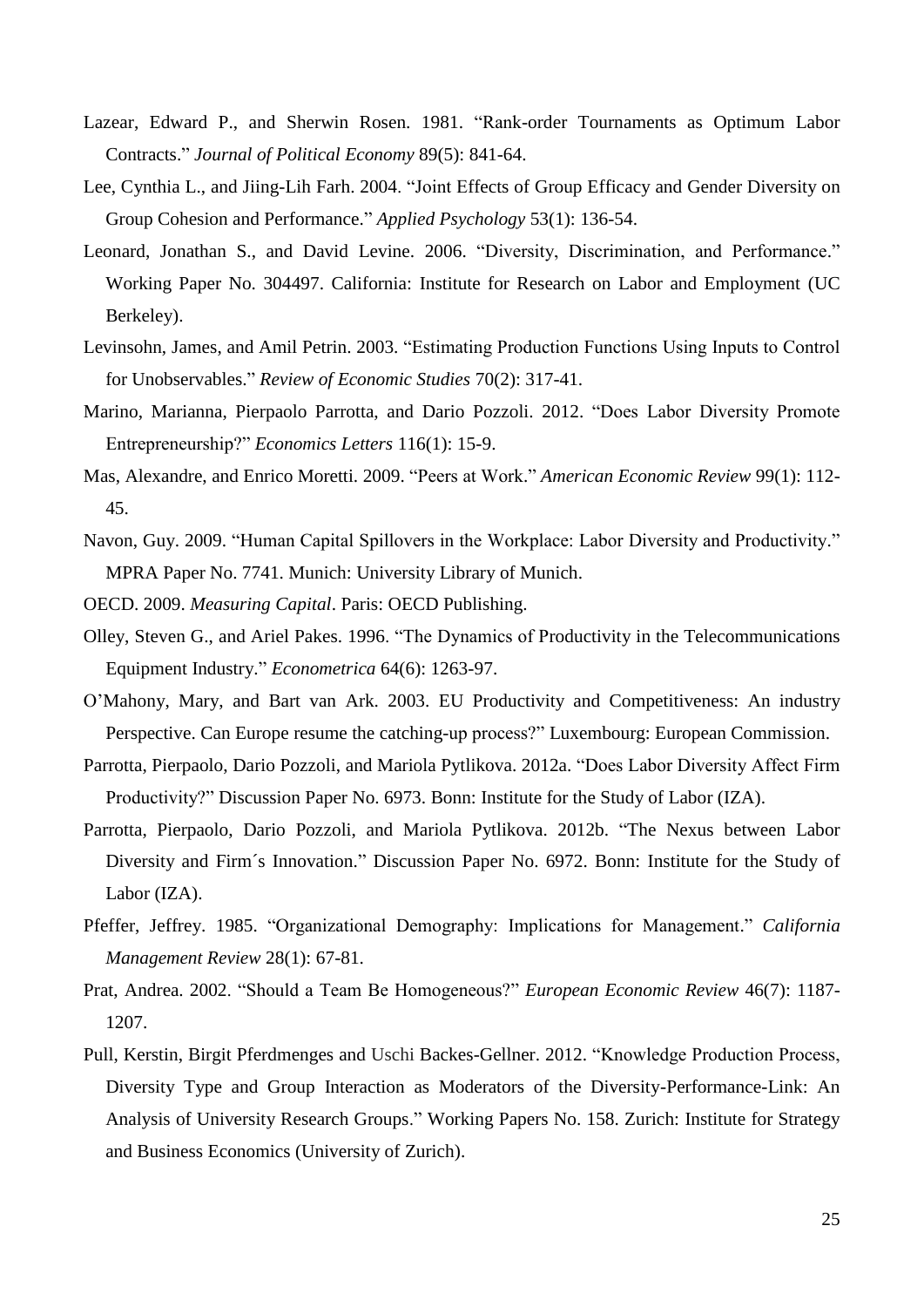- Roberge, Marie-Elène, and Rolf van Dick. 2010. "Recognizing the Benefits of Diversity: When and How Diversity Increase Group Performance?" *Human Resource Management Review* 20(4): 295- 308.
- Roodman, David. 2009. "A Note on the Theme of Too Many Instruments." *Oxford Bulletin of Economics and Statistics* 71(1): 135-58.
- Skirbekk, Vegard. 2003. "Age and Individual Productivity: A Literature Survey." Technical Report No. 2003-028. Rostock: Max Planck Institute for Demographic Research.
- Sen, Sankar, and CB. Bhattacharya. 2011. "Does Doing Good Always Lead to Doing Better? Consumer Reactions to Corporate Social Responsibility." *Journal of Marketing Research* 38(2): 225-43.
- van Ours, Jan C., and Lenny Stoeldraijer. 2011. "Age, Wage and Productivity in Dutch Manufacturing." *De Economist* 159(2): 113-37.
- Vandenberghe, Vincent. 2011. "Firm-level Evidence on Gender Wage Discrimination." *Labour* 25(3): 330-49.
- Vandenberghe, Vincent. 2012. "Are Firms Willing to Employ a Greying and Feminizing Workforce?" *Labour Economics*, forthcoming.
- Webster, Juliet. 2007. "Diversity Management in the ICT Industry. Challenges and Issues for Social Dialogue." Report prepared for Union Network International. Brussels: European Commission.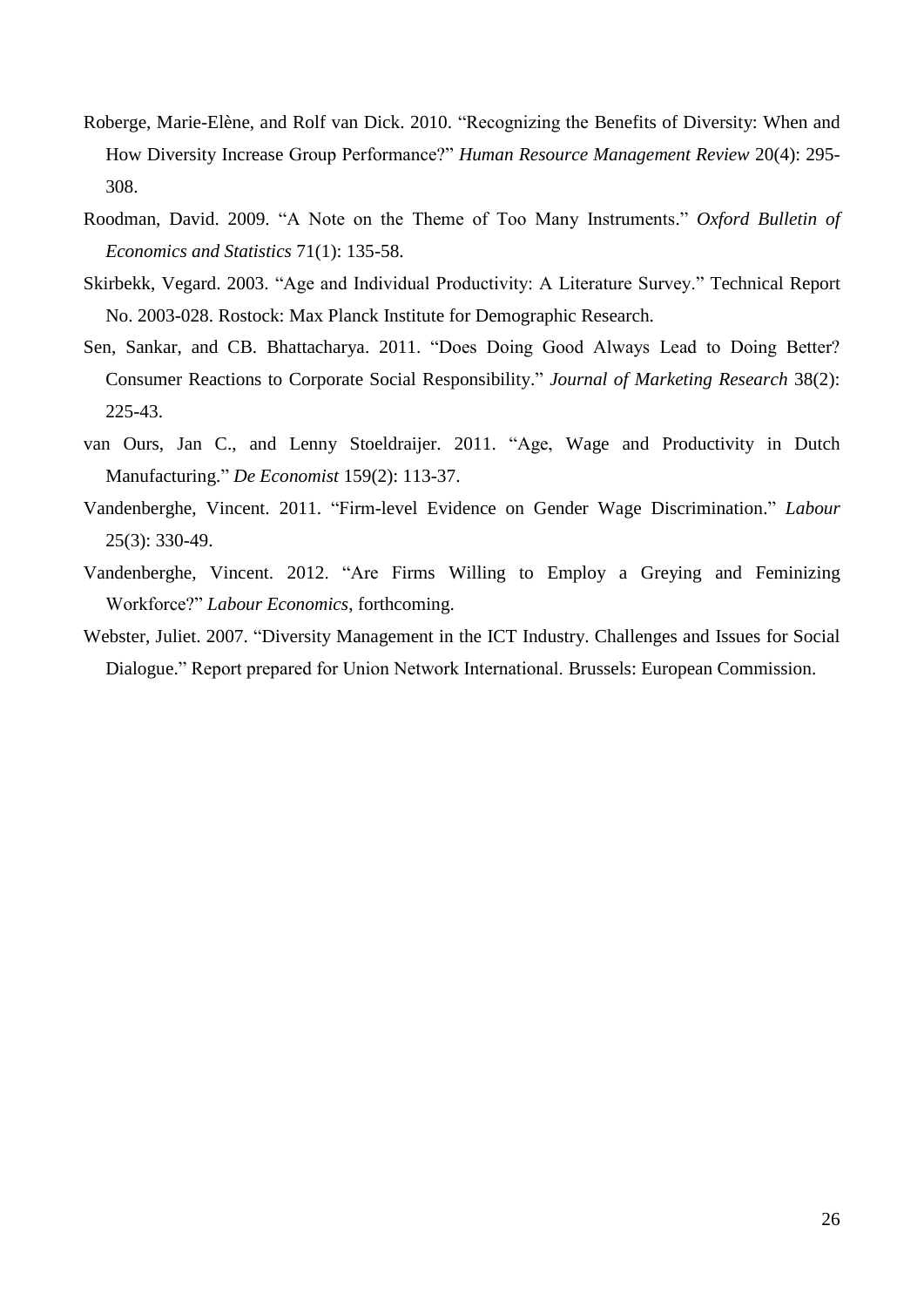|       |                                                                     |                                                                                                     |                                                                     | Non-HT/KIS firms                                                                                          |                                                                     |
|-------|---------------------------------------------------------------------|-----------------------------------------------------------------------------------------------------|---------------------------------------------------------------------|-----------------------------------------------------------------------------------------------------------|---------------------------------------------------------------------|
| Mean  | Std. Dev.                                                           | Mean                                                                                                | Std. Dev.                                                           | Mean                                                                                                      | Std. Dev.                                                           |
| 17.14 | 5.39                                                                | 18.38                                                                                               | 5.68                                                                | 16.64                                                                                                     | 5.18                                                                |
| 61.06 | 458.61                                                              | 64.49                                                                                               | 239.10                                                              | 59.71                                                                                                     | 520.20                                                              |
| 38.42 | 4.19                                                                | 37.45                                                                                               | 4.35                                                                | 38.80                                                                                                     | 4.07                                                                |
| 9.33  | 1.82                                                                | 9.01                                                                                                | 2.01                                                                | 9.45                                                                                                      | 1.73                                                                |
| 12.61 | 2.52                                                                | 12.16                                                                                               | 2.77                                                                | 12.79                                                                                                     | 2.39                                                                |
| 11.44 | 1.76                                                                | 12.32                                                                                               | 1.79                                                                | 11.09                                                                                                     | 1.62                                                                |
| 1.90  | 0.84                                                                | 1.79                                                                                                | 0.77                                                                | 1.94                                                                                                      | 0.86                                                                |
| 2.54  | 1.15                                                                | 2.40                                                                                                | 1.05                                                                | 2.60                                                                                                      | 1.18                                                                |
| 0.27  | 0.24                                                                | 0.33                                                                                                | 0.25                                                                | 0.24                                                                                                      | 0.23                                                                |
| 0.35  | 0.15                                                                | 0.38                                                                                                | 0.14                                                                | 0.34                                                                                                      | 0.16                                                                |
| 0.46  | 0.22                                                                | 0.51                                                                                                | 0.20                                                                | 0.45                                                                                                      | 0.22                                                                |
| 0.39  | 0.24                                                                | 0.33                                                                                                | 0.25                                                                | 0.42                                                                                                      | 0.24                                                                |
| 0.45  | 0.34                                                                | 0.62                                                                                                | 0.36                                                                | 0.39                                                                                                      | 0.31                                                                |
| 0.02  | 0.07                                                                | 0.02                                                                                                | 0.06                                                                | 0.02                                                                                                      | 0.07                                                                |
| 0.04  | 0.10                                                                | 0.05                                                                                                | 0.12                                                                | 0.04                                                                                                      | 0.09                                                                |
|       |                                                                     |                                                                                                     |                                                                     |                                                                                                           |                                                                     |
| 0.01  | 0.09                                                                | 0.00                                                                                                | 0.00                                                                | 0.01                                                                                                      | 0.11                                                                |
| 0.57  | 0.49                                                                | 0.53                                                                                                | 0.50                                                                | 0.59                                                                                                      | 0.49                                                                |
|       |                                                                     |                                                                                                     |                                                                     |                                                                                                           | 0.07                                                                |
|       |                                                                     |                                                                                                     |                                                                     |                                                                                                           |                                                                     |
|       |                                                                     |                                                                                                     |                                                                     |                                                                                                           | 0.34                                                                |
|       |                                                                     |                                                                                                     |                                                                     |                                                                                                           |                                                                     |
|       |                                                                     |                                                                                                     |                                                                     |                                                                                                           | 0.37                                                                |
|       |                                                                     |                                                                                                     |                                                                     |                                                                                                           | 0.16                                                                |
| 0.06  | 0.24                                                                | 0.05                                                                                                | 0.21                                                                | 0.07                                                                                                      | 0.25                                                                |
| 0.01  | 0.11                                                                | 0.05                                                                                                | 0.21                                                                | 0.00                                                                                                      | 0.00                                                                |
|       |                                                                     |                                                                                                     |                                                                     |                                                                                                           | 0.01                                                                |
|       |                                                                     |                                                                                                     |                                                                     |                                                                                                           | 292,979                                                             |
|       |                                                                     |                                                                                                     |                                                                     |                                                                                                           | 24,221                                                              |
|       |                                                                     |                                                                                                     |                                                                     |                                                                                                           | 261.20                                                              |
|       |                                                                     |                                                                                                     |                                                                     | 5355                                                                                                      |                                                                     |
|       |                                                                     |                                                                                                     |                                                                     |                                                                                                           | 1778                                                                |
|       | 0.00<br>0.10<br>0.12<br>0.02<br>0.11<br>244,287<br>18,543<br>268.30 | All firms<br>0.06<br>0.29<br>0.33<br>0.13<br>0.31<br>2,117,000<br>254,447<br>281.99<br>7463<br>2431 | 0.00<br>0.00<br>0.00<br>0.00<br>0.38<br>489,790<br>40,205<br>299.90 | HT/KIS firms<br>0.00<br>0.00<br>0.00<br>$0.00\,$<br>0.49<br>3,946,000<br>476,648<br>326.80<br>2108<br>679 | 0.01<br>0.13<br>0.17<br>0.02<br>0.00<br>147,644<br>10,019<br>255.90 |

**Table 1: Descriptive statistics at the firm level (1999-2006)**

*Notes:* <sup>a</sup> At 2006 constant prices. <sup>b</sup> The sum of HT/KIS and non-HT/KIS firms exceeds the total number of firms due to a small number of them changing category during the observation period.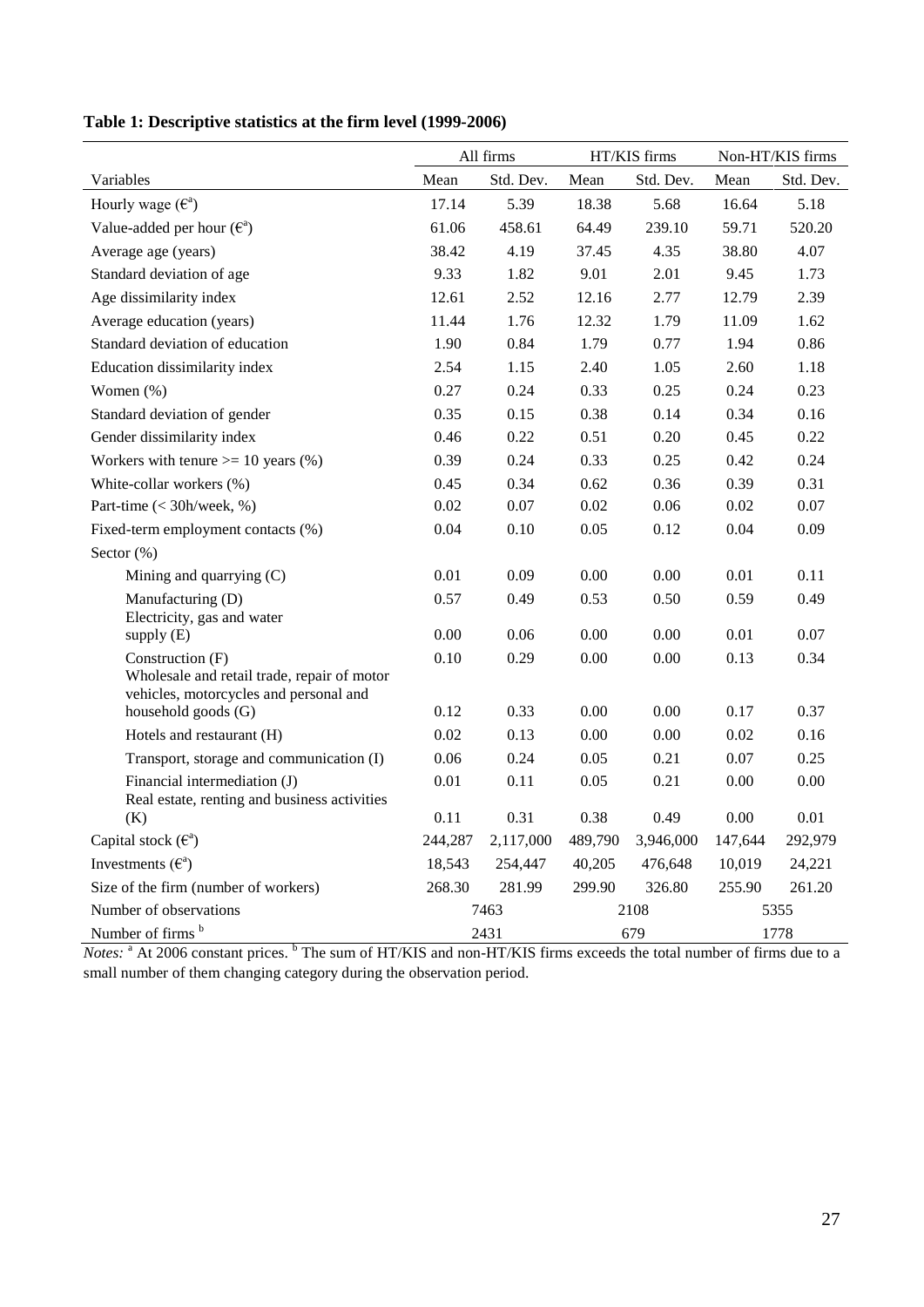|                                             |                      |             |             | <b>GMM-SYS</b>     |            |                  | LP          |                      |  |
|---------------------------------------------|----------------------|-------------|-------------|--------------------|------------|------------------|-------------|----------------------|--|
|                                             | Value added per hour |             |             | Mean wage per hour |            | Value added-wage |             | Value added per hour |  |
|                                             |                      | worked (ln) |             | worked (ln)        |            | gap(ln)          | worked (ln) |                      |  |
|                                             | (1)                  | (2)         | (3)         | (4)                | (5)        | (6)              | (7)         | (8)                  |  |
| Std. dev. age                               | $-0.022***$          |             | $-0.010***$ |                    | $-0.013*$  |                  | $-0.007**$  |                      |  |
|                                             | (0.008)              |             | (0.004)     |                    | (0.007)    |                  | (0.003)     |                      |  |
| Age dissimilarity                           |                      | $-0.016***$ |             | $-0.007***$        |            | $-0.009*$        |             | $-0.005*$            |  |
|                                             |                      | (0.006)     |             | (0.003)            |            | (0.005)          |             | (0.003)              |  |
| Std. dev. education                         | 0.009                |             | $0.017**$   |                    | $-0.008$   |                  | $0.032***$  |                      |  |
|                                             | (0.015)              |             | (0.007)     |                    | (0.013)    |                  | (0.008)     |                      |  |
| <b>Education dissimilarity</b>              |                      | 0.007       |             | $0.012**$          |            | $-0.005$         |             | $0.024***$           |  |
|                                             |                      | (0.011)     |             | (0.005)            |            | (0.010)          |             | (0.006)              |  |
| Std. dev. gender                            | $-0.260**$           |             | $-0.140**$  |                    | $-0.120$   |                  | $-0.113*$   |                      |  |
|                                             | (0.102)              |             | (0.055)     |                    | (0.094)    |                  | (0.064)     |                      |  |
| Gender dissimilarity                        |                      | $-0.176**$  |             | $-0.097**$         |            | $-0.079$         |             | $-0.075*$            |  |
|                                             |                      | (0.076)     |             | (0.041)            |            | (0.069)          |             | (0.039)              |  |
| Average age                                 | $0.011***$           | $0.011***$  | $0.009***$  | $0.009***$         | 0.002      | 0.002            | $0.010***$  | $0.010***$           |  |
|                                             | (0.003)              | (0.003)     | (0.001)     | (0.001)            | (0.003)    | (0.003)          | (0.002)     | (0.002)              |  |
| Average education                           | $0.077***$           | $0.077***$  | $0.046***$  | $0.046***$         | $0.032***$ | $0.032***$       | $0.075***$  | $0.075***$           |  |
|                                             | (0.007)              | (0.007)     | (0.003)     | (0.003)            | (0.006)    | (0.006)          | (0.006)     | (0.005)              |  |
| Hansen over-identification test, $p$ -value | 0.765                | 0.767       | 0.152       | 0.172              | 0.487      | 0.480            |             |                      |  |
| Arellano-Bond test for $AR(2)$ , p-value    | 0.123                | 0.124       | 0.370       | 0.356              | 0.560      | 0.561            |             |                      |  |
| Number of observations                      | 7463                 | 7463        | 7463        | 7463               | 7463       | 7463             | 7461        | 7463                 |  |
| Number of firms                             | 2431                 | 2431        | 2431        | 2431               | 2431       | 2431             | 2431        | 2431                 |  |

#### **Table 2: Estimation results for the entire sample**

Notes: \*\*\* p<0.01, \*\* p<0.05, \* p<0.1. Robust standard errors are reported between brackets. Regressions also control for : % workers with 10 years of tenure or more, % white-collar workers, % employees with a fixed-term contract, % part-time workers, firm size and capital stock, industries (8 dummies), and years dummies (7). AR(2) refers to second-order autocorrelation in first-differenced errors. GMM-SYS specifications include first and second lags of explanatory variables (except time dummies) as instruments.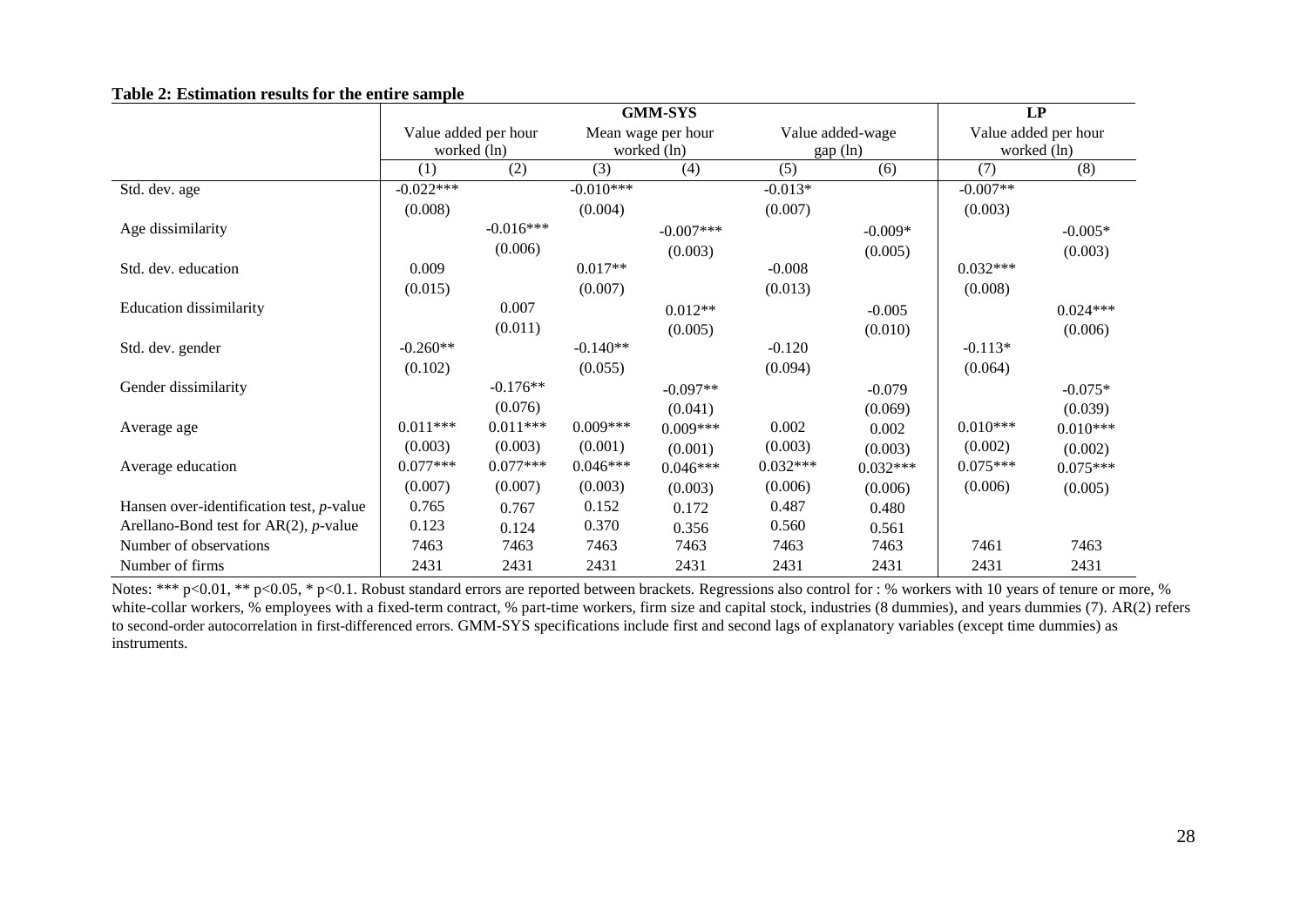|                                |                             |            | LP                        |            |           |                  |             |                      |
|--------------------------------|-----------------------------|------------|---------------------------|------------|-----------|------------------|-------------|----------------------|
|                                | Value added per hour worked |            | Mean wage per hour worked |            |           | Value added-wage |             | Value added per hour |
|                                | (ln)                        |            |                           | (ln)       |           | gap (ln)         |             | worked (ln)          |
|                                | (1)                         | (2)        | (3)                       | (4)        | (5)       | (6)              | (7)         | (8)                  |
| Std. dev. age                  | $-0.022**$                  |            | $-0.011**$                |            | $-0.011$  |                  | $-0.001$    |                      |
|                                | (0.010)                     |            | (0.005)                   |            | (0.009)   |                  | (0.005)     |                      |
| Age dissimilarity              |                             | $-0.017**$ |                           | $-0.007**$ |           | $-0.009$         |             | $-0.001$             |
|                                |                             | (0.007)    |                           | (0.003)    |           | (0.007)          |             | (0.003)              |
| Std. dev. education            | 0.011                       |            | 0.001                     |            | 0.010     |                  | $0.025***$  |                      |
|                                | (0.022)                     |            | (0.010)                   |            | (0.021)   |                  | (0.009)     |                      |
| <b>Education</b> dissimilarity |                             | 0.006      |                           | 0.001      |           | $0.019***$       |             | $0.019***$           |
|                                |                             | (0.016)    |                           | (0.007)    |           | (0.007)          |             | (0.007)              |
| Std. dev. gender               | $-0.327**$                  |            | $-0.172**$                |            | $-0.155$  |                  | $-0.194***$ |                      |
|                                | (0.136)                     |            | (0.068)                   |            | (0.123)   |                  | (0.069)     |                      |
| Gender dissimilarity           |                             | $-0.230**$ |                           | $-0.119**$ |           | $-0.112$         |             | $-0.142***$          |
|                                |                             | (0.100)    |                           | (0.050)    |           | (0.089)          |             | (0.039)              |
| Std. dev. age*HT/KIS           | 0.011                       |            | 0.006                     |            | 0.005     |                  | $-0.014$    |                      |
|                                | (0.026)                     |            | (0.012)                   |            | (0.024)   |                  | (0.009)     |                      |
| Age dissimilarity*HT/KIS       |                             | 0.011      |                           | 0.004      |           | 0.007            |             | $-0.010$             |
|                                |                             | (0.019)    |                           | (0.009)    |           | (0.017)          |             | (0.007)              |
| Std. dev. education*HT/KIS     | $-0.007$                    |            | $0.039*$                  |            | $-0.047$  |                  | 0.033       |                      |
|                                | (0.056)                     |            | (0.022)                   |            | (0.049)   |                  | (0.024)     |                      |
| Education dissimilarity*HT/KIS |                             | $-0.001$   |                           | 0.026      |           | $-0.028$         |             | 0.023                |
|                                |                             | (0.040)    |                           | (0.016)    |           | (0.034)          |             | (0.017)              |
| Std. dev. gender*HT/KIS        | $0.716*$                    |            | 0.174                     |            | 0.542     |                  | $0.343**$   |                      |
|                                | (0.398)                     |            | (0.139)                   |            | (0.361)   |                  | (0.147)     |                      |
| Gender dissimilarity*HT/KIS    |                             | $0.527*$   |                           | 0.121      |           | 0.406            |             | $0.261***$           |
|                                |                             | (0.283)    |                           | (0.102)    |           | (0.255)          |             | (0.091)              |
| Average age                    | $-0.005$                    | $-0.003$   | 0.003                     | 0.003      | $-0.008$  | $-0.006$         | $0.008***$  | $0.008***$           |
|                                | (0.016)                     | (0.016)    | (0.008)                   | (0.008)    | (0.014)   | (0.014)          | (0.003)     | (0.003)              |
| Average education              | 0.055                       | 0.048      | 0.002                     | 0.002      | 0.053     | 0.046            | $0.063***$  | $0.064***$           |
|                                | (0.043)                     | (0.042)    | (0.020)                   | (0.019)    | (0.040)   | (0.039)          | (0.005)     | (0.007)              |
| Average age*HT/KIS             | $0.035*$                    | 0.034      | $-0.001$                  | $-0.000$   | $0.036**$ | $0.034*$         | 0.006       | 0.006                |
|                                | (0.021)                     | (0.021)    | (0.010)                   | (0.010)    | (0.018)   | (0.018)          | (0.004)     | (0.004)              |
| Average education*HT/KIS       | 0.066                       | 0.073      | $0.064**$                 | $0.062**$  | 0.002     | 0.011            | $0.037***$  | $0.037***$           |

**Table 3: Estimation results for different technological/knowledge environments (HT/KIS nomenclature)**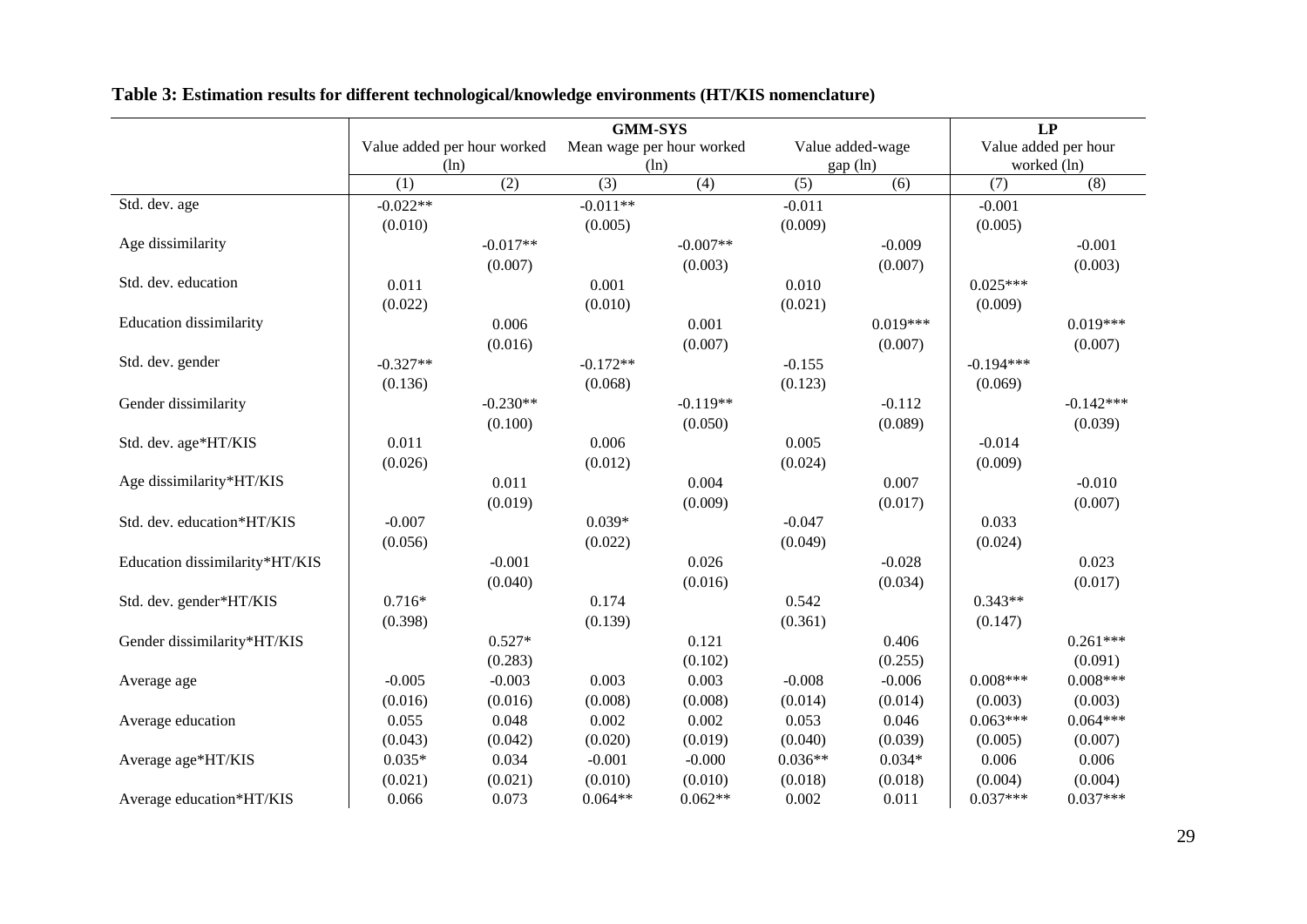| <b>HT/KIS</b>                          | (0.064)<br>$-2.552***$ | (0.064)<br>$-2.635***$ | (0.029)<br>$-0.934**$ | (0.029)<br>$-0.896**$ | (0.053)<br>$-1.618*$ | (0.052)<br>$-1.739**$ | (0.010)<br>$-0.691***$ | (0.013)<br>$-0.689***$ |
|----------------------------------------|------------------------|------------------------|-----------------------|-----------------------|----------------------|-----------------------|------------------------|------------------------|
|                                        | (0.981)                | (0.972)                | (0.453)               | (0.452)               | (0.868)              | (0.860)               | (0.213)                | (0.212)                |
| Hansen over-identification test, $p$ - |                        |                        |                       |                       |                      |                       |                        |                        |
| value                                  | 0.177                  | 0.192                  | 0.055                 | 0.065                 | 0.334                | 0.306                 |                        |                        |
| Arellano-Bond test for $AR(2)$ , p-    |                        |                        |                       |                       |                      |                       |                        |                        |
| value                                  | 0.117                  | 0.116                  | 0.458                 | 0.442                 | 0.499                | 0.502                 |                        |                        |
| Number of observations                 | 7463                   | 7463                   | 7463                  | 7463                  | 7463                 | 7463                  | 7461                   | 7463                   |
| Number of firms                        | 2431                   | 2431                   | 2431                  | 2431                  | 2431                 | 2431                  | 2431                   | 2431                   |

Notes: \*\*\* p<0.01, \*\* p<0.05, \* p<0.1. Robust standard errors are reported between brackets. Regressions also control for : % workers with 10 years of tenure or more, % white-collar workers, % employees with a fixed-term contract, % part-time workers, firm size and capital stock, industries (8 dummies), and years dummies (7). AR(2) refers to second-order autocorrelation in first-differenced errors. GMM-SYS specifications include first and second lags of explanatory variables (except time dummies) as instruments. HT/KIS = 1 if the firm belongs to a high-medium tech/knowledge intensive sector, according to the taxonomy developed by Eurostat (2012).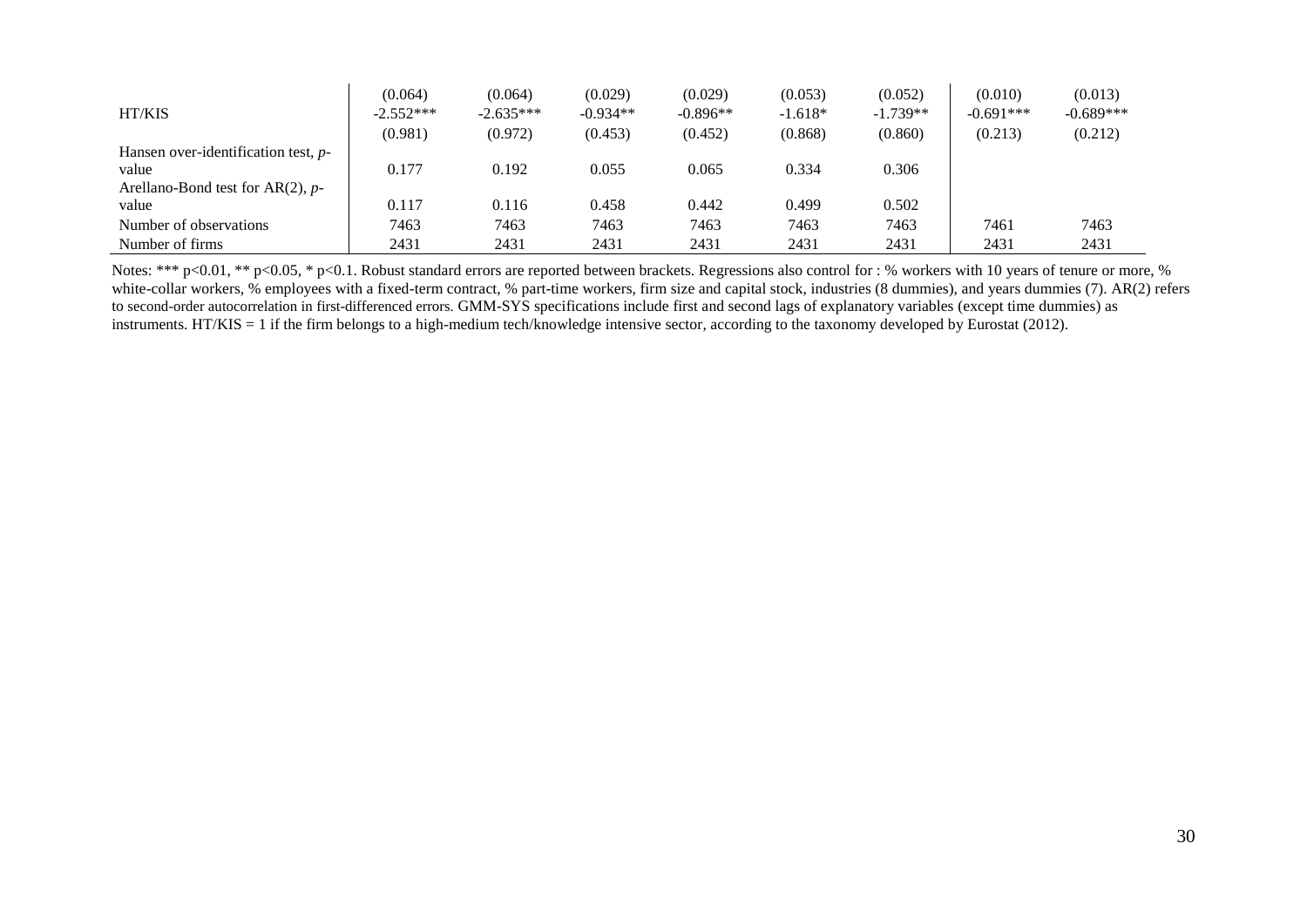|                                                  |                      |             |             | LP                 |            |                  |             |                      |  |
|--------------------------------------------------|----------------------|-------------|-------------|--------------------|------------|------------------|-------------|----------------------|--|
|                                                  | Value added per hour |             |             | Mean wage per hour |            | Value added-wage |             | Value added per hour |  |
|                                                  | worked (ln)          |             | worked (ln) |                    |            | gap (ln)         | worked (ln) |                      |  |
|                                                  | (1)                  | (2)         | (3)         | (4)                | (5)        | (6)              | (7)         | (8)                  |  |
| Std. dev. age                                    | $-0.022***$          |             | $-0.009***$ |                    | $-0.013*$  |                  | $-0.007$    |                      |  |
|                                                  | (0.008)              |             | (0.004)     |                    | (0.007)    |                  | (0.005)     |                      |  |
| Age dissimilarity                                |                      | $-0.016***$ |             | $-0.007$ ***       |            | $-0.009*$        |             | $-0.005*$            |  |
|                                                  |                      | (0.006)     |             | (0.003)            |            | (0.005)          |             | (0.003)              |  |
| Std. dev. education                              | 0.008                |             | $0.016**$   |                    | $-0.008$   |                  | $0.031***$  |                      |  |
|                                                  | (0.015)              |             | (0.007)     |                    | (0.013)    |                  | (0.010)     |                      |  |
| <b>Education dissimilarity</b>                   |                      | 0.006       |             | $0.012**$          |            | $-0.005$         |             | $0.023***$           |  |
|                                                  |                      | (0.011)     |             | (0.005)            |            | (0.010)          |             | (0.006)              |  |
| Share of women * share of men                    | $-0.390*$            | $-0.389*$   | $-0.234**$  | $-0.230**$         | $-0.156$   | $-0.159$         | $-0.160$    | $-0.162*$            |  |
|                                                  | (0.229)              | (0.229)     | (0.115)     | (0.116)            | (0.197)    | (0.197)          | (0.109)     | (0.090)              |  |
| Average age                                      | $0.011***$           | $0.011***$  | $0.009***$  | $0.009***$         | 0.002      | 0.002            | $0.010***$  | $0.010***$           |  |
|                                                  | (0.004)              | (0.004)     | (0.001)     | (0.001)            | (0.003)    | (0.003)          | (0.002)     | (0.003)              |  |
| Average education                                | $0.077***$           | $0.077***$  | $0.046***$  | $0.046***$         | $0.031***$ | $0.031***$       | $0.075***$  | $0.075***$           |  |
|                                                  | (0.007)              | (0.007)     | (0.003)     | (0.003)            | (0.006)    | (0.006)          | (0.007)     | (0.007)              |  |
| Hansen over-identification test, $p$ -value      | 0.866                | 0.840       | 0.117       | 0.140              | 0.468      | 0.461            |             |                      |  |
| Arellano-Bond test for $AR(2)$ , <i>p</i> -value | 0.131                | 0.130       | 0.349       | 0.343              | 0.564      | 0.564            |             |                      |  |
| Number of observations                           | 7463                 | 7463        | 7463        | 7463               | 7463       | 7463             | 7461        | 7463                 |  |
| Number of firms                                  | 2431                 | 2431        | 2431        | 2431               | 2431       | 2431             | 2431        | 2431                 |  |

**Appendix 1: Estimates for the entire sample using 'the share of women times the share of men' as gender diversity index**

Notes: \*\*\* p<0.01, \*\* p<0.05, \* p<0.1. Robust standard errors are reported between brackets. Regressions also control for : % workers with 10 years of tenure or more, % white-collar workers, % employees with a fixed-term contract, % part-time workers, firm size and capital stock, industries (8 dummies), and years dummies (7). AR(2) refers to second-order autocorrelation in first-differenced errors. GMM-SYS specifications include first and second lags of explanatory variables (except time dummies) as instruments.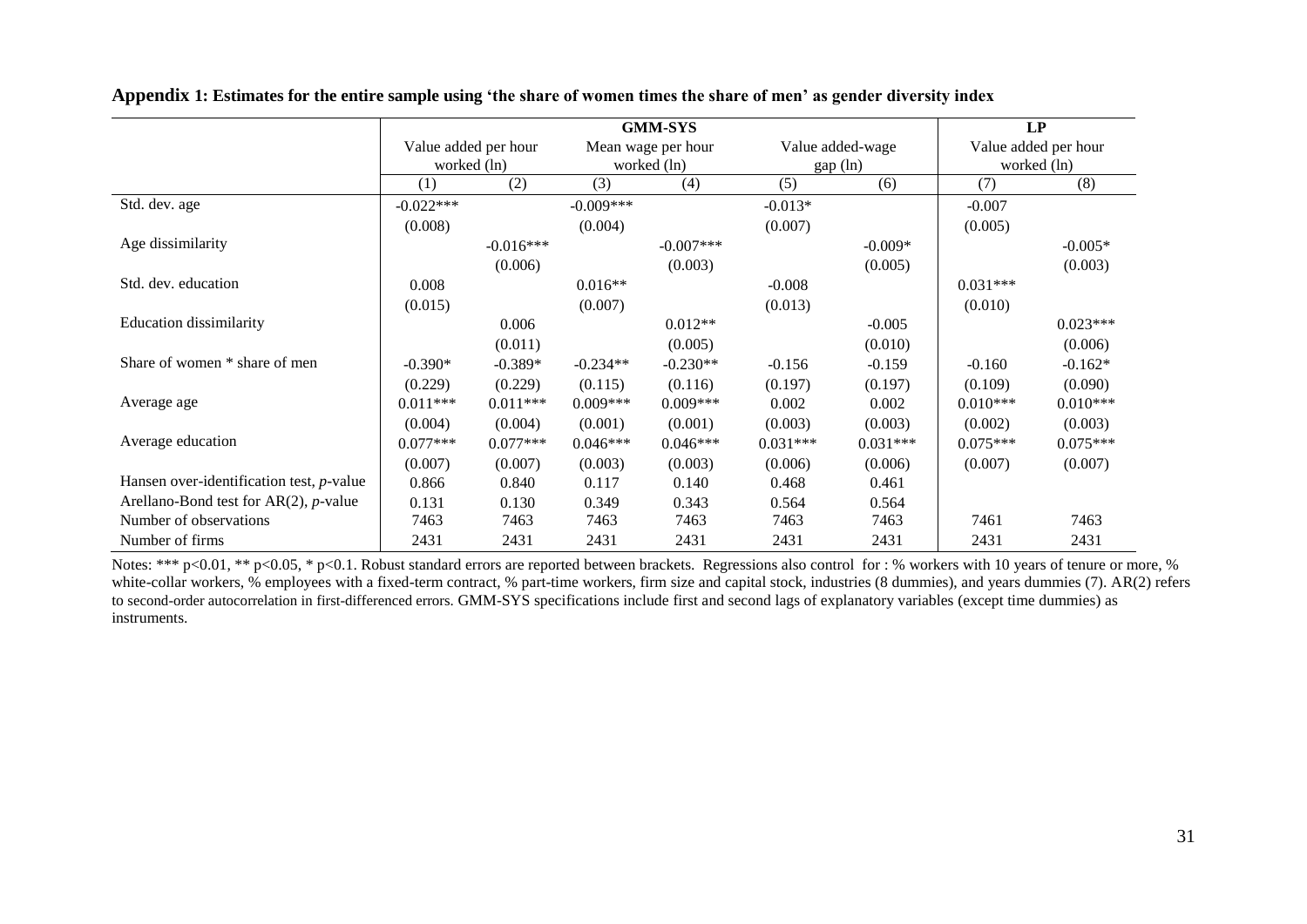## **Appendix 2: Estimation results including nonlinearities**

|                               | Testing for nonlinearities<br>at the 33rd percentile |                |            |                 | Testing for nonlinearities<br>at the 66th percentile |             |            |             | Testing for nonlinearities<br>at $33rd$ and 66th percentiles |                |            |            |
|-------------------------------|------------------------------------------------------|----------------|------------|-----------------|------------------------------------------------------|-------------|------------|-------------|--------------------------------------------------------------|----------------|------------|------------|
|                               |                                                      | <b>GMM-SYS</b> |            | $\overline{LP}$ | <b>GMM-SYS</b>                                       |             |            | LP          |                                                              | <b>GMM-SYS</b> |            |            |
|                               | Value-                                               | Wage           | Gap        | Value-          | Value-                                               | Wage        | Gap        | Value-      | Value-                                                       | Wage           | Gap        | Value-     |
|                               | added                                                |                |            | added           | added                                                |             |            | added       | added                                                        |                |            | added      |
|                               | (1)                                                  | (2)            | (3)        | (4)             | (5)                                                  | (6)         | (7)        | (8)         | (9)                                                          | (10)           | (11)       | (12)       |
| Std. dev. age                 | $-0.022*$                                            | $-0.005$       | $-0.017$   | $-0.006$        | $-0.023**$                                           | $-0.009*$   | $-0.014$   | $-0.003$    | $-0.046***$                                                  | $-0.009$       | $-0.037**$ | $-0.006$   |
|                               | (0.013)                                              | (0.006)        | (0.011)    | (0.004)         | (0.011)                                              | (0.005)     | (0.010)    | (0.006)     | (0.017)                                                      | (0.007)        | (0.015)    | (0.007)    |
| Std. dev. education           | 0.032                                                | 0.003          | 0.028      | $0.035***$      | $-0.010$                                             | 0.013       | $-0.023$   | $0.042***$  | $-0.035$                                                     | $-0.010$       | $-0.024$   | $0.038*$   |
|                               | (0.020)                                              | (0.010)        | (0.018)    | (0.008)         | (0.016)                                              | (0.009)     | (0.015)    | (0.012)     | (0.031)                                                      | (0.014)        | (0.030)    | (0.020)    |
| Std. dev. gender              | $-0.233**$                                           | $-0.145**$     | $-0.088$   | $-0.082$        | $-0.278***$                                          | $-0.180***$ | $-0.098$   | $-0.178***$ | $-0.387***$                                                  | $-0.203***$    | $-0.185$   | $-0.133$   |
|                               | (0.109)                                              | (0.060)        | (0.101)    | (0.058)         | (0.099)                                              | (0.057)     | (0.091)    | (0.062)     | (0.123)                                                      | (0.068)        | (0.113)    | (0.084)    |
| Std. dev. age*p33             | 0.001                                                | $-0.002$       | 0.003      | 0.001           |                                                      |             |            |             | $0.010***$                                                   | $-0.001$       | $0.010***$ | 0.001      |
|                               | (0.003)                                              | (0.001)        | (0.002)    | (0.001)         |                                                      |             |            |             | (0.003)                                                      | (0.002)        | (0.003)    | (0.002)    |
| Std. dev. education*p33       | $-0.012$                                             | $0.011*$       | $-0.022**$ | 0.005           |                                                      |             |            |             | 0.017                                                        | $0.015*$       | 0.001      | 0.003      |
|                               | (0.012)                                              | (0.006)        | (0.010)    | (0.007)         |                                                      |             |            |             | (0.021)                                                      | (0.009)        | (0.020)    | (0.014)    |
| Std. dev. gender*p33          | 0.004                                                | $-0.012$       | 0.016      | $-0.076*$       |                                                      |             |            |             | $0.147*$                                                     | 0.014          | $0.132**$  | $-0.040$   |
|                               | (0.060)                                              | (0.034)        | (0.052)    | (0.039)         |                                                      |             |            |             | (0.075)                                                      | (0.041)        | (0.066)    | (0.056)    |
| Std. dev. age*p66             |                                                      |                |            |                 | 0.001                                                | $-0.001$    | 0.001      | $-0.001$    | $0.012**$                                                    | $-0.001$       | $0.013***$ | 0.000      |
|                               |                                                      |                |            |                 | (0.002)                                              | (0.001)     | (0.002)    | (0.001)     | (0.005)                                                      | (0.002)        | (0.005)    | (0.003)    |
| Std. dev. education*p66       |                                                      |                |            |                 | 0.015                                                | 0.006       | 0.009      | $-0.005$    | 0.033                                                        | $0.023**$      | 0.010      | $-0.002$   |
|                               |                                                      |                |            |                 | (0.009)                                              | (0.005)     | (0.009)    | (0.008)     | (0.025)                                                      | (0.011)        | (0.023)    | (0.014)    |
| Std. dev. gender*p66          |                                                      |                |            |                 | 0.018                                                | 0.034       | $-0.016$   | $0.080*$    | 0.163                                                        | 0.057          | 0.106      | 0.044      |
|                               |                                                      |                |            |                 | (0.066)                                              | (0.031)     | (0.055)    | (0.045)     | (0.105)                                                      | (0.052)        | (0.088)    | (0.069)    |
| Average age                   | $0.011***$                                           | $0.009***$     | 0.002      | $0.011***$      | $0.011***$                                           | $0.009***$  | 0.001      | $0.011***$  | $0.011***$                                                   | $0.010***$     | 0.002      | $0.011***$ |
|                               | (0.003)                                              | (0.001)        | (0.003)    | (0.002)         | (0.003)                                              | (0.001)     | (0.003)    | (0.002)     | (0.003)                                                      | (0.001)        | (0.003)    | (0.002)    |
| Average education             | $0.078***$                                           | $0.047***$     | $0.031***$ | $0.079***$      | $0.079***$                                           | $0.047***$  | $0.032***$ | $0.079***$  | $0.080***$                                                   | $0.048***$     | $0.032***$ | $0.079***$ |
|                               | (0.007)                                              | (0.004)        | (0.006)    | (0.006)         | (0.008)                                              | (0.003)     | (0.006)    | (0.007)     | (0.007)                                                      | (0.004)        | (0.006)    | (0.006)    |
| Hansen test, $p$ -value       | 0.735                                                | 0.069          | 0.809      |                 | 0.669                                                | 0.339       | 0.413      |             | 0.711                                                        | 0.176          | 0.685      |            |
| $AR(2)$ test, <i>p</i> -value | 0.125                                                | 0.339          | 0.588      |                 | 0.123                                                | 0.355       | 0.565      |             | 0.107                                                        | 0.374          | 0.595      |            |
| Number of observations        | 7463                                                 | 7463           | 7463       | 7463            | 7463                                                 | 7463        | 7463       | 7463        | 7463                                                         | 7463           | 7463       | 7463       |
| Number of firms               | 2431                                                 | 2431           | 2431       | 2431            | 2431                                                 | 2431        | 2431       | 2431        | 2431                                                         | 2431           | 2431       | 2431       |

Notes: \*\*\* p<0.01, \*\* p<0.05, \* p<0.1. Robust standard errors are reported between brackets. Regressions also control for : % workers with 10 years of tenure or more, % white-collar workers, % employees with a fixed-term contract, % part-time workers, firm size and capital stock, industries (8 dummies), and years dummies (7). AR(2) refers to second-order autocorrelation in first-differenced errors. GMM-SYS specifications include first and second lags of explanatory variables (except time dummies) as instruments. HT/KIS = 1 if the firm belongs to a high-medium tech/knowledge intensive sector, according to the taxonomy developed by Eurostat (2012). p3 (p66) is a dummy variable that takes the value one if the variable is greater than the 33<sup>rd</sup> percentile (66<sup>th</sup> percentile). When p33 and p66 are included simultaneously, p33 takes the value one if the variable is greater than the 33<sup>rd</sup> percentile and smaller than the 66<sup>th</sup> percentile. The dependent variables are respectively: i) the value-added (i.e. the value added per hour worked (ln)), ii) the wage (i.e. the mean wage per hour worked (ln)), and iii) the gap (i.e. value added-wage gap (ln)).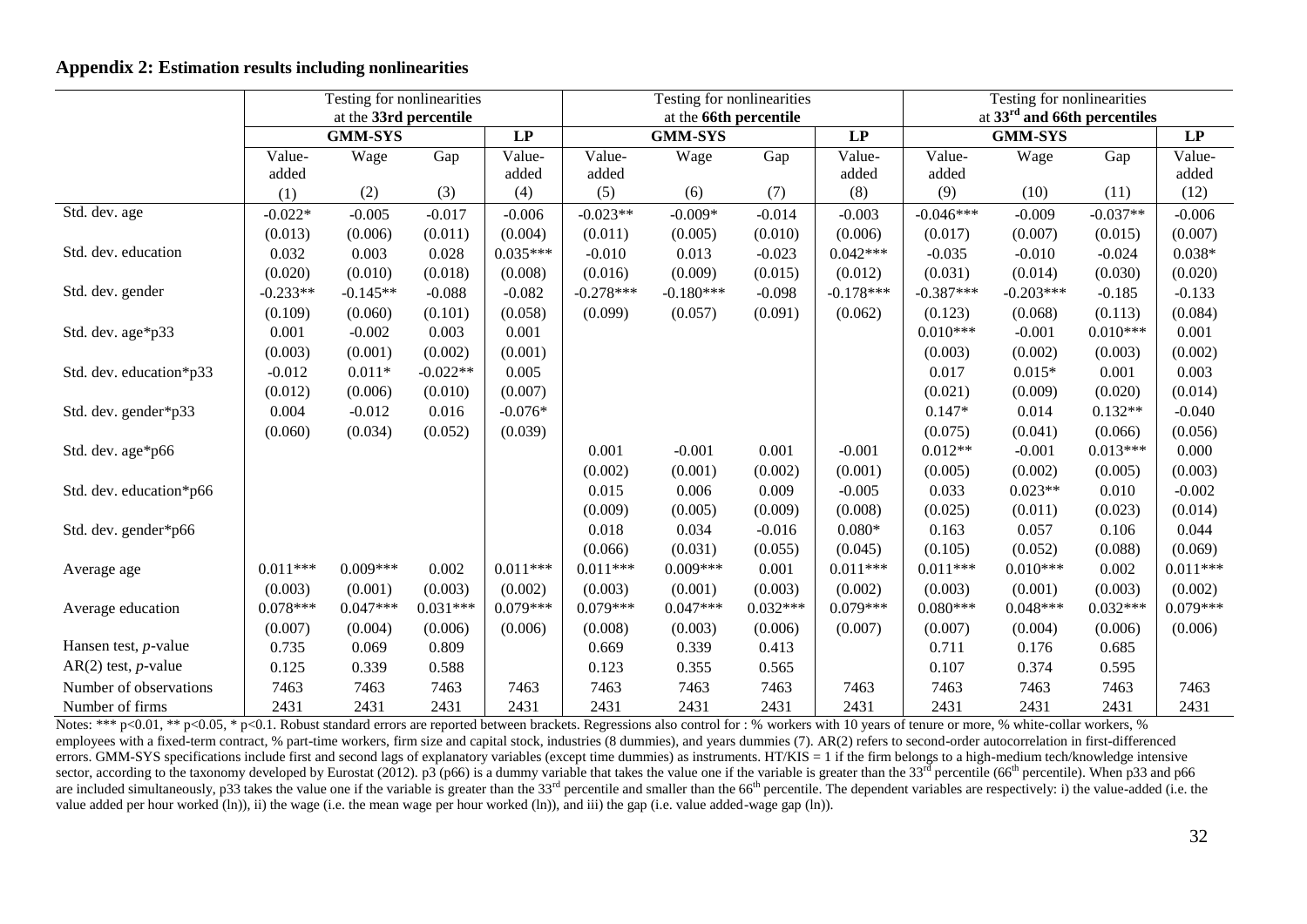# **Appendix 3: Description of HT/KIS, KIA and ICT taxonomies**

## **a) High-medium tech/knowledge intensive sectors (HT/KIS - Eurostat, 2012)**

Taxonomy that classifies manufacturing industries (at [NACE](http://epp.eurostat.ec.europa.eu/statistics_explained/index.php/Glossary:NACE) 2- and/or 3-digit level) according to their degree of technological intensity (primarily assessed though the ratio of [R&D](http://epp.eurostat.ec.europa.eu/statistics_explained/index.php/Glossary:R_%26_D) expenditures to value added) and services (at [NACE](http://epp.eurostat.ec.europa.eu/statistics_explained/index.php/Glossary:NACE) 2- digit level) according to their degree of knowledge intensity (i.e. the share of tertiary educated people in the activity)

HT/KIS firms are found in the following sectors: Aerospace (NACE 353); Computers, office machinery (NACE 30); Electronics-communications (NACE 32); Pharmaceuticals (NACE 244); Scientific instruments (NACE 33); Motor vehicles (NACE 34); Electrical machinery (NACE 31); Chemicals (NACE 24); Other transport equipment (NACE 352+354+355); Non-electrical machinery (NACE 29); Water transport (NACE 61); Air transport (NACE 62); Post and telecommunications (NACE 64); Financial intermediation, except insurance and pension funding (NACE 65); Insurance and pension funding, except compulsory social security (NACE 66); Activities auxiliary to financial intermediation (NACE 67); Real estate activities (NACE 70); Renting of machinery and equipment without operator and of personal and household goods (NACE 71); Computer and related activities (NACE 72); Research and development (NACE 73); Other business activities (NACE 74); Education (NACE 80); Health and social work (NACE 85); Recreational, cultural and sporting activities (NACE 92).

Non-HT/KIS firms are found in the following sectors: Rubber and plastic products (NACE 25); Shipbuilding (NACE 351); Other manufacturing (NACE 362 through 366); Non-ferrous metals (NACE 274+2753/54); Non-metallic mineral products (NACE 26); Fabricated metal products (NACE 28); Petroleum refining (NACE 23); Ferrous metals (NACE 271 through 273+2751/52); Paper printing (NACE 21+22); Textile and clothing (NACE 17 through 19); Food, beverages, and tobacco (NACE 15+16); Wood and furniture 20+361); Sale, maintenance and repair of motor vehicles and motorcycles; retail sale of automotive fuel (NACE 50); Wholesale trade and commission trade, except of motor vehicles and motorcycles (NACE 51); Retail trade, except of motor vehicles and motorcycles; repair of personal and household goods (NACE 52); Hotels and restaurants (NACE 55); Land transport; transport via pipelines (NACE 60); Supporting and auxiliary transport activities; activities of travel agencies (NACE63); Public administration and defense; compulsory social security (NACE 75); Sewage and refuse disposal, sanitation and similar activities (NACE 90); Activities of membership organization n.e.c. (NACE 91); Other service activities (NACE 93); Private households with employed persons (NACE 95); Extra-territorial organizations and bodies (NACE 99).

## **b) Knowledge intensive activities (KIA - Eurostat, 2012)**

Taxonomy that classifies industries (both manufacturing and services) according to their degree of knowledge intensity (assessed through the share of tertiary educated people at the NACE 2-digit level). An industry is classified as knowledge intensive if tertiary educated persons employed (according ISCED'97, levels 5+6) represent more than 33% of the total employment in that industry.

KIA firms are found in the following sectors: Manufacture of coke, refined petroleum products and nuclear fuel (NACE 23); Manufacture of chemicals and chemical products (NACE 24); Manufacture of office machinery and computers (NACE 30); Manufacture of radio, television and communication equipment and apparatus (NACE 32); Manufacture of medical, precision and optical instruments, watches and clocks (NACE 33); Air transport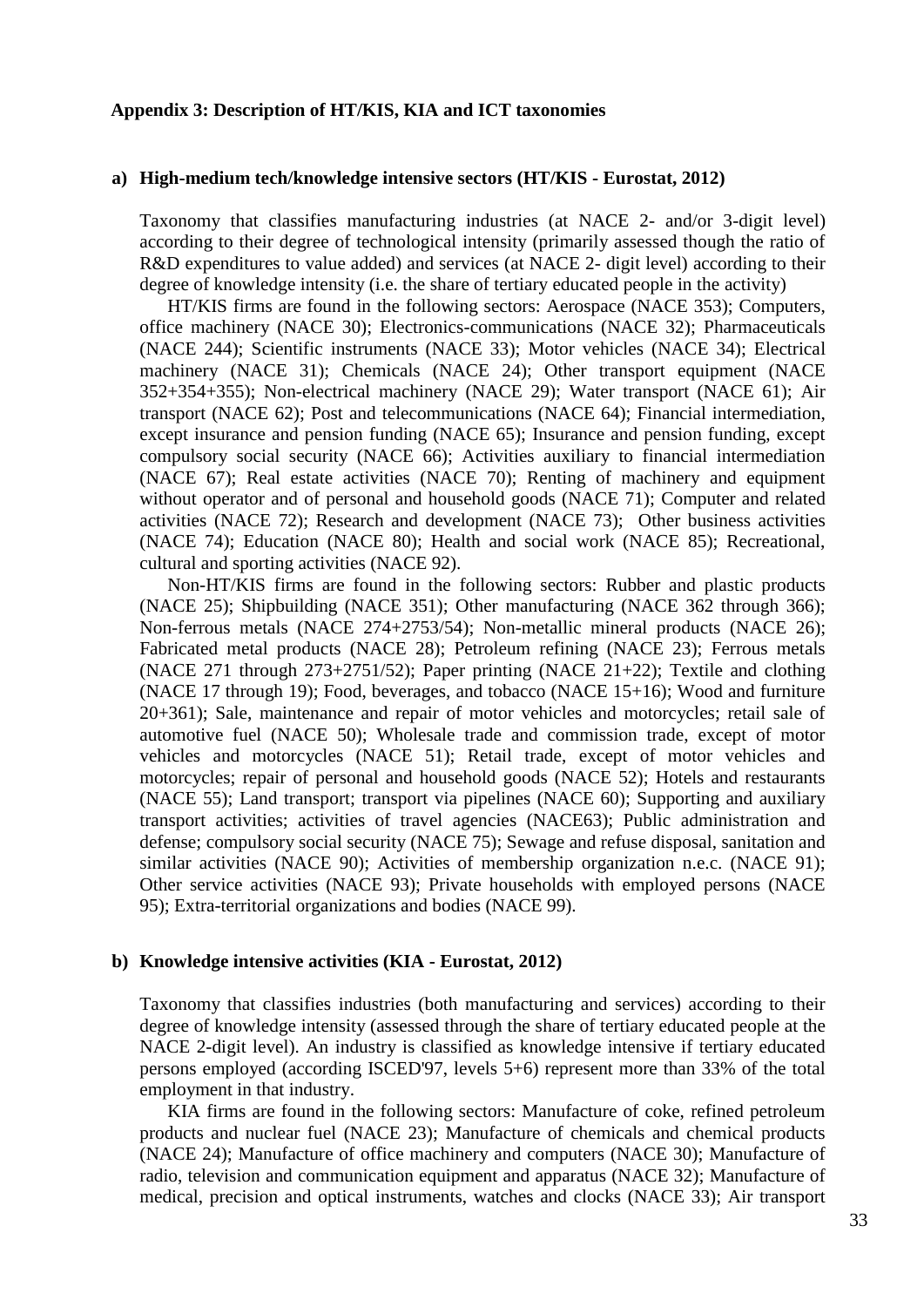(NACE 62); Financial intermediation, except insurance and pension funding (NACE 65); Insurance and pension funding, except compulsory social security (NACE 66); Activities auxiliary to financial intermediation (NACE 67); Computer and related activities (NACE 72); Research and development (NACE 73); Other business activities (NACE 74); Public administration and defence; compulsory social security (NACE75); Education (NACE 80); Health and social work (NACE 85); Activities of membership organizations n.e.c. (NACE 91), Recreational, cultural and sporting activities (NACE 92); Extra-territorial organizations and bodies (NACE 99).

# **c) Information and communication technology industries (ICT – O'Mahony and van Ark, 2003)**

Taxonomy that classifies industries according to their ICT capital intensity at the NACE 3 digit level. It groups industries based on whether they produce ICT goods and services and whether they intensively use ICT or not.

ICT firms are found in the following sectors: Clothing (NACE 18); Printing and publishing (NACE 22); Mechanical engineering (NACE 29); Other electrical machinery and apparatus, except insulated wire (NACE 31); Other instruments, except scientific instruments (NACE 33); Building and repairing of ships and boats (NACE 351); Aircraft and spacecraft (NACE 353); Furniture, miscellaneous manufacturing; recycling (NACE 36- 37); Wholesale trade and commission trade, except of motor vehicles and motorcycles (NACE 51); Retail trade, except of motor vehicles and motorcycles; repair of personal and household goods (NACE 52); Financial activities, except insurance and pension funding (NACE 65); Activities auxiliary to financial intermediation (NACE 67); Renting of machinery and equipment (NACE 71); Legal, technical and advertising (NACE 741-743); Office machinery (NACE 30); Insulated wire (NACE 313); Electronic valves and tubes (NACE 321); Telecommunication equipment (NACE 322); Radio and television receivers (NACE 323); Scientific instruments (NACE 331); Communications (NACE 64); Computer and related activities (NACE 72).

Non-ICT firms are found in the following sectors: Quarrying (NACE 14); Food, drink and tobacco (NACE 15-16); Textiles (NACE 17); Leather and footwear (NACE 19); Wood and products of wood and cork (NACE 20); Pulp, paper and paper products (NACE 21); Mineral oil refining, coke and nuclear fuel (NACE 23); Chemicals (NACE 24); Rubbers and plastics (NACE 25); Non-metallic mineral products (NACE 26); Basic metals (NACE 27); Fabricated metal products (NACE 28); Motor vehicles (NACE 34); Construction (NACE 45); Sale, maintenance and repair of motor vehicles and motorcycles; retail sale of automotive fuel (NACE 50); Hotels and restaurants (NACE 55); Inland transport (NACE 60); Water transport (NACE 61); Air transport (NACE 62); Supporting and auxiliary transport activities; activities of travel agencies (NACE 63); Real estate activities (NACE 70); Other business activities (NACE 749).

#### **Appendix 4: Correlation coefficients between HT/KIS, KIA and ICT taxonomies**

|                     | HT/KIS | <b>***</b><br>KIA                            | LOT<br>1 U 1 |
|---------------------|--------|----------------------------------------------|--------------|
| HT/KIS              |        |                                              |              |
| KIA                 | 0.59   |                                              |              |
| <b>TOT</b><br>1 U 1 | 0.49   | ר ר<br>$\mathsf{U}\cdot\mathsf{L}\mathsf{L}$ |              |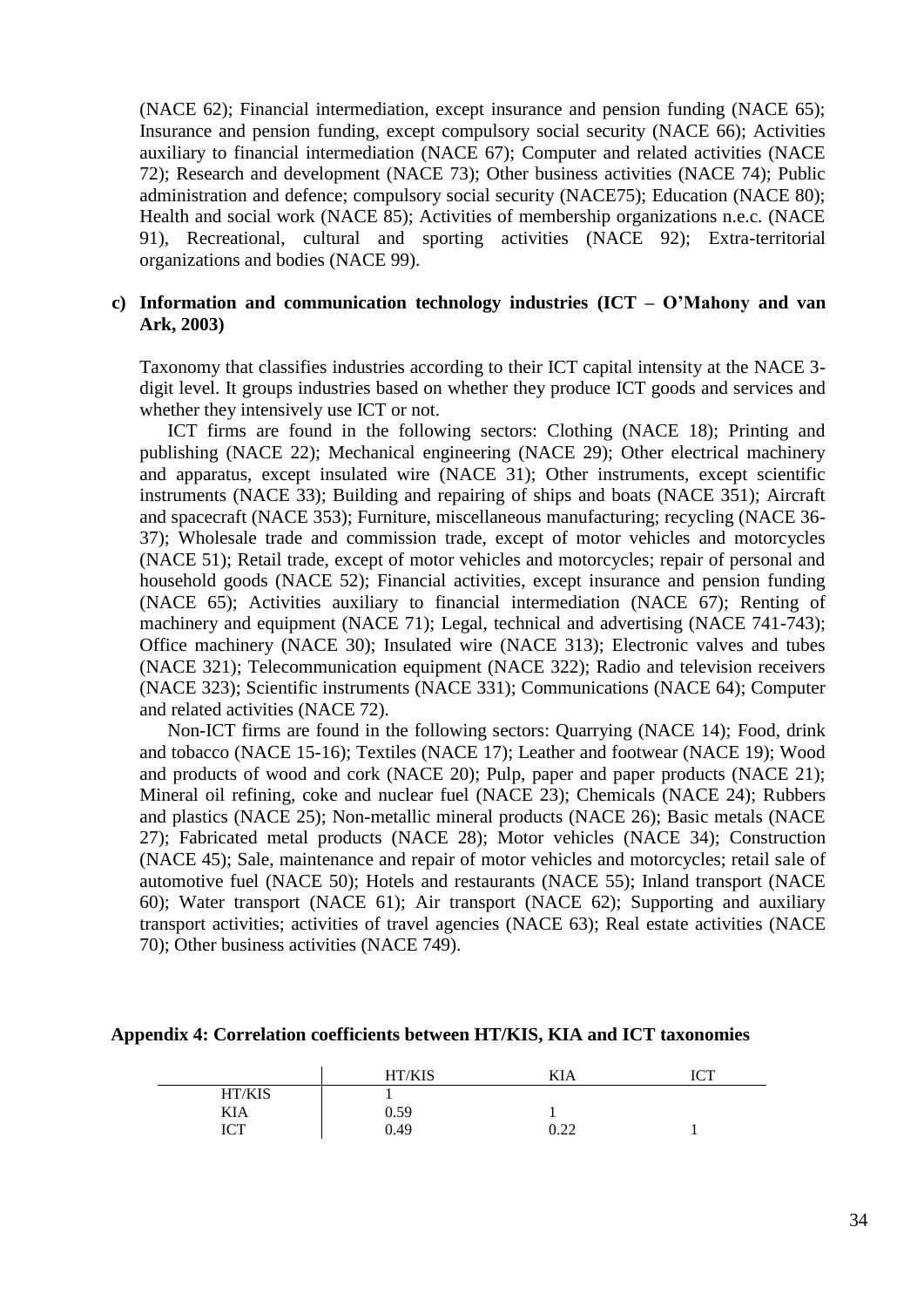|                                                  |                  | <b>GMM-SYS</b>   |                  | LP               |
|--------------------------------------------------|------------------|------------------|------------------|------------------|
|                                                  | Value added per  | Mean wage per    | Value added-wage | Value added-wage |
|                                                  | hour worked (ln) | hour worked (ln) | gap (ln)         | gap (ln)         |
|                                                  | (1)              | (2)              | (3)              | (4)              |
| Std. dev. age                                    | $-0.020**$       | $-0.004$         | $-0.016**$       | $-0.005$         |
|                                                  | (0.008)          | (0.004)          | (0.007)          | (0.004)          |
| Std. dev. education                              | 0.017            | $0.013*$         | 0.005            | $0.024***$       |
|                                                  | (0.015)          | (0.007)          | (0.014)          | (0.009)          |
| Std. dev. gender                                 | $-0.329***$      | $-0.080$         | $-0.249**$       | $-0.137**$       |
|                                                  | (0.107)          | (0.055)          | (0.103)          | (0.069)          |
| Std. dev. age *KIA                               | $-0.000$         | $-0.018*$        | 0.018            | $-0.005$         |
|                                                  | (0.027)          | (0.010)          | (0.023)          | (0.012)          |
| Std. dev. education*KIA                          | $-0.021$         | 0.017            | $-0.038$         | 0.039            |
|                                                  | (0.042)          | (0.020)          | (0.034)          | (0.024)          |
| Std. dev. gender*KIA                             | $0.696**$        | 0.025            | $0.671**$        | 0.133            |
|                                                  | (0.330)          | (0.140)          | (0.288)          | (0.148)          |
| Average age                                      | 0.002            | $0.008***$       | $-0.006*$        | $0.004*$         |
|                                                  | (0.003)          | (0.001)          | (0.003)          | (0.002)          |
| Average education                                | $0.063***$       | $0.031***$       | $0.031***$       | $0.059***$       |
|                                                  | (0.008)          | (0.004)          | (0.007)          | (0.006)          |
| Average age *KIA                                 | $0.031***$       | $0.007**$        | $0.024***$       | $0.024***$       |
|                                                  | (0.008)          | (0.003)          | (0.007)          | (0.005)          |
| Average education*KIA                            | $0.037**$        | $0.038***$       | $-0.001$         | $0.051***$       |
|                                                  | (0.014)          | (0.007)          | (0.012)          | (0.010)          |
| <b>KIA</b>                                       | $-1.605***$      | $-0.448***$      | $-1.156***$      | $-1.459***$      |
|                                                  | (0.340)          | (0.159)          | (0.301)          | (0.211)          |
| Hansen over-identification test, $p$ -value      | 0.639            | 0.001            | 0.674            |                  |
| Arellano-Bond test for $AR(2)$ , <i>p</i> -value | 0.161            | 0.375            | 0.590            |                  |
| Number of observations                           | 7463             | 7463             | 7463             | 7463             |
| Number of firms                                  | 2431             | 2431             | 2431             | 2431             |

**Appendix 5: Estimates using the KIA taxonomy**

Notes: \*\*\* p<0.01, \*\* p<0.05, \* p<0.1. Robust standard errors are reported between brackets. Regressions also control for : % workers with 10 years of tenure or more, % white-collar workers, % employees with a fixed-term contract, % part-time workers, firm size and capital stock, industries (8 dummies), and years dummies (7). AR(2) refers to second-order autocorrelation in first-differenced errors. GMM-SYS specifications include first and second lags of explanatory variables (except time dummies) as instruments. KIA = 1 if the firm belongs to a knowledge intensive industry, according to the taxonomy developed by Eurostat (2012).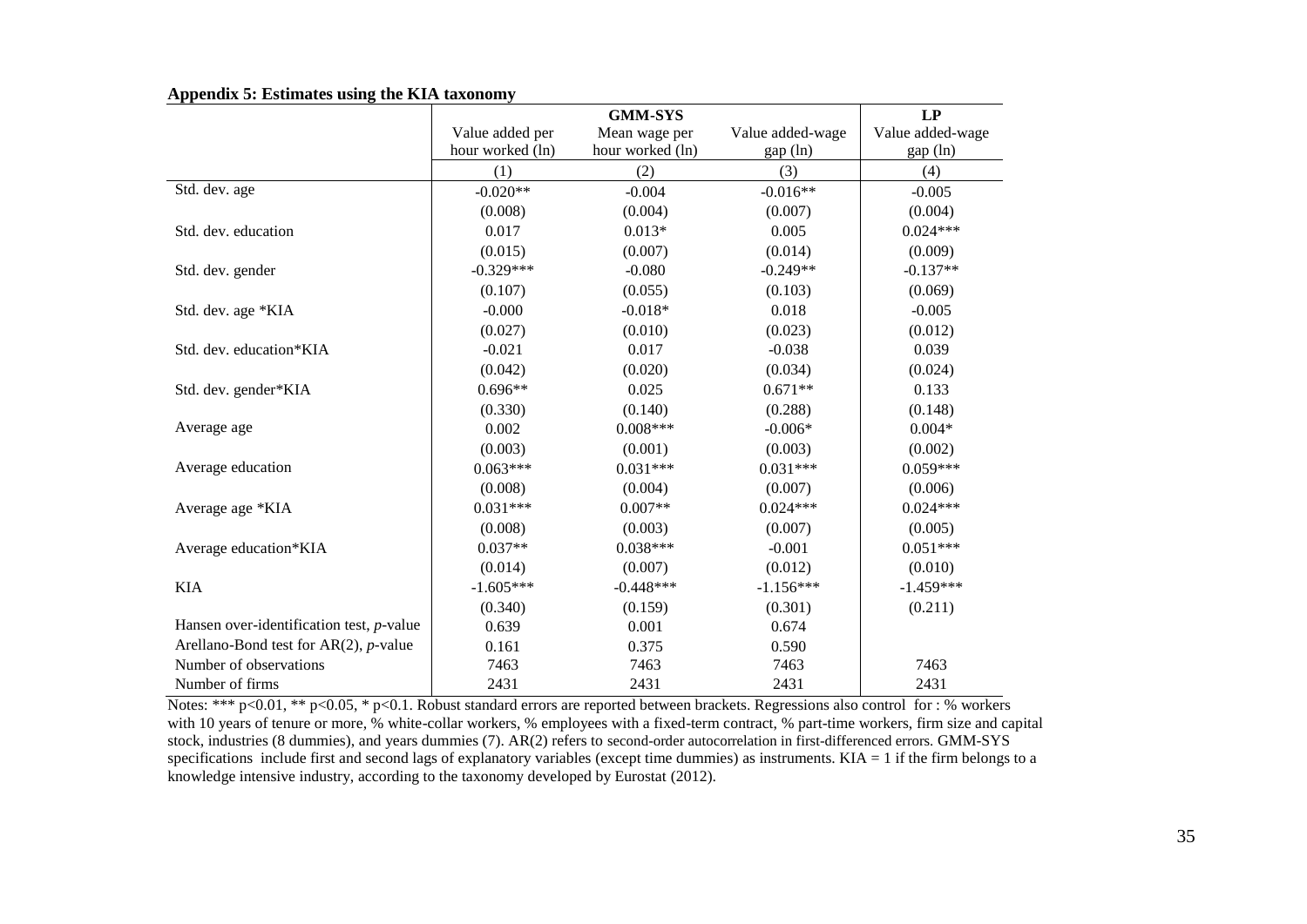|                                             |                  | <b>GMM-SYS</b>     |                  | LP               |
|---------------------------------------------|------------------|--------------------|------------------|------------------|
|                                             | Value added per  | Mean wage per hour | Value added-wage | Value added-wage |
|                                             | hour worked (ln) | worked (ln)        | gap (ln)         | gap (ln)         |
|                                             | (1)              | (2)                | (3)              | (4)              |
| Std. dev. age                               | $-0.039***$      | $-0.013***$        | $-0.026***$      | $-0.003$         |
|                                             | (0.011)          | (0.005)            | (0.009)          | (0.006)          |
| Std. dev. education                         | 0.008            | $0.017**$          | $-0.008$         | $0.033***$       |
|                                             | (0.016)          | (0.008)            | (0.015)          | (0.010)          |
| Std. dev. gender                            | $-0.362***$      | $-0.186***$        | $-0.176$         | $-0.208***$      |
|                                             | (0.124)          | (0.065)            | (0.114)          | (0.069)          |
| Std. dev. age *ICT                          | $0.051**$        | 0.012              | $0.040**$        | $-0.005$         |
|                                             | (0.024)          | (0.011)            | (0.020)          | (0.008)          |
| Std. dev. education*ICT                     | 0.017            | 0.008              | 0.009            | 0.000            |
|                                             | (0.037)          | (0.018)            | (0.032)          | (0.019)          |
| Std. dev. gender*ICT                        | $0.533**$        | $0.237*$           | 0.295            | $0.366***$       |
|                                             | (0.265)          | (0.138)            | (0.233)          | (0.118)          |
| Average age                                 | $0.019***$       | $0.010***$         | $0.009***$       | $0.010***$       |
|                                             | (0.004)          | (0.002)            | (0.003)          | (0.003)          |
| Average education                           | $0.067***$       | $0.036***$         | $0.031***$       | $0.060***$       |
|                                             | (0.008)          | (0.004)            | (0.007)          | (0.006)          |
| Average age *ICT                            | $-0.025***$      | $-0.002$           | $-0.023***$      | $-0.002$         |
|                                             | (0.007)          | (0.003)            | (0.005)          | (0.004)          |
| Average education*ICT                       | $0.036**$        | $0.032***$         | 0.004            | $0.042***$       |
|                                             | (0.015)          | (0.007)            | (0.012)          | (0.012)          |
| <b>ICT</b>                                  | $-0.184$         | $-0.481***$        | 0.297            | $-0.482**$       |
|                                             | (0.313)          | (0.149)            | (0.269)          | (0.226)          |
| Hansen over-identification test, $p$ -value | 0.553            | 0.088              | 0.183            |                  |
| Arellano-Bond test for $AR(2)$ , p-value    | 0.063            | 0.336              | 0.509            |                  |
| Number of observations                      | 7463             | 7463               | 7463             | 7463             |
| Number of firms                             | 2431             | 2431               | 2431             | 2431             |

**Appendix 6: Estimates using the ICT taxonomy**

Notes: \*\*\* p<0.01, \*\* p<0.05, \* p<0.1. Robust standard errors are reported between brackets. Regressions also control for : % workers with 10 years of tenure or more, % white-collar workers, % employees with a fixed-term contract, % part-time workers, firm size and capital stock, industries (8 dummies), and years dummies (7). AR(2) refers to second-order autocorrelation in first-differenced errors. GMM-SYS specifications include first and second lags of explanatory variables (except time dummies) as instruments. ICT = 1 if the firm belongs to a sector using or producing intensively ICT (information and communication technology) goods and services, according to the taxonomy developed by O'Mahony and van Ark (2003)